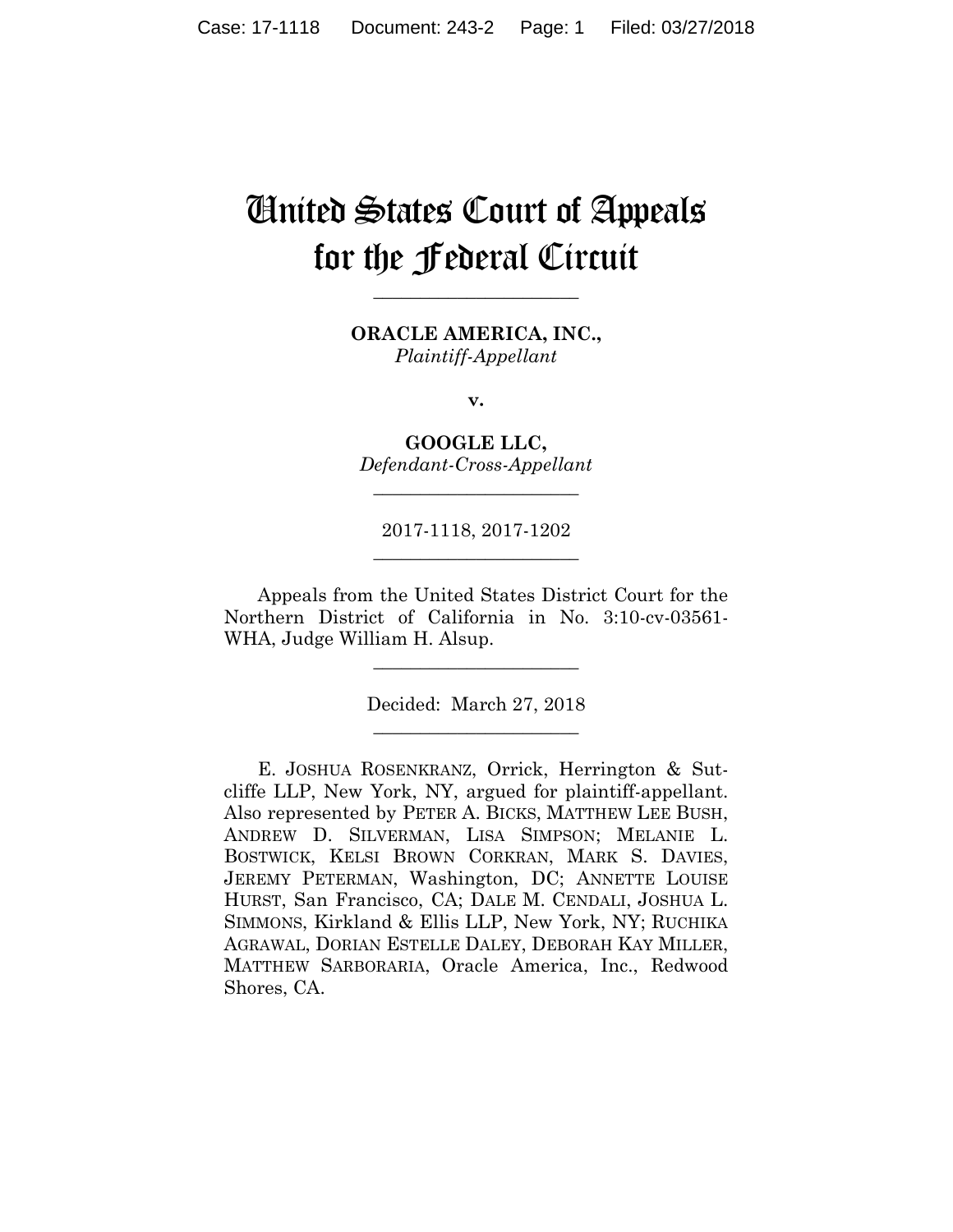DARYL JOSEFFER, King & Spalding LLP, Washington, DC, argued for defendant-cross-appellant. Also represented by BRUCE WILLIAM BABER, Atlanta, GA; CHRISTA M. ANDERSON, STEVEN A. HIRSCH, MICHAEL SOONUK KWUN, REID P. MULLEN, ROBERT A. VAN NEST, Keker, Van Nest & Peters LLP, San Francisco, CA; RENNY F. HWANG, Google LLC, Mountain View, CA.

 KENNETH L. DOROSHOW, Jenner & Block LLP, Washington, DC, for amicus curiae The Copyright Alliance. Also represented by ERICA LAUREN ROSS.

 DANIEL J. BROOKS, Scarola Malone & Zubatov LLP, New York, NY, for amicus curiae New York Intellectual Property Law Association. Also represented by CHARLES R. MACEDO, Amster Rothstein & Ebenstein LLP, New York, NY; ANNEMARIE HASSETT, NYU School of Law, New York, NY.

 JARED BOBROW, Weil, Gotshal & Manges LLP, Redwood Shores, CA, for amici curiae Eugene H. Spafford, Zhi Ding, Adam Porter, Ken Castleman. Also represented by AMANDA BRANCH, AARON Y. HUANG.

 STEVEN THOMAS COTTREAU, Clifford Chance Rogers & Wells LLP, Washington, DC, for amici curiae Scott McNealy, Brian Sutphin.

 MARC ROBERT LEWIS, Lewis & Llewellyn LLP, San Francisco, CA, for amicus curiae Ralph Oman. Also represented by EVANGELINE ZIMMERMAN BURBIDGE.

 ROBERT H. ROTSTEIN, Mitchell, Silberberg & Knupp, LLP, Los Angeles, CA, for amici curiae Motion Picture Association of America, Inc., Independent Film & Television Alliance. Also represented by J. MATTHEW WILLIAMS, Washington, DC.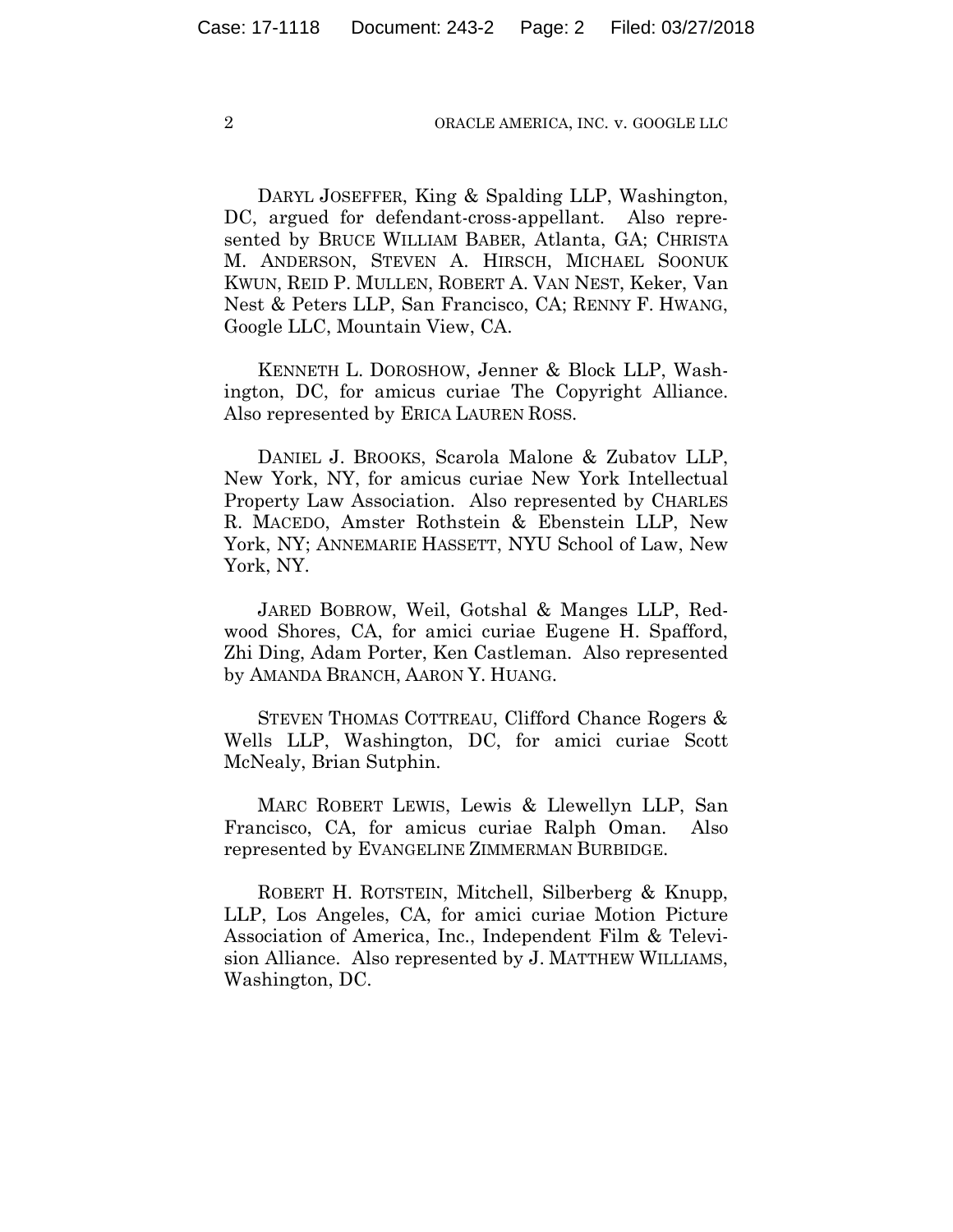DUNCAN W. CRABTREE-IRELAND, SAG-AFTRA, Los Angeles, CA, for amicus curiae Screen Actors Guild – American Federation of Television and Radio Artists.

 WILLIAM M. JAY, Goodwin Procter LLP, Washington, DC, for amici curiae Recording Industry Association of America, Association of American Publishers. Also represented by ANDREW KIM. Recording Industry Association of America also represented by GEORGE M. BORKOWSKI, Mitchell, Silberberg & Knupp, LLP, Los Angeles, CA.

 REBECCA MURPHY THOMPSON, Competitive Carriers Association, Washington, DC, for amicus curiae Competitive Carriers Association.

 ANTIGONE GABRIELLA PEYTON, Protorae Law PLLC, Tysons, VA, for amici curiae Sandra Aistars, Matthew Barblan, Jon A. Baumgarten, Stephen Carlisle, Jon M. Garon, Hugh Hansen, Devlin Hartline, Jiarui Liu, Adam Mossoff, Raymond T. Nimmer, Eric Priest, Sean M. O'Connor, Mark F. Schultz.

 LINDSAY WARREN BOWEN, Cowan, DeBaets, Abrahams & Sheppard LLP, New York, NY, for amici curiae PACA, Digital Media Licensing Association, Inc., Graphic Artists Guild, National Press Photographers Association, North American Nature Photography Association, American Society of Media Photographers, Inc., American Photographic Artists, Professional Photographers of America. Also represented by SCOTT J. SHOLDER.

 RICHARD L. RAINEY, Covington & Burling LLP, Washington, DC, for amicus curiae BSA | The Software Alliance. Also represented by PETER ANDREW SWANSON.

 JONATHAN BAND, Jonathan Band PLLC, Washington, DC, for amicus curiae Computer & Communications Industry Association. Also represented by MATTHEW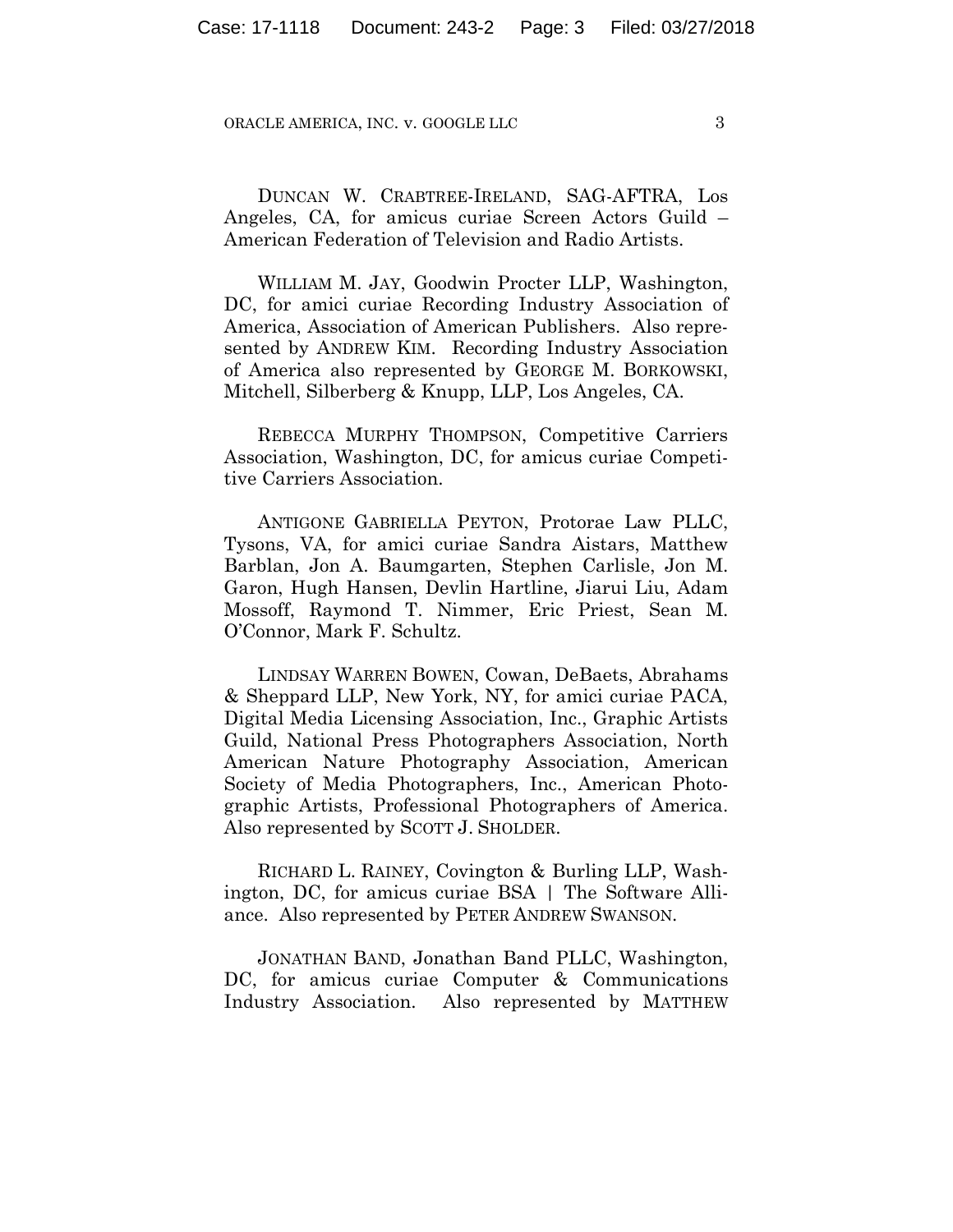SCHRUERS, Computer & Communications Industry Association, Washington, DC.

 MICHAEL BARCLAY, Electronic Frontier Foundation, San Francisco, CA, for amici curiae Electronic Frontier Foundation, Public Knowledge. Also represented by MITCHELL L. STOLTZ.

 MARCIA HOFMANN, Zeitgeist Law PC, San Francisco, CA, for amicus curiae Mozilla Corporation.

 RICHARD M. BRUNELL, American Antitrust Institute, Washington, DC, for amicus curiae American Antitrust Institute. Also represented by SHUBHA GHOSH, Syracuse University College of Law, Syracuse, NY.

 JEFFREY A. LAMKEN, MoloLamken LLP, Washington, DC, for amici curiae Microsoft Corp., Red Hat, Inc., Hewlett Packard Enterprise Company. Also represented by RAYINER HASHEM, MICHAEL GREGORY PATTILLO, JR.; LISA WANG BOHL, Chicago, IL.

 JASON MICHAEL SCHULTZ, NYU School of Law, New York, NY, for amici curiae Timothy K. Armstrong, Cark D. Asay, Shyamkrishna Balganesh, Ann Bartow, Oren Bracha, Annemarie Bridy, Dan L. Burk, Michael A. Carrier, Michael W. Carroll, Andrew Chin, Julie E. Cohen, Kevin Collins, Rebecca Curtin, Ben Depoorter, Roger Allan Ford, Brian L. Frye, Jim Gibson, Eric Goldman, James Grimmelmann, Peter Jaszi, Yvette Joy Liebesman, Jessica Litman, Brian J. Love, Michael J. Madison, Mark. P. McKenna, Joseph Scott Miller, Deirdre K. Mulligan, Tyler T. Ochoa, Aaron Perzanowski, Victoria F. Phillips, Arti K. Rai, Jerome H. Reichman, Michael Rustad, Matthew Sag, Pamela Samuelson, Jessica Sibley, Joshua David Sarnoff, Lea Shaver, Christopher Jon Sprigman, Katherine J. Strandburg, Rebecca Tushnet, Jennifer M. Urban.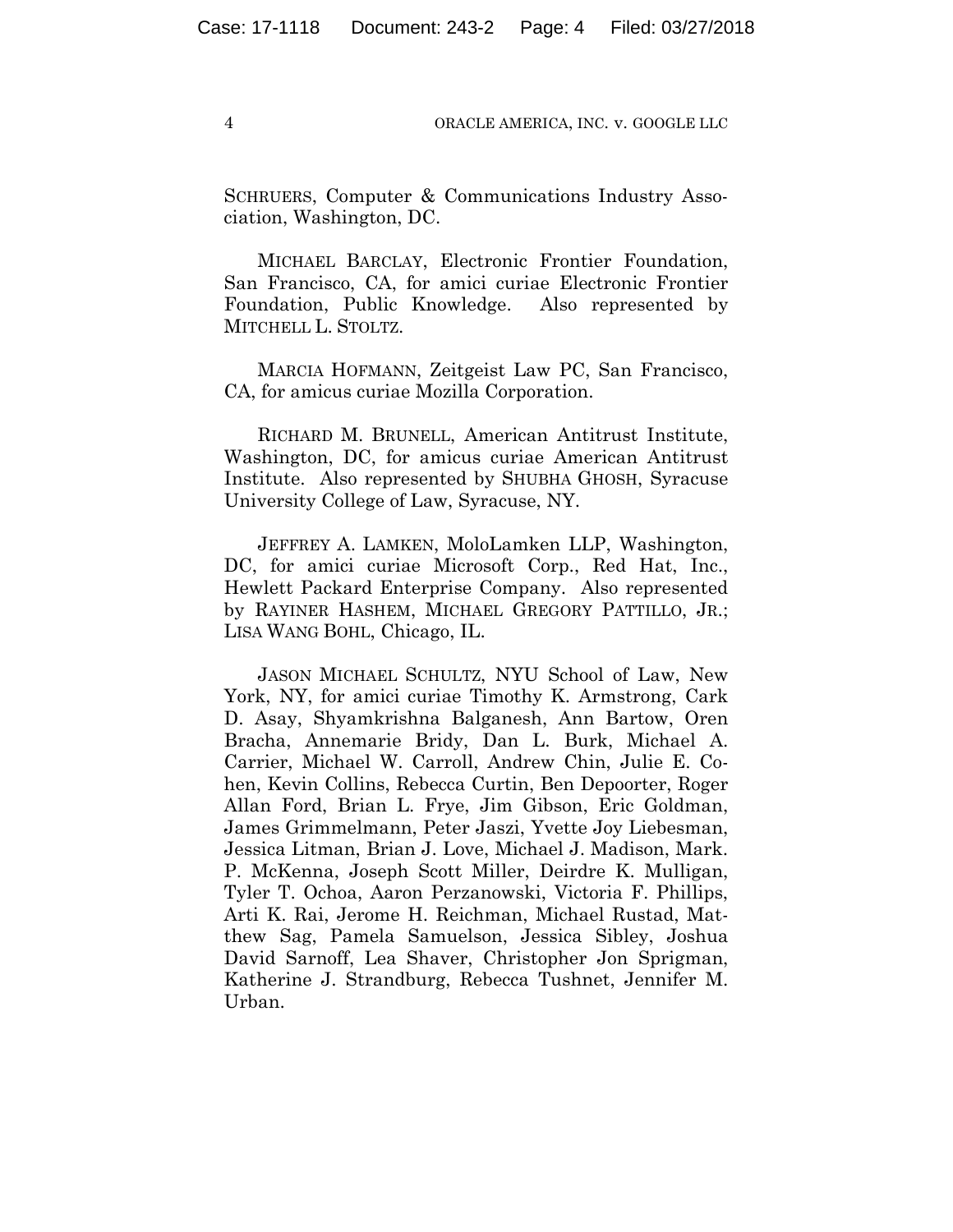PHILLIP R. MALONE, Stanford Law School, Stanford, CA, for amici curiae Harold Abelson, Tom Ball, Brian Behlendorf, Gordon Bell, Jon Bentley, Matthew Bishop, Joshua Bloch, Dan Boneh, Gilad Bracha, Eric Brewer, Frederick Brooks, Rick Cattell, Vinton G. Cerf, William Cook, Mark Davis, Miguel de Icaza, Jeffrey Dean, L. Peter Deutsch, Whitfield Diffie, David L. Dill, Lester Earnest, Brendan Eich, Dawson Engler, Martin Fowler, Neal Gafter, Robert Harper, John Hennessy, Tom Jennings, Alan Kay, Brian Kernighan, David Klausner, Ray Kurzweil, Kin Lane, Ed Lazowska, Doug Lea, Bob Lee, Sheng Liang, Barbara Liskov, Paul Menchini, Andrew W. Moore, James H. Morris, Peter Norvig, Martin Odersky, Tim Paterson, David Patterson, Alex Payne, Tim Peierls, Simon Phipps, Bill Pugh, Ronald L. Rivest, Curtis Schroeder, Robert Sedgewick, Mary Shaw, Barbara Simons, Dave Snigier, Alfred Z. Spector, Bjarne Stroustrup, Gerald Jay Sussman, Ivan E. Sutherland, Andrew Tanenbaum, Brad Templeton, Ken Thompson, Michael Tiemann, Linus Torvalds, Andrew Tridgell, Jeffrey Ullman, Andries Van Dam, Guido Van Rossum, John Villasenor, Jan Vitek, Philip Wadler, James H. Waldo, Daniel S. Wallach, Peter J. Weinberger, Steve Wozniak, Frank Yellin. Also represented by JEFFREY THEODORE PEARLMAN.

MARK A. LEMLEY, Durie Tangri LLP, San Francisco, CA, for amici curiae Engine Advocacy, The App Developers Alliance, GitHub, Inc. Also represented by JOSEPH GRATZ, CLEMENT ROBERTS.

**\_\_\_\_\_\_\_\_\_\_\_\_\_\_\_\_\_\_\_\_\_\_** 

Before O'MALLEY, PLAGER, and TARANTO, *Circuit Judges.* O'MALLEY, *Circuit Judge*.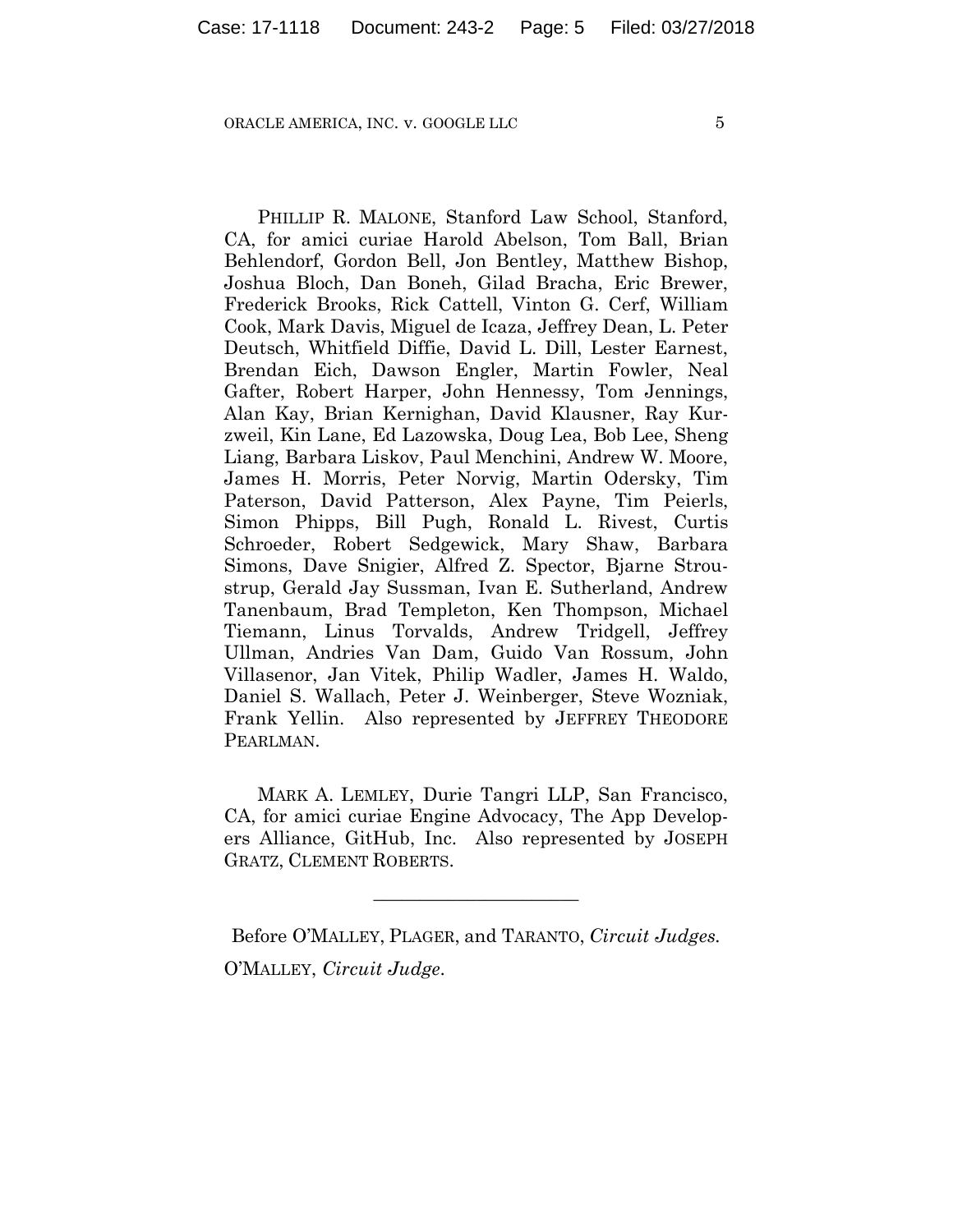This copyright case returns to us after a second jury trial, this one focusing on the defense of fair use. Oracle America, Inc. ("Oracle") filed suit against Google Inc. ("Google")1 in the United States District Court for the Northern District of California, alleging that Google's unauthorized use of 37 packages of Oracle's Java application programming interface ("API packages") in its Android operating system infringed Oracle's patents and copyrights.

At the first trial, the jury found that Google infringed Oracle's copyrights in the Java Standard Edition platform, but deadlocked on the question of whether Google's copying was a fair use.2 After the verdict, however, the district court found that the API packages were not copyrightable as a matter of law and entered judgment for Google. *Oracle Am., Inc. v. Google Inc*., 872 F. Supp. 2d 974 (N.D. Cal. 2012). Oracle appealed that determination to this court, and we reversed, finding that declaring code and the structure, sequence, and organization ("SSO") of the Java API packages are entitled to copyright protection. *Oracle Am., Inc. v. Google Inc*., 750 F.3d 1339, 1348 (Fed. Cir. 2014). We remanded with instructions to reinstate the jury's infringement verdict and for further proceedings on Google's fair use defense and, if appropriate, on damages. *Id*. at 1381.

Google subsequently filed a petition for certiorari on the copyrightability determination. The Supreme Court called for the views of the Solicitor General, who expressed agreement with our determination and recommended denying review. The Supreme Court denied

1

<sup>&</sup>lt;sup>1</sup> In September 2017, Google converted from a corporation to a limited liability company and changed its name to Google LLC, as reflected in the amended caption.

<sup>2</sup> The jury found no patent infringement, and the patent claims are not at issue on appeal.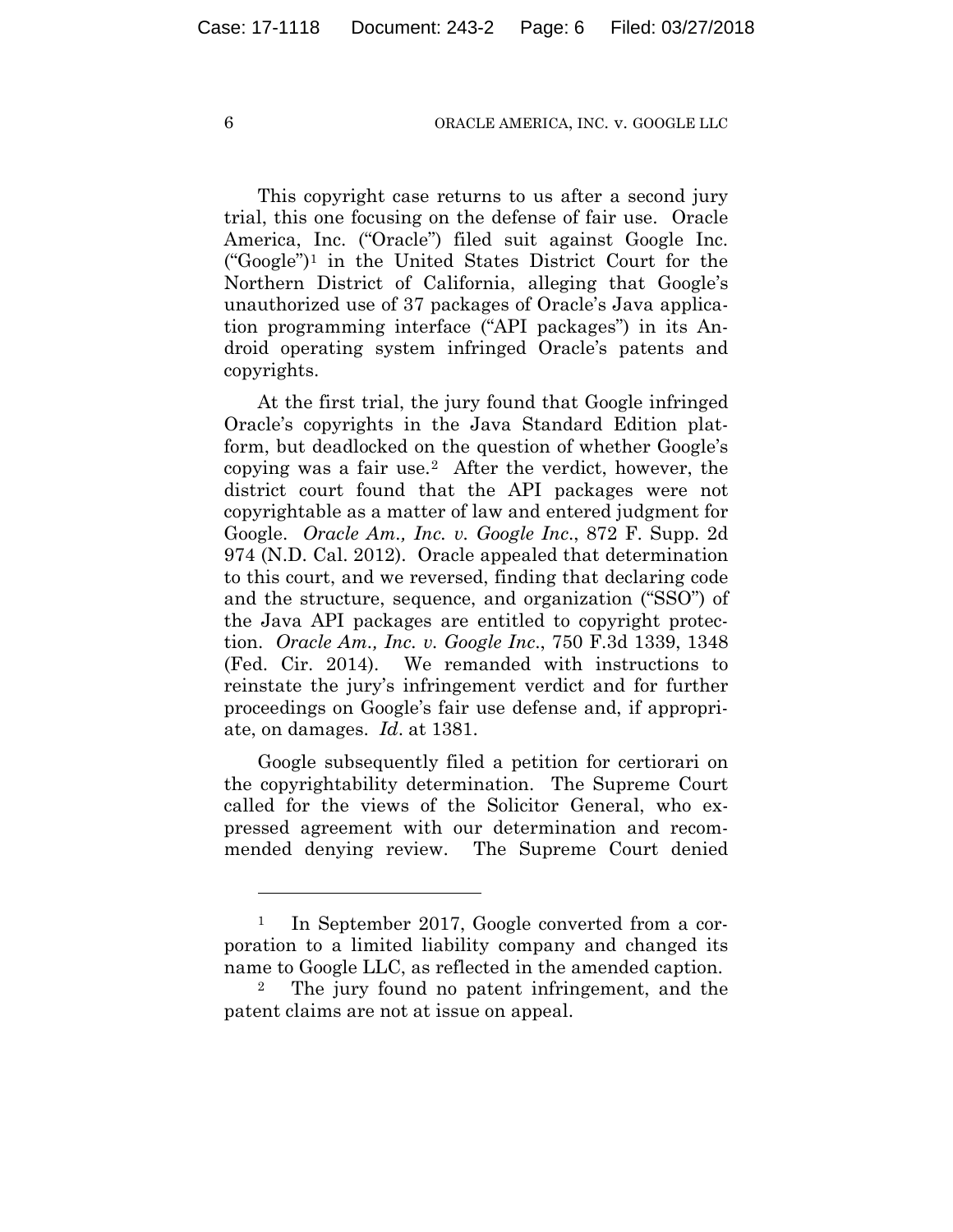certiorari in 2015. *Google Inc. v. Oracle Am., Inc*., 135 S. Ct. 2887 (2015) (Mem.).

At the second jury trial, Google prevailed on its fair use defense. After the jury verdict, the district court denied Oracle's motion for judgment as a matter of law ("JMOL") and entered final judgment in favor of Google. *Oracle Am., Inc. v. Google Inc*., No. C 10-03561, 2016 WL 3181206 (N.D. Cal. June 8, 2016) ("*Order Denying JMOL*"); Final Judgment, *Oracle Am., Inc. v. Google Inc*., No. 3:10-cv-3561 (N.D. Cal. June 8, 2016), ECF No. 1989. Oracle filed a renewed motion for JMOL and separately moved for a new trial. The district court denied both motions in a single order. *Oracle Am., Inc. v. Google Inc*., No. C 10-03561, 2016 WL 5393938 (N.D. Cal. Sept. 27, 2016) ("*Order Denying Renewed JMOL/New Trial*"). Consistent with these determinations, no damages verdict was rendered.

Oracle now appeals from the district court's final judgment and its decisions denying Oracle's motions for JMOL and motion for a new trial. Google cross-appeals from the final judgment purportedly to "preserv[e] its claim that the declarations/SSO are not protected by copyright law," but advances no argument for why this court can or should revisit our prior decision on copyrightability. Cross-Appellant Br. 83.

Because we conclude that Google's use of the Java API packages was not fair as a matter of law, we reverse the district court's decisions denying Oracle's motions for JMOL and remand for a trial on damages. We also dismiss Google's cross-appeal.

## I. BACKGROUND

## A. The Technology

Oracle's predecessor, Sun Microsystems, Inc. ("Sun"), developed the Java platform for computer programming in the 1990s, and Oracle purchased Sun in 2010. The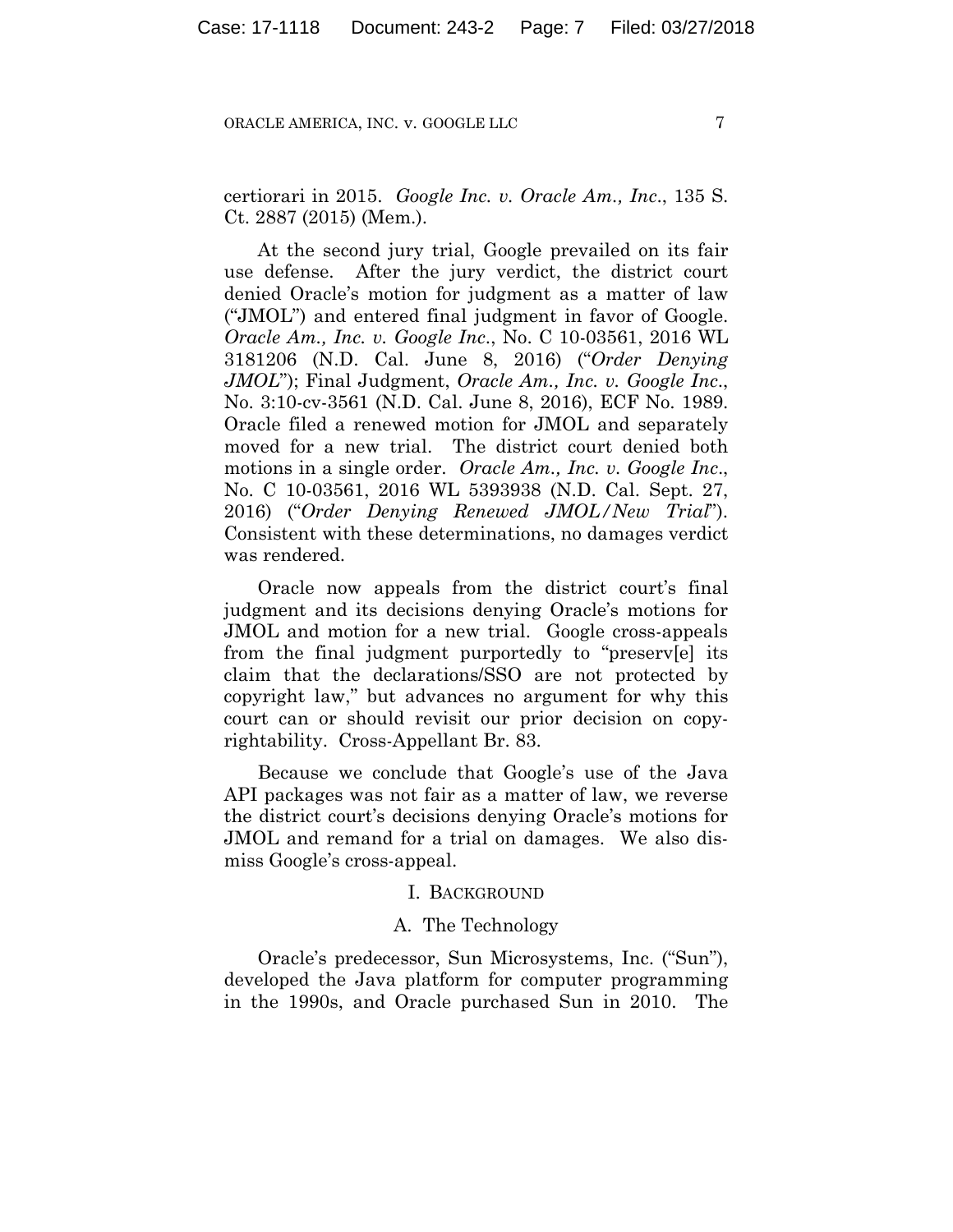Java platform is software used to write and run programs in the Java programming language. It allows programmers to write programs that "run on different types of computer hardware without having to rewrite them for each different type." *Oracle*, 750 F.3d at 1348. With Java, programmers can "write once, run anywhere." *Id*.

The Java 2 Standard Edition ("Java SE") of the platform includes, among other things, the Java Virtual Machine and the Java Application Programming Interface ("API"). The Java API is a collection of "pre-written Java source code programs for common and more advanced computer functions." *Order Denying JMOL*, 2016 WL 3181206, at \*3. These APIs "allow programmers to use the prewritten code to build certain functions into their own programs rather than write their own code to perform those functions from scratch. They are shortcuts." *Oracle*, 750 F.3d at 1349. The prewritten programs are organized into packages, classes, and methods. Specifically, an API package is a collection of classes and each class contains methods and other elements. "Each method performs a specific function, sparing a programmer the need to write Java code from scratch to perform that function." *Order Denying JMOL*, 2016 WL 3181206, at \*3.

To include a particular function in a program, the programmer invokes the Java "declaring code." As the district court explained, the declaring code is the line or lines of source code that "declares or defines (i) the method name and (ii) the input(s) and their type as expected by the method and the type of any outputs." *Id*. at \*4. After the declaring code, each method includes "implementing code," which takes the input(s) and gives the computer step-by-step instructions to carry out the declared function.

By 2008, Java SE included 166 API packages divided into 3,000 classes containing more than 30,000 methods.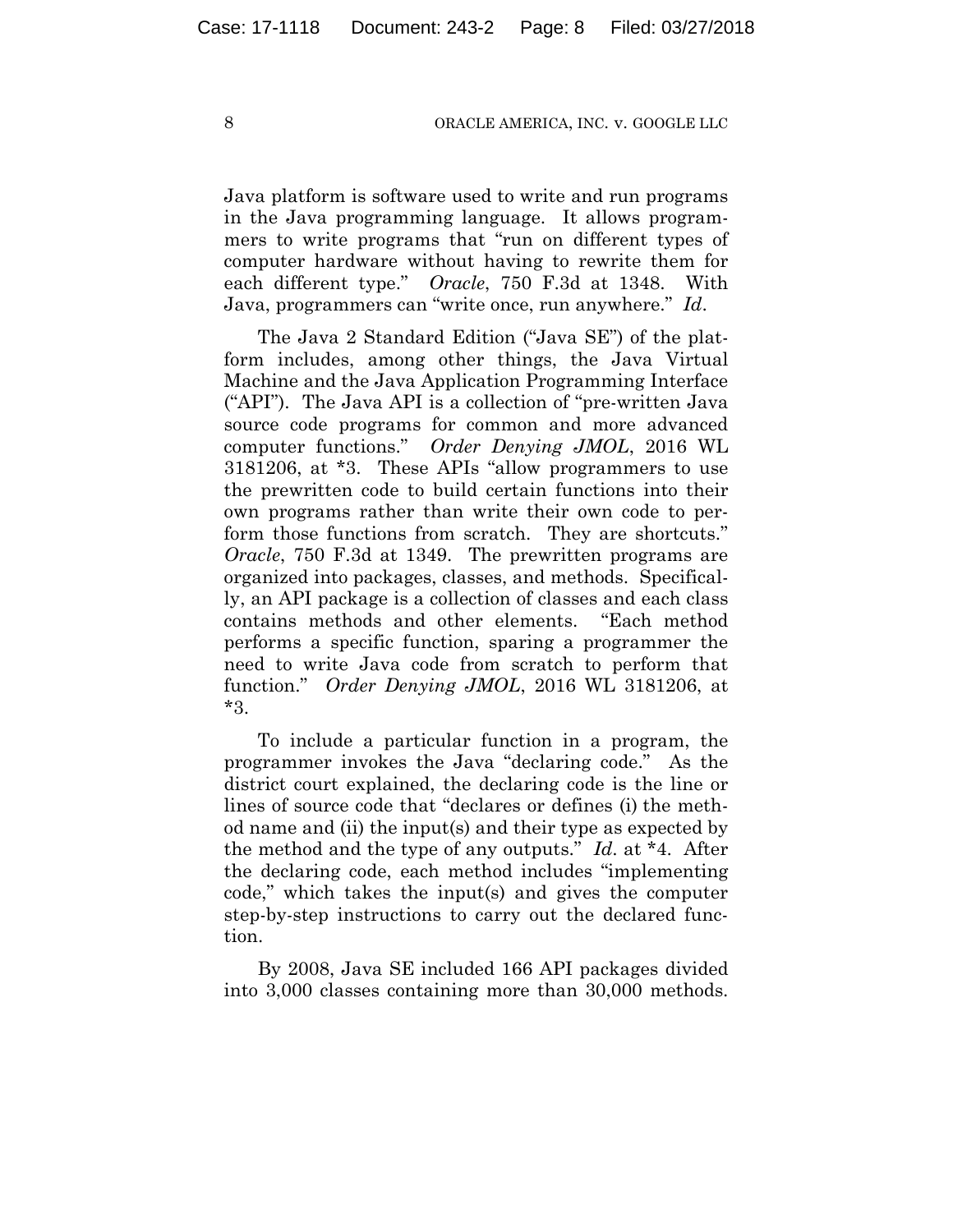At issue in this appeal are 37 API packages from Java SE Version 1.4 and Version 5.0. We have already concluded that the declaring code and the SSO of the 37 Java API packages at issue are entitled to copyright protection. *Oracle*, 750 F.3d at 1348.

The Java programming language itself is free and available for use without permission. At this stage, it is undisputed that, to write in the Java programming language, "62 classes (and some of their methods), spread across three packages *within* the Java API library, *must* be used. Otherwise the language itself will fail." *Order Denying JMOL*, 2016 WL 3181206, at \*5. It is also undisputed that anyone using the Java programming language can write their own library of prewritten programs to carry out various functions.

Although Oracle makes the Java platform freely available to programmers building applications ("apps"), it devised a licensing scheme to attract programmers while simultaneously commercializing the platform. In relevant part, Oracle charges a licensing fee to those who want to use the APIs in a competing platform or embed them in an electronic device. To preserve the "write once, run anywhere" philosophy, Oracle imposes strict compatibility requirements on licensees. *Oracle*, 750 F.3d at 1350. Oracle also made available without charge under an open source license a version of Java called "Open-JDK." *Order Denying JMOL*, 2016 WL 3181206, at \*10. Oracle maintains, however, that OpenJDK came with an important catch: any company that improved on the packages in OpenJDK had to "'give away those changes for free' to the Java community." Appellant Br. 53.

The evidence showed that Oracle licensed Java in 700 million PCs by 2005. Although Oracle never successfully developed its own smartphone platform using Java, it licensed Java SE for mobile devices. According to Oracle, the "mobile device market was particularly lucrative," and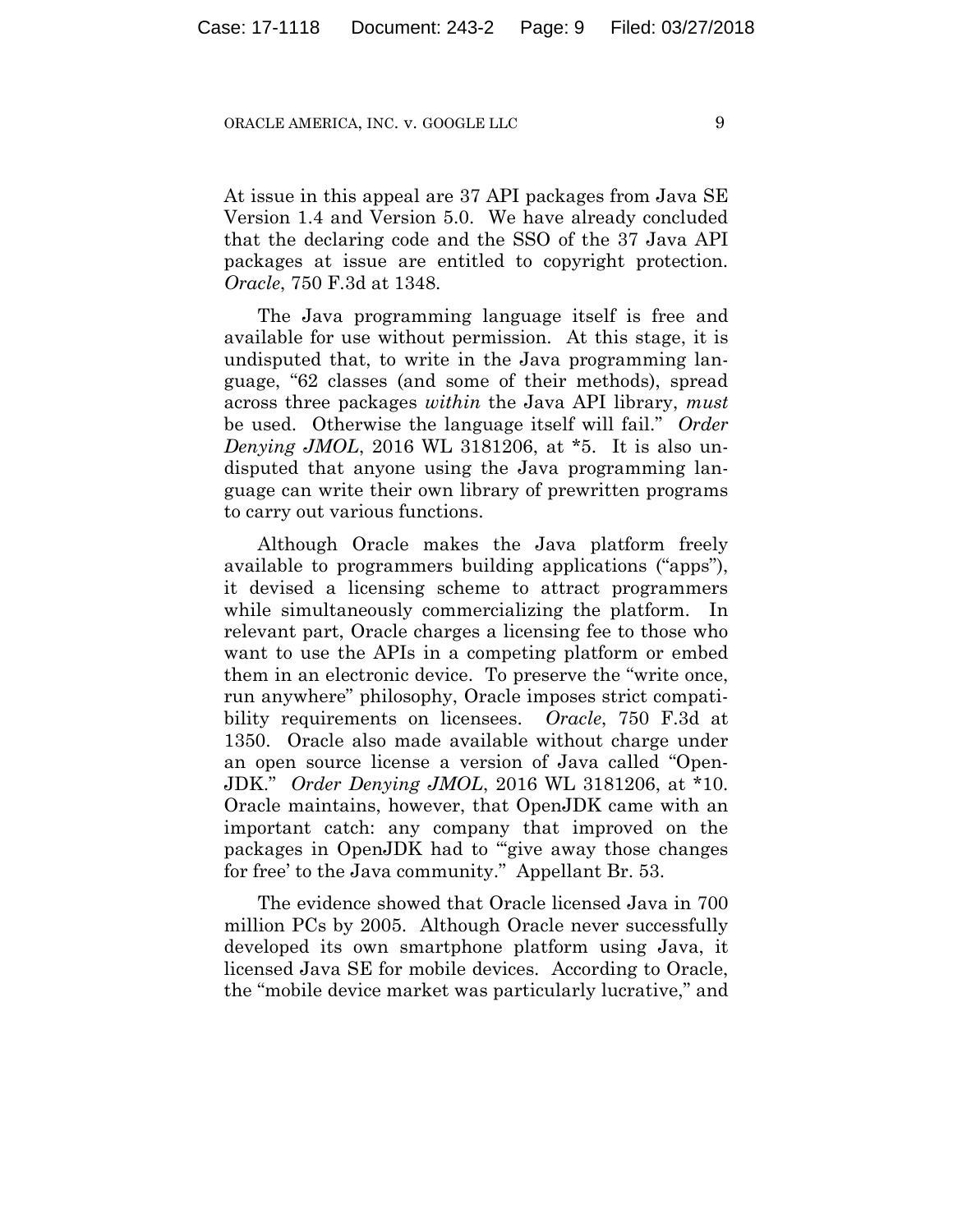"Java quickly became the leading platform for developing and running apps on mobile phones." Appellant Br. 9.

## B. Google's Android Platform

In 2005, Google acquired Android, Inc. as part of a plan to develop a software platform for mobile devices. That same year, Google and Sun began discussing the possibility of Google taking a license to use and adapt the Java platform for mobile devices. *Oracle*, 750 F.3d at 1350. The parties were unable to reach an agreement, in part because Google wanted device manufacturers to be able to use Oracle's APIs in Android for free with no limits on modifying the code, which would jeopardize the "write once, run anywhere" philosophy.

The jury heard evidence that Google wanted to move quickly to develop a platform that would attract Java developers to build apps for Android. The Android team had been working on creating its own APIs, but was unable to do so successfully. After negotiations between the parties reached an impasse, Google elected to "[d]o Java anyway and defend [its] decision, perhaps making enemies along the way." *Order Denying JMOL*, 2016 WL 3181206, at \*6. It is undisputed that Google copied verbatim the declaring code of the 37 Java API packages— 11,500 lines of Oracle's copyrighted code. It also copied the SSO of the Java API packages. Google then wrote its own implementing code.

Google announced its Android software platform for mobile devices in 2007, and the first Android phones went on sale the following year. Google provides the Android platform free of charge to smartphone manufacturers and publishes the source code for use without charge under an open source license. Although Google does not directly charge its users, Android has generated over \$42 billion in revenue from advertising. Oracle explains that Android was "devastating" to its licensing strategy and that many of its customers switched to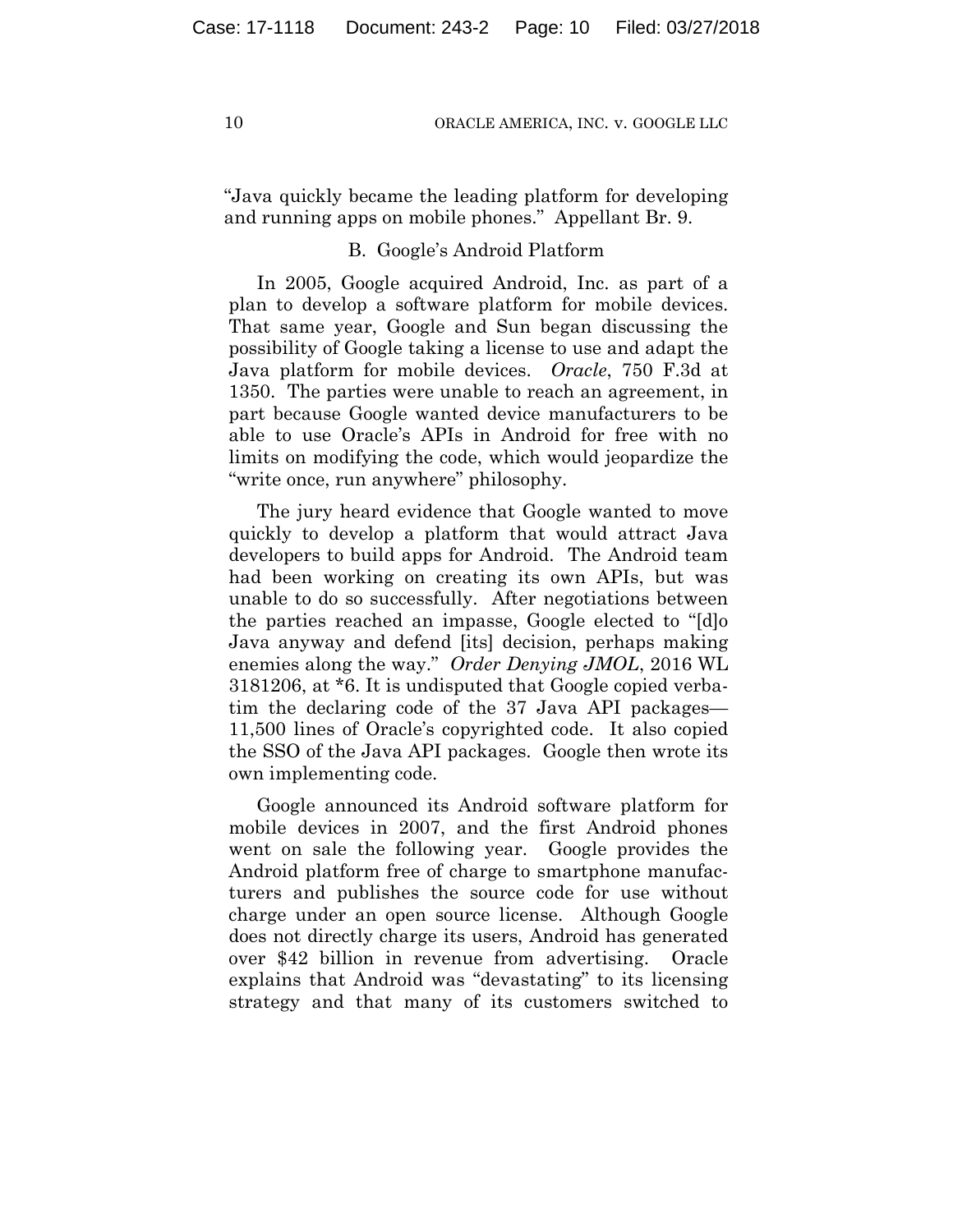Android. Appellant Br. 15. Even customers who stayed with Oracle cited Android as a reason to demand discounts. The jury heard evidence that Amazon, which had entered into a license to use Java for its Kindle tablet device, switched to Android for the subsequently released Kindle Fire and then used the existence of Android to leverage a steep discount from Oracle on the next generation Kindle.

## C. Remand Proceedings

In the first appeal, we held that the declaring code and the SSO of the 37 API packages are entitled to copyright protection and ordered the district court to reinstate the jury's infringement finding. *Oracle*, 750 F.3d at 1381. We also considered Oracle's argument that it was entitled to judgment as a matter of law on Google's fair use defense. Although we found that Oracle's position was "not without force," and that Google was overstating what could be fair use under the law, we found that the record evidence regarding the relevant fair use factors was insufficiently developed for us to resolve the issue on appeal. *Oracle*, 750 F.3d at 1376. In doing so, we pointed to sharp disputes between the parties, both legal and factual, including whether Google's use was transformative, whether "functional aspects of the package" and Google's "desire to achieve commercial 'interoperability'" weighed in favor of the second and third factors, and whether Android caused market harm to Oracle. *Id*. at 1376-77. We concluded that "due respect for the limit of our appellate function" required remand. *Id*. at 1376.

During the pendency of the first appeal, Google's Android business expanded significantly. Android gained new users and developers, and Google "released modified implementations and derivatives of Android for use in numerous device categories, including wearable devices with small screens (Android Wear), dashboard interfaces in cars (Android Auto), television sets (Android TV), and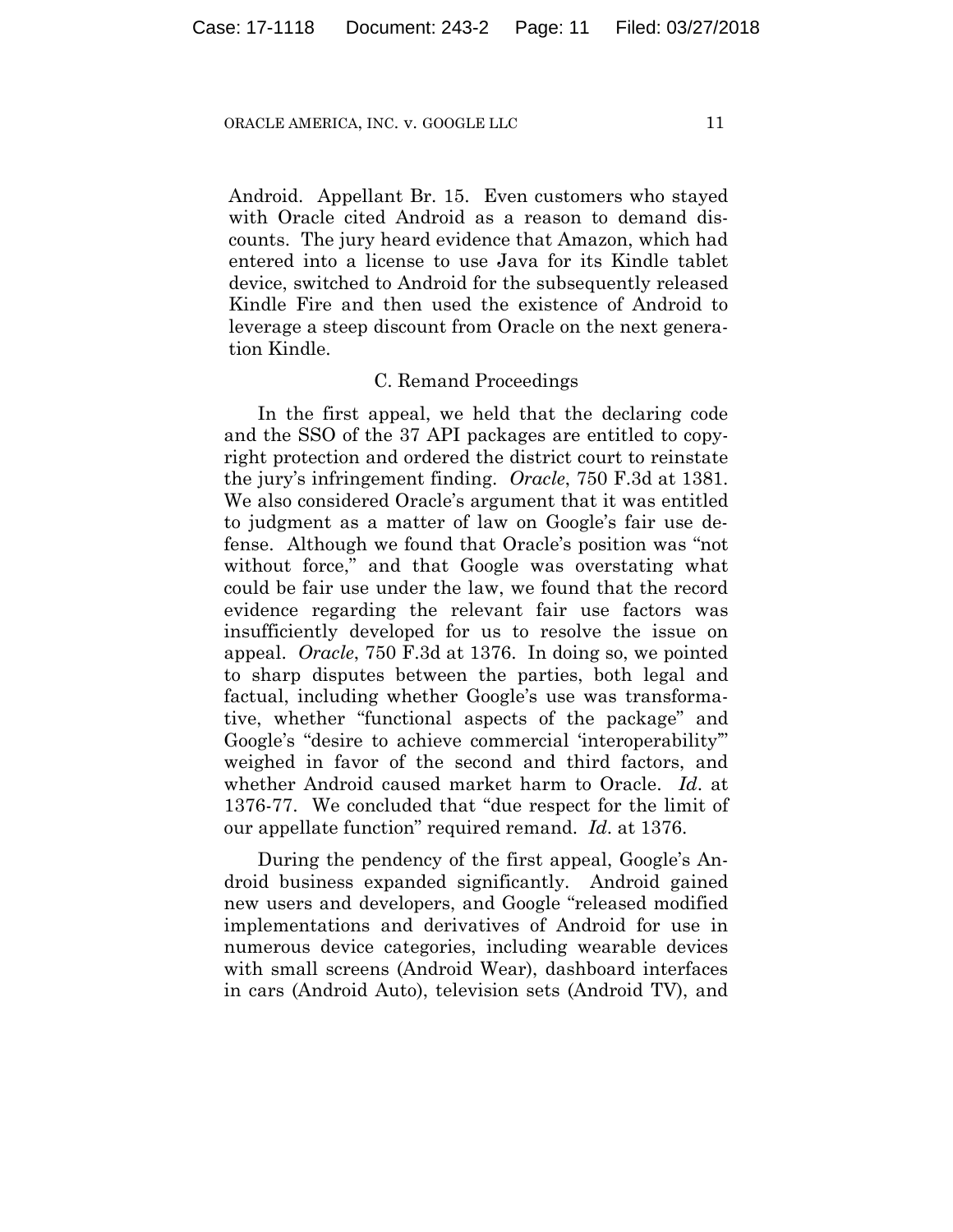everyday devices with Internet connectivity." *Oracle Am., Inc. v. Google Inc*., No. C10-03561, 2016 WL 1743111, at \*1 (N.D. Cal. May 2, 2016) ("*Order on Motion in Limine"*).

When the case returned to the district court, Oracle filed a supplemental complaint adding allegations of market harm and damages resulting from new versions of Android released since the original complaint. Specifically, Oracle alleged that Google had launched new versions of Android for phones and tablets and had expanded Android into new device categories. *Id*. Google did not oppose the supplemental complaint, and the district court granted Oracle's motion to file it. But when Oracle served expert reports that addressed versions of Java SE that were not at issue in the first trial, Google moved to strike those reports. *Id*.

When the parties were unable to agree on the scope of the retrial, the district court limited it to: (1) the two versions of Java SE that Oracle asserted in the first trial; and (2) released versions of Android used in smartphones and tablets "which Google . . . agreed would be subject to the prior jury's adverse finding of infringement and which Oracle identified in its supplemental complaint." *Id*. The court explained that Oracle retained the right to sue Google for infringement with respect to the other versions and implementations of Android in a separate trial or proceeding. Order re: Google's Motion to Strike at 2, *Oracle Am., Inc. v. Google Inc*., No. 3:10-cv-3561 (N.D. Cal. Feb. 5, 2016), ECF No. 1479. The court also granted Google's motion in limine to exclude all evidence of the new Android products.

The district court bifurcated the issue of fair use from willfulness and monetary remedies, and the trial on fair use began on May 10, 2016. After roughly one week of evidence and several days of deliberations, the jury found that Google's use of the declaring lines of code and the SSO of the 37 API packages constituted fair use.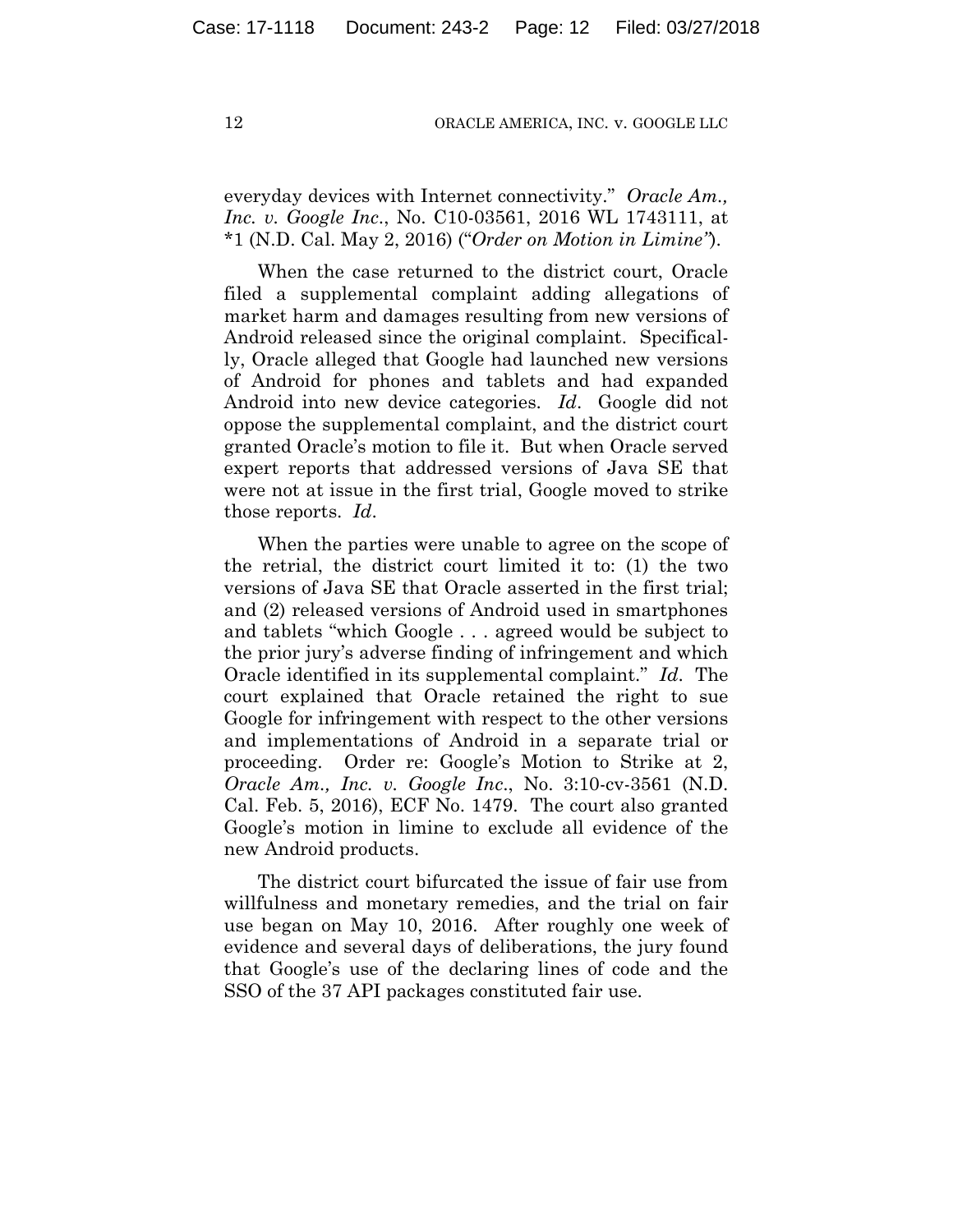Oracle moved for JMOL, which the district court denied. At the outset, the court noted that Oracle stipulated before the jury "that it was fair to use the 62 'necessary' classes given that the Java programming language itself was free and open to use without a license." *Order Denying JMOL*, 2016 WL 3181206, at \*5. "That the 62 'necessary' classes reside without any identification as such within the Java API library (rather than reside within the programming language)," the court explained, "supports Google's contention that the Java API library is simply an extension of the programming language itself and helps explain why some view the Java API declarations as free and open for use as the programming language itself." *Id*. Because Android and Java both "presupposed the Java programming language in the first place," the court noted that a jury reasonably could have found that it "was better for both to share the same SSO insofar as they offered the same functionalities, thus maintaining usage consistency across systems and avoiding cross-system confusion." *Id*. at \*6.

The district court then considered each of the four statutory fair use factors. As to factor one—the purpose and character of the use—the court concluded that a reasonable jury could have found that, although Google's use was commercial, it was transformative because Google integrated only selected elements for mobile smartphones and added its own implementing code. *Id*. at \*7-9. With respect to factor two—the nature of the copyrighted work—the district court found that a reasonable jury could have concluded that, "while the declaring code and SSO were creative enough to qualify for copyright protection," they were not "highly creative," and that "functional considerations predominated in their design." *Id*. at \*10.

As to factor three—the amount and substantiality of the portion used—the court concluded that a reasonable jury could have found that "Google copied only so much as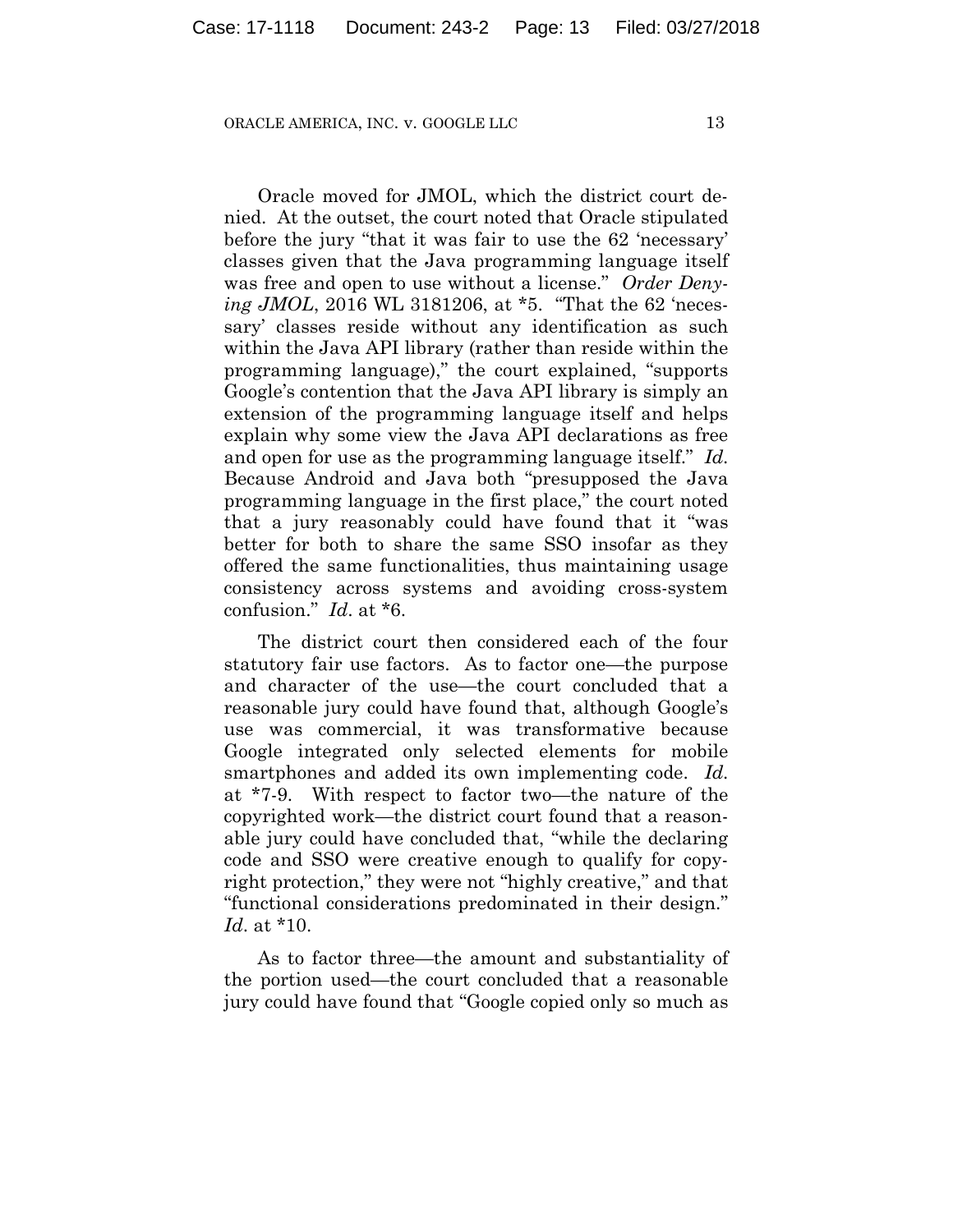was reasonably necessary for a transformative use," and that the number of lines duplicated was minimal. *Id*. Finally, as to factor four—market harm—the court concluded that the jury "could reasonably have found that use of the declaring lines of code (including their SSO) in Android caused no harm to the market for the copyrighted works, which were for desktop and laptop computers." *Id*. The court determined that, on the record presented, the jury could have found for either side and that the jury was "reasonably within the record in finding fair use." *Id*. at \*11.

Oracle subsequently renewed its motion for JMOL and separately moved for a new trial challenging several of the court's discretionary decisions at trial. The district court denied both motions in a single order. With respect to JMOL, the court simply stated that it denied Oracle's renewed motion for the same reasons it denied the original motion. With respect to the motion for a new trial, the court rejected Oracle's argument that the court abused its discretion by limiting the evidence at trial to Google's use of Android in smartphones and tablets.

The court also rejected Oracle's allegation that Google engaged in discovery misconduct by withholding evidence during discovery relating to Google's App Runtime for Chrome ("ARC"), which enabled laptops and desktops running Google's computer operating system to run certain Android applications. *Order Denying Renewed JMOL/New Trial*, 2016 WL 5393938, at \*5. The court found that Google had produced relevant documents during discovery and that, in any event, those documents pertained to issues beyond the scope of the retrial. *Id*. at \*7-8.

Finally, the district court rejected Oracle's argument that certain of the court's evidentiary rulings were abuses of discretion. The court explained that it: (1) redacted one line from an email because it was "too inflammatory and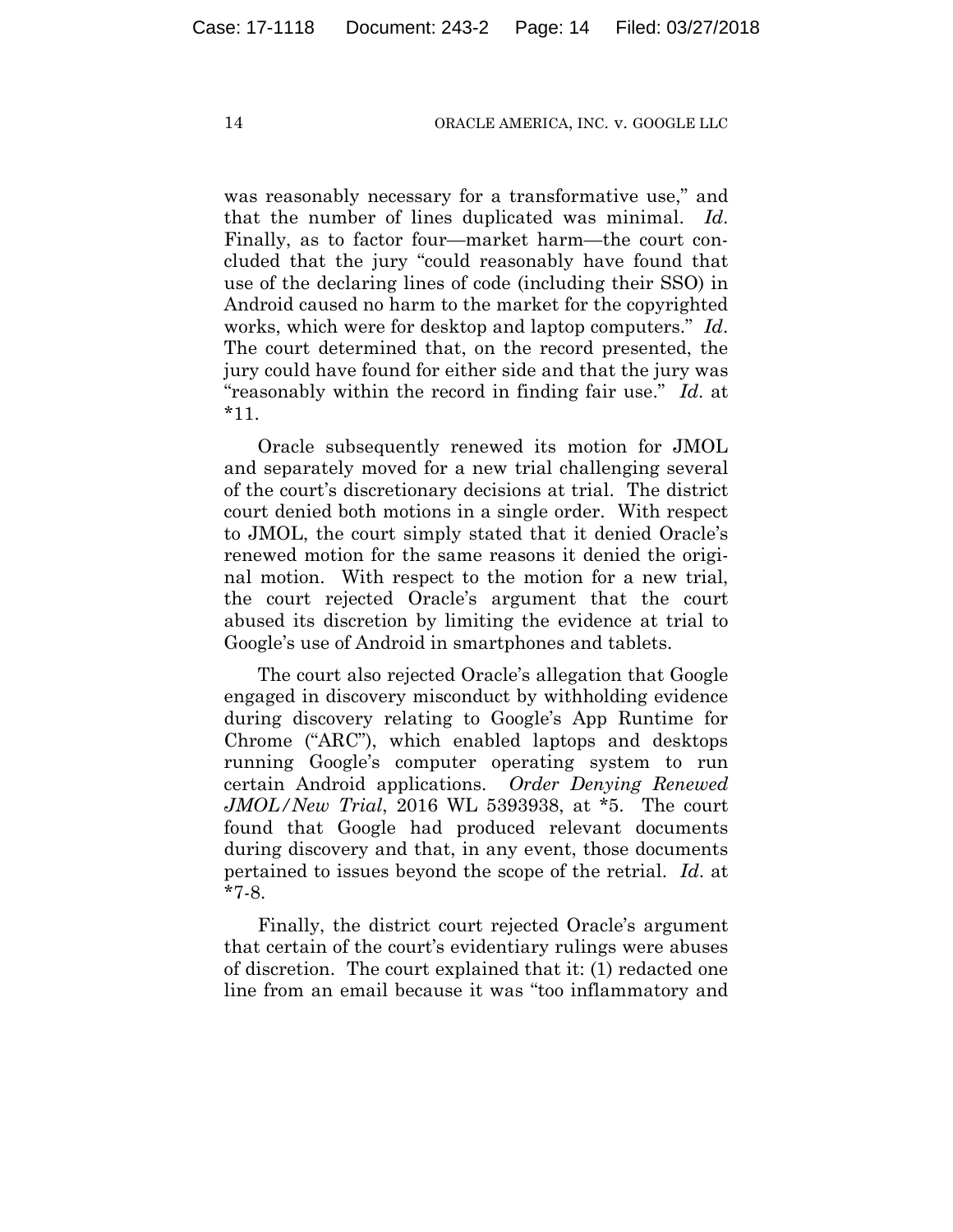without foundation;" and (2) excluded other documents because Oracle had withheld them as privileged until trial. *Id*. at \*9-12.

On June 8, 2016, the district court entered final judgment in favor of Google and against Oracle. Oracle timely appealed from the district court's judgment against it, including the court's underlying decisions denying its motions for JMOL and for a new trial. Google timely cross-appealed from all adverse orders and rulings underlying that final judgment.

This court has exclusive jurisdiction over all appeals in actions involving patent claims, including where, as here, an appeal raises only non-patent issues. 28 U.S.C. § 1295(a)(1). Because copyright law is not within this court's exclusive jurisdiction, we apply the law of the regional circuit in which the district court sits; here, the Ninth Circuit. *Atari Games Corp. v. Nintendo of Am., Inc*., 975 F.2d 832, 837 (Fed. Cir. 1992).

## II. ORACLE'S APPEAL

## A. Legal Framework

It is undisputed that Google copied Oracle's declaring code and SSO for the 37 API packages verbatim. The question is whether that copying was fair. "From the infancy of copyright protection, some opportunity for fair use of copyrighted materials has been thought necessary to fulfill copyright's very purpose, 'to promote the Progress of Science and useful Arts.'" *Campbell v. Acuff-Rose Music, Inc*., 510 U.S. 569, 575 (1994) (quoting U.S. Const., art. I, § 8, cl. 8). As the Supreme Court noted in *Campbell*, "[i]n truth, in literature, in science and in art, there are, and can be, few, if any, things, which in an abstract sense, are strictly new and original throughout. Every book in literature, science and art, borrows, and must necessarily borrow, and use much which was well known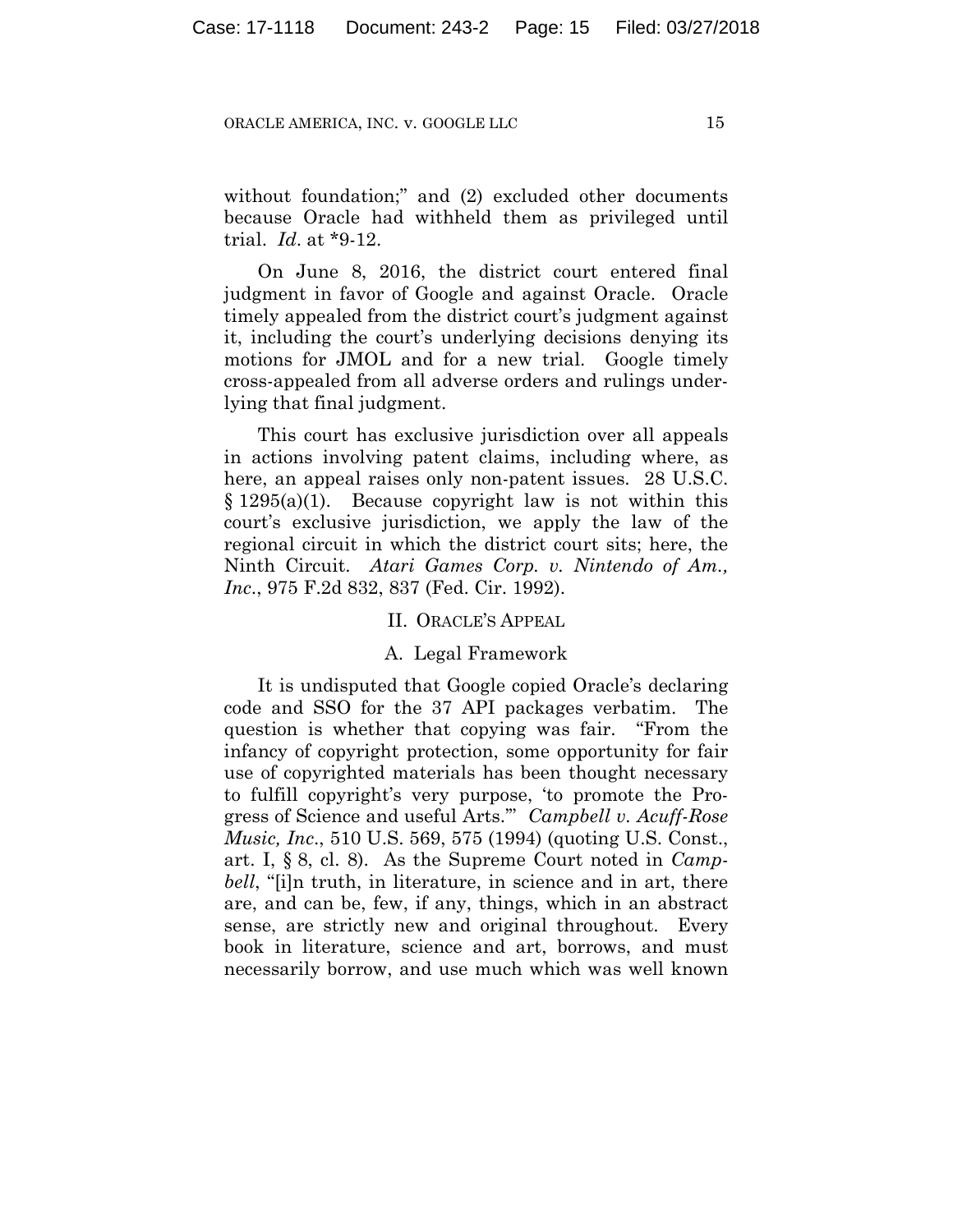and used before." *Id*. (quoting *Emerson v. Davies*, 8 F. Cas. 615, 619 (C.C.D. Mass. 1845)).

The fair use defense began as a judge-made doctrine and was codified in Section 107 of the 1976 Copyright Act. *Id.* at 576. It operates as a limited exception to the copyright holder's exclusive rights and permits use of copyrighted work if it is "for purposes such as criticism, comment, news reporting, teaching . . ., scholarship, or research." 17 U.S.C. § 107. The "such as" language confirms that the listing "was not intended to be exhaustive," but nevertheless "give[s] some idea of the sort of activities the courts might regard as fair use under the circumstances." *Harper & Row Publishers, Inc. v. Nation Enters*., 471 U.S. 539, 561 (1985) (citation omitted).

"Section 107 requires a case-by-case determination whether a particular use is fair, and the statute notes four nonexclusive factors to be considered." *Id.* at 549. Those factors include: (1) "the purpose and character of the use, including whether such use is of a commercial nature or is for nonprofit educational purposes;" (2) "the nature of the copyrighted work;" (3) "the amount and substantiality of the portion used in relation to the copyrighted work as a whole;" and (4) "the effect of the use upon the potential market for or value of the copyrighted work." 17 U.S.C. § 107. The Supreme Court has cautioned against adopting bright-line rules and has emphasized that all of the statutory factors "are to be explored, and the results weighed together, in light of the purposes of copyright." *Campbell*, 510 U.S. at 578.

The legislative history reveals that Congress intended § 107 "'to restate the present judicial doctrine of fair use, not to change, narrow, or enlarge it in any way' and intended that courts continue the common-law tradition of fair use adjudication." *Id*. at 577 (quoting H.R. Rep. No. 94-1476, at 66 (1976), S. Rep. No. 94-473 at 62 (1975), U.S. Code Cong. & Admin. News 5659, 5679 (1976)).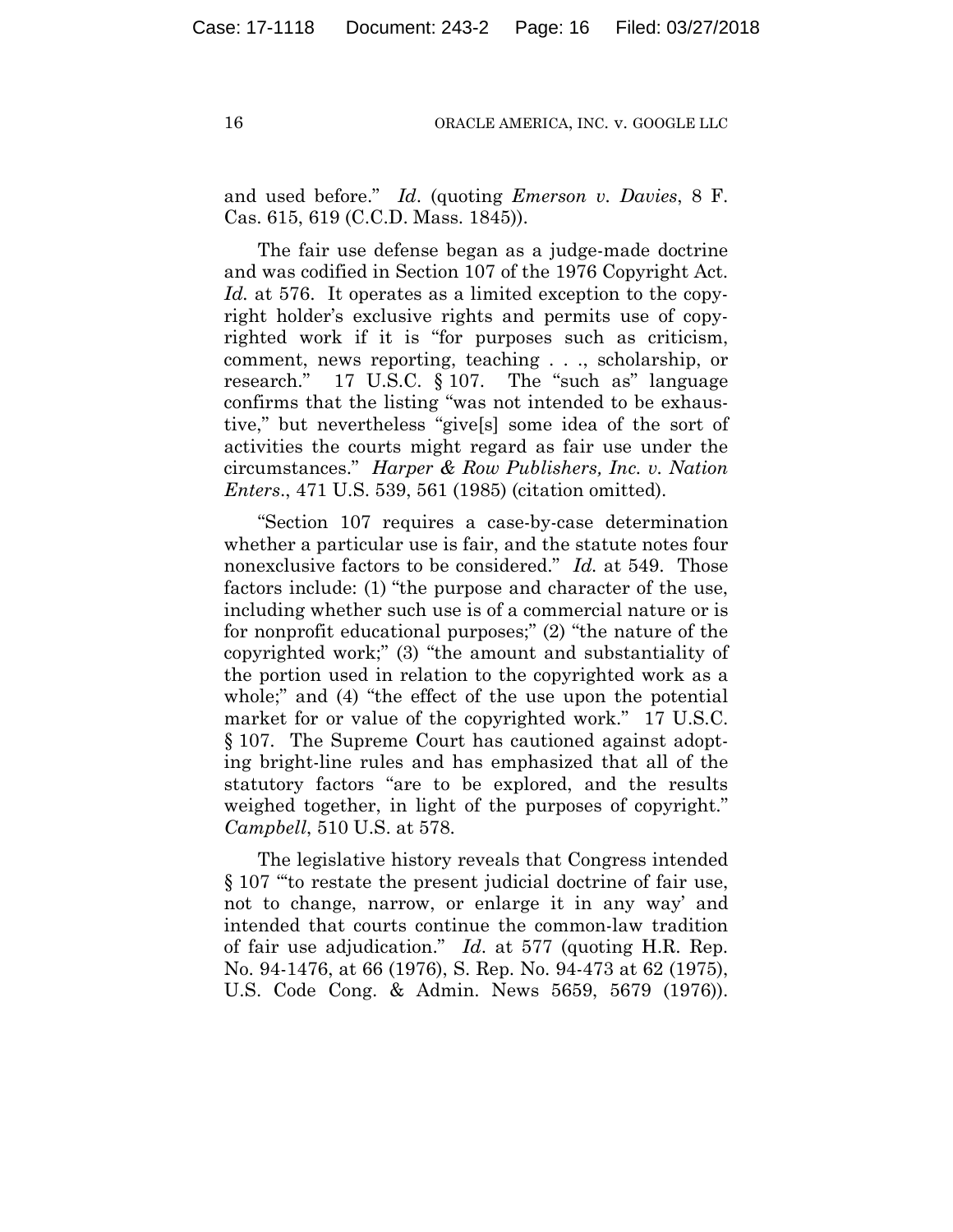Accordingly, in balancing the four statutory factors, courts consider "whether the copyright law's goal of 'promot[ing] the Progress of Science and useful Arts,' U.S. Const., art. 1, § 8, cl. 8, 'would be better served by allowing the use than by preventing it.'" *Castle Rock Entm't, Inc. v. Carol Publ'g Grp., Inc*., 150 F.3d 132, 141 (2d Cir. 1998) (quoting *Arica Inst., Inc. v. Palmer*, 970 F.2d 1067, 1077 (2d Cir. 1992)).

Despite this guidance, the doctrine of fair use has long been considered "the most troublesome in the whole law of copyright." *Monge v. Maya Magazines, Inc*., 688 F.3d 1164, 1170 (9th Cir. 2012) (quoting *Dellar v. Samuel Goldwyn, Inc*., 104 F.2d 661, 662 (2d Cir. 1939) (per curiam)). It both permits and requires "courts to avoid rigid application of the copyright statute when, on occasion, it would stifle the very creativity which that law is designed to foster." *Campbell*, 510 U.S. at 577 (quoting *Stewart v. Abend*, 495 U.S. 207, 236 (1990)).

Because fair use is an affirmative defense to a claim of infringement, Google bears the burden to prove that the statutory factors weigh in its favor. *Id.* at 590. Not all of the four factors must favor Google, however. *See Wall Data Inc. v. L.A. Cty. Sheriff's Dep't*, 447 F.3d 769, 778 (9th Cir. 2006). Instead, "fair use is appropriate where a 'reasonable copyright owner' would have consented to the use, i.e., where the 'custom or public policy' at the time would have defined the use as reasonable." *Id*. (citation omitted).

On appeal, Oracle argues that each of the four statutory factors weighs against a finding of fair use. Specifically, it submits that: (1) the purpose and character of Google's use was purely for commercial purposes; (2) the nature of Oracle's work is highly creative; (3) Google copied 11,330 more lines of code than necessary to write in a Java language-based program; and (4) Oracle's customers stopped licensing Java SE and switched to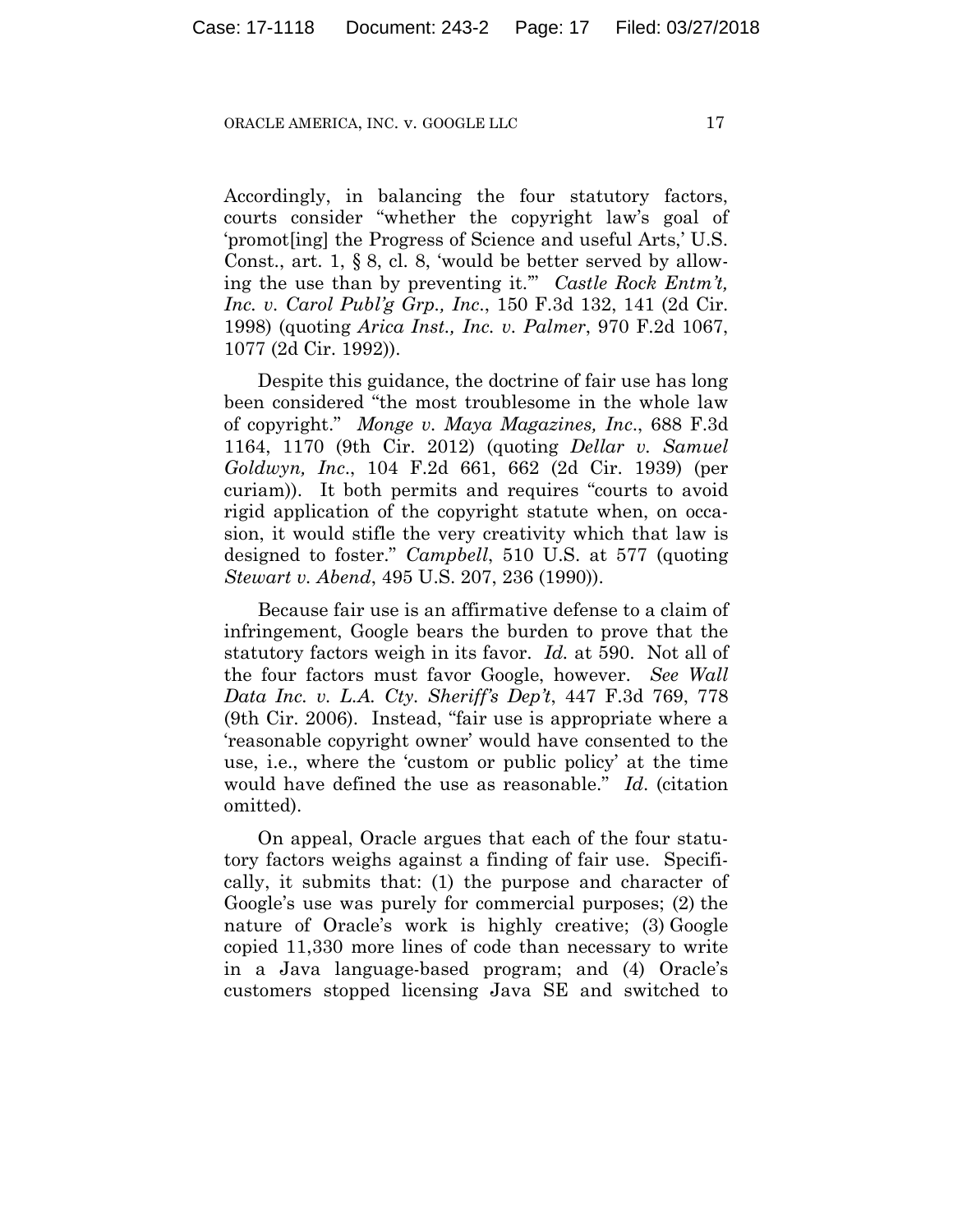Android because Google provided free access to it. In the alternative, Oracle argues that it is entitled to a new trial because the district court made several errors that deprived it of a fair opportunity to present its case. Because, as explained below, we agree with Oracle that Google's copying was not fair use as a matter of law, we need not address Oracle's alternative arguments for a new trial.

## B. Standards of Review

Before turning to a consideration of the four statutory factors and any relevant underlying factual determinations, we first address the standard of review we are to employ in that consideration. While this section of most appellate opinions presents easily resolvable questions, like much else in the fair use context, that is not completely the case here.

There are several components to this inquiry. First, which aspects of the fair use determination are legal in nature and which are factual? Particularly, is the ultimate question of fair use a legal inquiry which is to be reviewed de novo? Second, what factual questions are involved in the fair use determination and under what standard are those determinations to be reviewed? Finally, though neither party addresses the question in detail, we consider what, if any, aspects of the fair use determination are for the jury to decide.

The Supreme Court has said that fair use is a mixed question of law and fact. *Harper & Row*, 471 U.S. at 560 (citing *Pac. & S. Co. v. Duncan*, 744 F.2d 1490, 1495 n.8 (11th Cir. 1984)). Merely characterizing an issue as a mixed question of law and fact does not dictate the applicable standard of review, however. *See U.S. Bank Nat'l Ass'n ex rel. CWCapital Asset Mgmt. LLC*, No. 15-1509, 2018 WL 1143822, at \*5 (U.S. Mar. 5, 2018).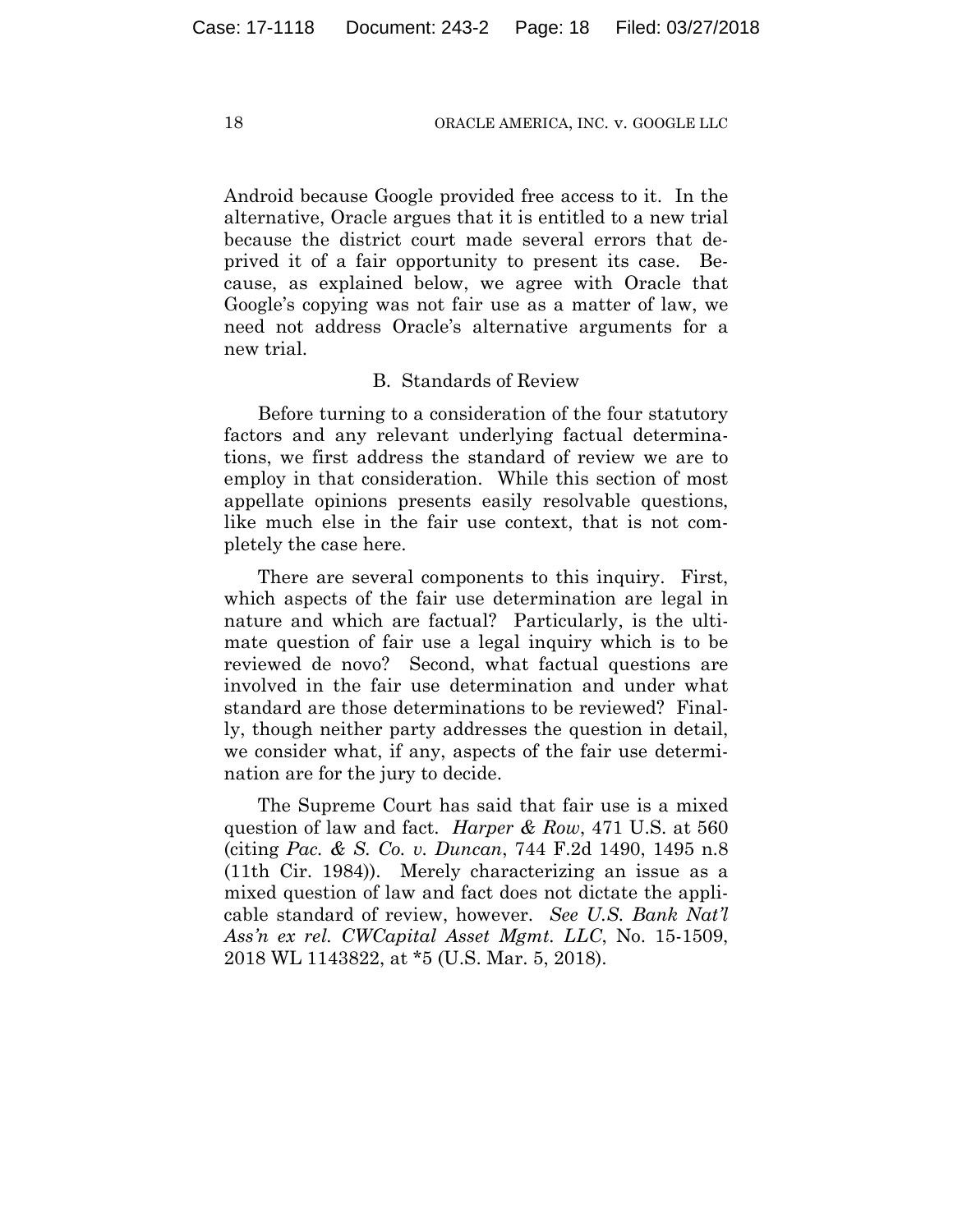The Supreme Court has recently explained how we are to determine what the standard of review should be in connection with any mixed question of law and fact. *Id*. Specifically, the Court made clear that an appellate court is to break mixed questions into their component parts and to review each under the appropriate standard of review. *Id*. at \*5-7. In *U.S. Bank*, the Supreme Court considered the level of review to be applied to a Bankruptcy Court's determination of whether a creditor in a bankruptcy action qualified as a "non-statutory insider" for purposes of 11 U.S.C. § 1129(a). *Id*. at \*3-4. The Court found that there were three components to that inquiry: (1) determining the legal standard governing the question posed and what types of historical facts are relevant to that standard; (2) finding what the historical facts in the case at hand are; and (3) assessing whether the historical facts found satisfy the legal test governing the question to be answered. *Id*. at \*4-5. As the Court explained, the first of these three is a purely legal question to be reviewed de novo on appeal and the second involves factual questions which "are reviewable only for clear error." *Id*. at \*4 (citing Fed. R. Civ. P. 52(a)(6) (clear error standard)). The third is what the Court characterized as the "mixed question." *Id*. at \*5.

Importantly, the Court noted that "[m]ixed questions are not all alike." *Id*. The Court then held that "the standard of review for a mixed question all depends—on whether answering it entails primarily legal or factual work." *Id*. Where applying the law to the historical facts "involves developing auxiliary legal principles of use in other cases—appellate courts should typically review a decision de novo." *Id*. (citing *Salve Regina College v. Russell*, 499 U.S. 225, 231-33 (1991)). But where the mixed question requires immersion in case-specific factual issues that are so narrow as to "utterly resist generalization," the mixed question review is to be deferential. *Id*. (quoting *Pierce v. Underwood*, 487 U.S. 552, 561-62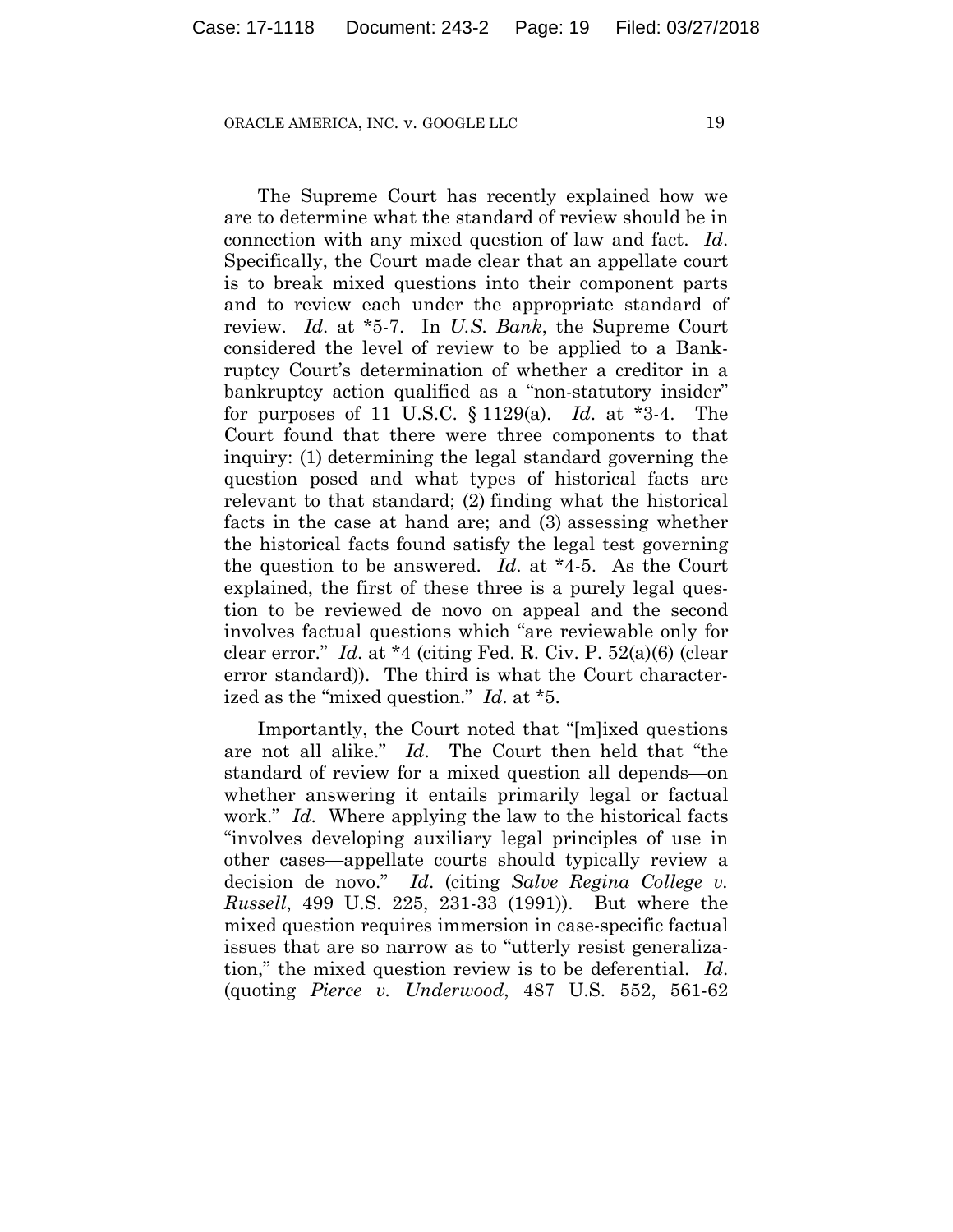(1988)). Ultimately, the Court found that review of the mixed question at issue in that bankruptcy context should be deferential because de novo review of the question would do little to "clarify legal principles or provide guidance to other courts resolving other disputes." *Id*. at \*7.

While this may be the first time the Supreme Court has so clearly explained how appellate courts are to analyze mixed questions of law and fact, it is not the first time the Supreme Court has told us how to analyze the particular mixed question of law and fact at issue here. In other words, while the Supreme Court has not previously broken the fair use inquiry into its three analytical components as expressly as it did the question in *U.S. Bank*, it has made clear that both the first and third of those components are subject to de novo review.

In *Harper & Row*, the Court explained that, "[w]here the district court has found facts sufficient to evaluate each of the statutory factors, an appellate court 'need not remand for further factfinding but may conclude as a matter of law that the challenged use does not qualify as a fair use of the copyrighted work.'" 471 U.S. at 560 (quoting *Pac. & S. Co*., 744 F.2d at 1495) (internal alterations omitted)). The Ninth Circuit has resolved the question in the same way. Where fair use is resolved on summary judgment, the Ninth Circuit reviews the district court's ultimate determination de novo. *SOFA Entm't, Inc. v. Dodger Prods., Inc*., 709 F.3d 1273, 1277 (9th Cir. 2013) ("Whether Dodger's use of the clip constitutes fair use is a mixed question of law and fact that we review de novo."). That court has explained that, "as fair use is a mixed question of fact and law, so long as the record is 'sufficient to evaluate each of the statutory factors,' we may reweigh on appeal the inferences to be drawn from that record.'" *Mattel Inc. v. Walking Mountain Prods*., 353 F.3d 792, 800 (9th Cir. 2003) (quoting *L.A. News Serv. v. CBS Broad., Inc*., 305 F.3d 924, 942 (9th Cir. 2002)).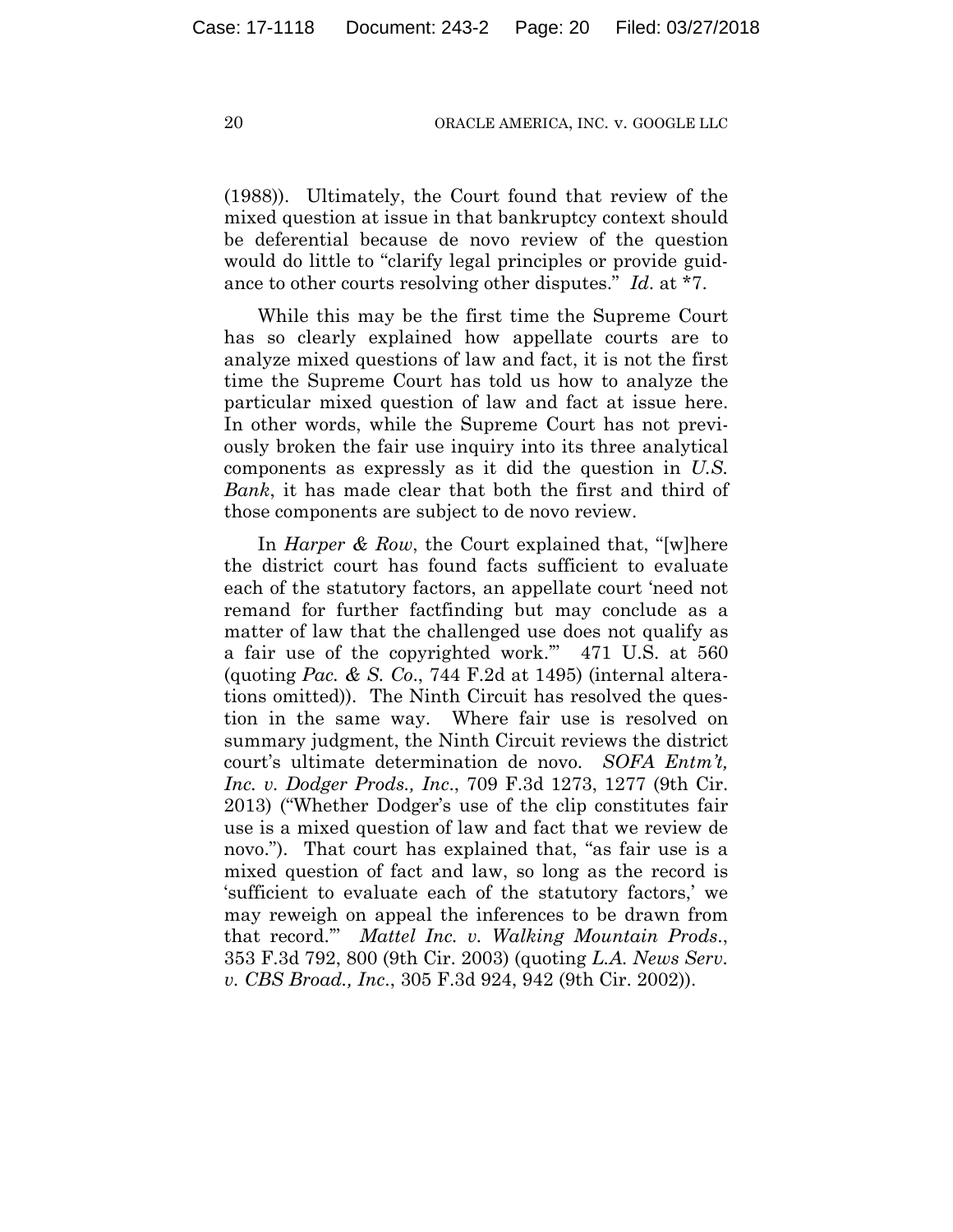This treatment of the ultimate question posed when a fair use defense is raised makes sense. The fair use question entails, in the words of *U.S. Bank*, a primarily legal exercise. It requires a court to assess the inferences to be drawn from the historical facts found in light of the legal standards outlined in the statute and relevant case law and to determine what conclusion those inferences dictate. Because, as noted below, the historical facts in a fair use inquiry are generally few, generally similar from case to case, and rarely debated, resolution of what any set of facts means to the fair use determination definitely does not "resist generalization." *See U.S. Bank*, 2018 WL 1143822, at \*5. Instead, the exercise of assessing whether a use is fair in one case will help guide resolution of that question in all future cases.

For these reasons, we conclude that whether the court applied the correct legal standard to the fair use inquiry is a question we review de novo, whether the findings relating to any relevant historical facts were correct are questions which we review with deference, and whether the use at issue is ultimately a fair one is something we also review de novo.

We have outlined the legal standard governing fair use above. We consider below whether the court properly applied those standards in the course of its fair use analysis and whether it reached the correct legal conclusion with respect to fair use. Before doing so, we briefly discuss the historical facts relevant to the fair use inquiry and consider the jury's role in determining those facts.

The Supreme Court has described "historical facts" as "a recital of external events." *Thompson v. Keohane*, 516 U.S. 99, 110 (1995); *see also U.S. Bank*, 2018 WL 1143822, at \*4 (describing the historical facts at issue there as facts relating to "the attributes of a particular relationship or the circumstances and terms of a prior transaction"). In the fair use context, historical facts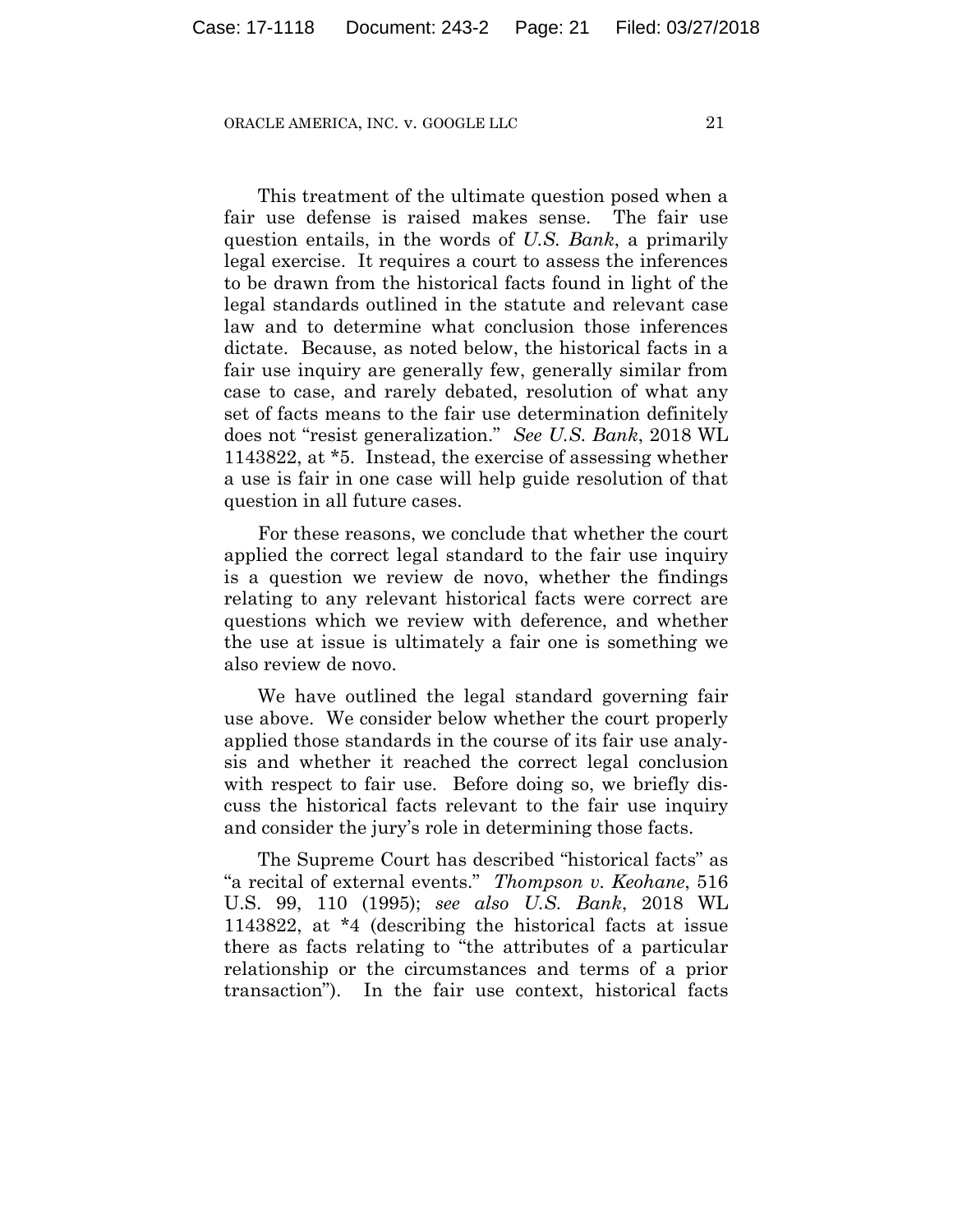include the "origin, history, content, and defendant's use" of the copyrighted work. *Fitzgerald v. CBS Broad., Inc*., 491 F. Supp. 2d 177, 184 (D. Mass. 2007); *see also Lotus Dev. Corp. v. Borland Int'l, Inc*., 788 F. Supp. 78, 95 (D. Mass 1992) (defining historical facts to include "who did what, where, and when"). When asked at oral argument to identify historical facts relevant to the fair use inquiry, counsel for Oracle agreed that they are the "who, what, where, when, how, [and] how much." Oral Arg. at 3:28- 54, available at http://oralarguments.cafc.uscourts.gov/default.aspx?fl=20 17-1118.mp3. Google did not dispute this characterization. This is, in part, because, in most fair use cases, defendants concede that they have used the copyrighted work, and "there is rarely dispute over the history, content, or origin of the copyrighted work." *See* Ned Snow, *Judges Playing Jury: Constitutional Conflicts in Deciding Fair Use on Summary Judgment*, 44 U.C. Davis L. Rev. 483, 493 (2010).

While some courts once treated the entire question of fair use as factual, and, thus, a question to be sent to the jury, that is not the modern view.3 Since *Harper & Row*, the Ninth Circuit has described fair use as an "equitable defense." *Fisher v. Dees*, 794 F.2d 432, 435 (9th Cir. 1986) ("The fair-use doctrine was initially developed by courts as an equitable defense to copyright infringement."). Indeed, the Supreme Court referred to fair use as "an

1

<sup>3</sup> In *DC Comics, Inc. v. Reel Fantasy, Inc*., 696 F.2d 24, 28 (2d Cir. 1982), the Second Circuit found that "[t]he four factors listed in Section 107 raise essentially factual issues and, as the district court correctly noted, are normally questions for the jury." So too, Justice Joseph Story described fair use as a "question of fact to come to a jury" in 1845. *Emerson v. Davies*, 8 F. Cas. 615, 623-24 (C.C.D. Mass. 1845).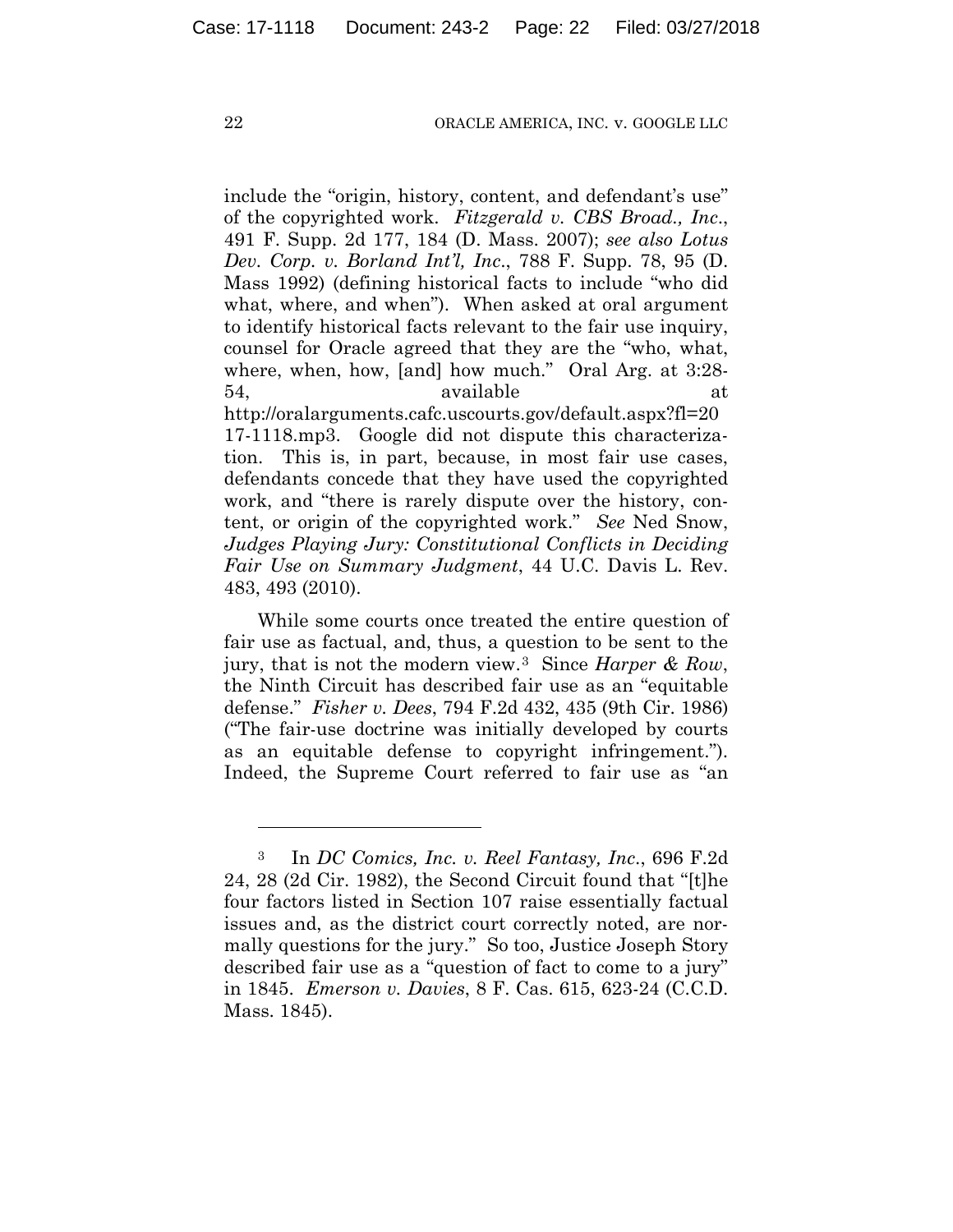equitable rule of reason" in *Harper & Row*. 471 U.S. at 560. Congress did the same when it codified the doctrine of fair use in 1976. *See* H.R. Rep. No. 94-1476, 94th Cong., 2d Sess. 65-66 (1976), U.S. Code Cong. & Admin. News 1976, 5659, 5679-80 ("[S]ince the doctrine [of fair use] is an equitable rule of reason, no generally applicable definition is possible, and each case raising the question must be decided on its own facts . . . ."). If fair use is equitable in nature, it would seem to be a question for the judge, not the jury, to decide, even when there are factual disputes regarding its application. *See Granite State Ins. Co. v. Smart Modular Techs., Inc*., 76 F.3d 1023, 1027 (9th Cir. 1996) ("A litigant is not entitled to have a jury resolve a disputed affirmative defense if the defense is equitable in nature."). In that instance, it would be the judge's factual determinations that would receive a deferential review—being assessed for clear error on the record before the court.

That said, the Supreme Court has never clarified whether and to what extent the jury is to play a role in the fair use analysis. *Harper & Row* involved an appeal from a *bench* trial where the district court concluded that the use of the copyrighted material was not a fair use. *Harper & Row Publishers, Inc. v. Nation Enters.*, 723 F.2d 195, 199 (2d Cir. 1983). The Court, thus, had no reason to discuss a jury determination of fair use and has not since taken an opportunity to do so.

Perhaps because of this silence, even after *Harper & Row*, several courts—including the Ninth Circuit—have continued to accept the fact that the question of fair use may go to a jury, albeit without analysis of why it may. *Compaq Comput. Corp. v. Ergonome Inc*., 387 F.3d 403, 411 (5th Cir. 2004) ("The evidence presented at trial and the reasonable inferences therefrom, when viewed through the lens of the statutory fair use factors, support the jury's fair use finding."); *Jartech, Inc. v. Clancy*, 666 F.2d 403, 407-08 (9th Cir. 1982) (concluding that substan-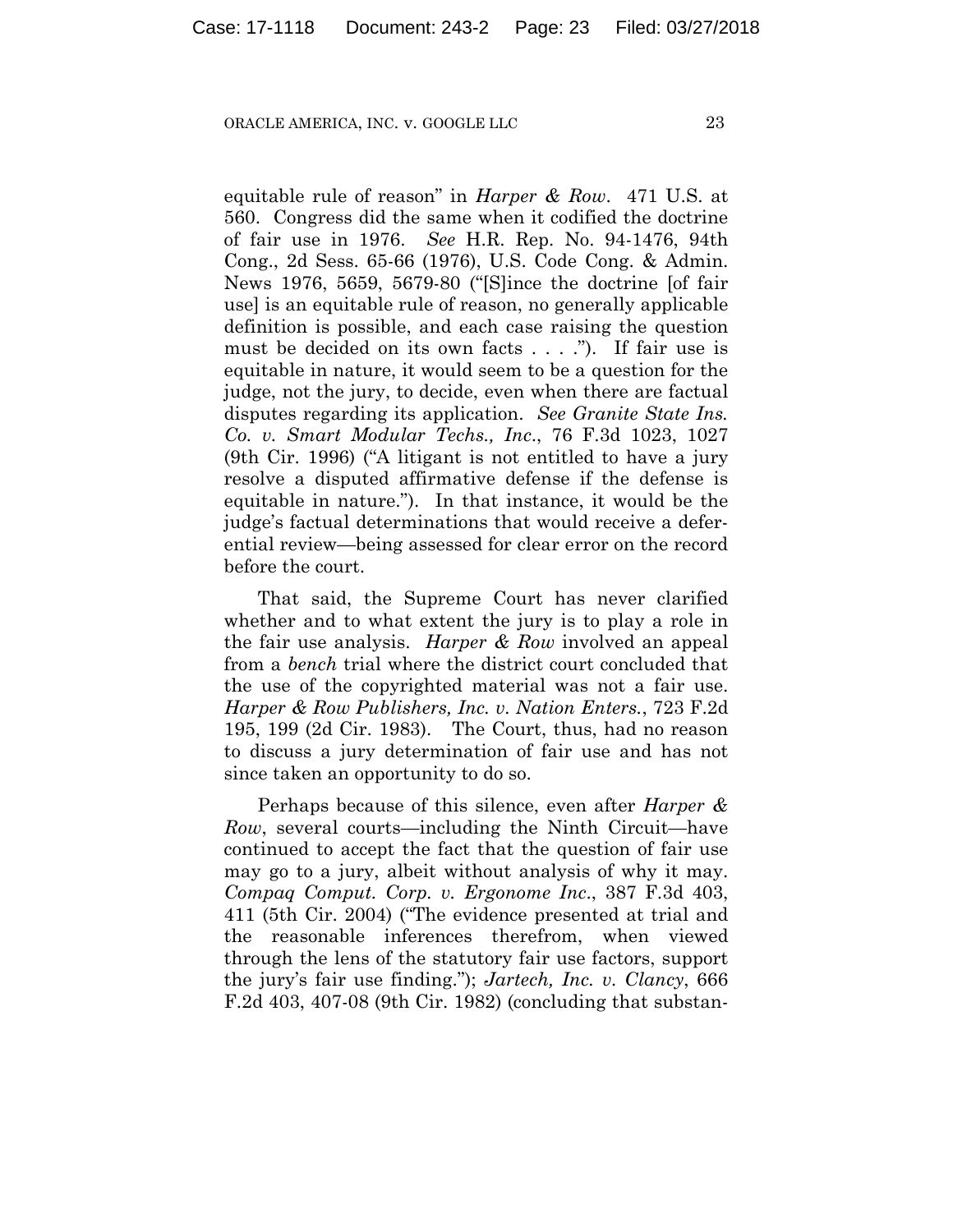tial evidence supported the jury's verdict on fair use); *Fiset v. Sayles*, No. 90-16548, 1992 WL 110263, at \*4 (9th Cir. May 22, 1992) (finding that a reasonable jury could have concluded that "the evidence supporting fair use was not substantial"); *see also BUC Int'l Corp. v. Int'l Yacht Council*, 489 F.3d 1129, 1137 (11th Cir. 2007) (noting that the fair use defense went to the jury); *N.Y. Univ. v. Planet Earth Found.*, 163 F. App'x 13, 14 (2d Cir. 2005) ("As to the copyright infringement claim, the evidence also supports the jury's finding of fair use, under the four-factored analysis prescribed by statute.").

The Ninth Circuit has clarified, however, that the jury role in this context is limited to determining disputed "historical facts," not the inferences or conclusions to be drawn from those facts. *See Fisher*, 794 F.2d at 436. In *Fisher*, for example, the court explained that "[n]o material historical facts are at issue in this case. The parties dispute only the ultimate conclusions to be drawn from the admitted facts. Because, under *Harper & Row*, these judgments are legal in nature, we can make them without usurping the function of the jury." *Id.*; *see also Seltzer v. Green Day, Inc*., 725 F.3d 1170, 1175 (9th Cir. 2013) ("As in *Fisher*, '[n]o material historical facts are at issue in this case. The parties dispute only the ultimate conclusion to be drawn from the admitted facts.'" (citing *Fisher*, 794 F.2d at 436)); *Hustler Magazine, Inc. v. Moral Majority, Inc*., 606 F. Supp. 1526, 1532 (C.D. Cal. 1985) (noting that "fair use normally is a question of fact for the jury," but concluding that "the issue of fair use, at least in the context of this case, presents primarily a question of law"). Accordingly, while inferences from the four-factor analysis and the ultimate question of fair use are "legal in nature," in the Ninth Circuit, disputed historical facts represent questions for the jury. *Fisher*, 794 F.2d at 436. Where there are no disputed material historical facts, fair use can be decided by the court alone. *Id*.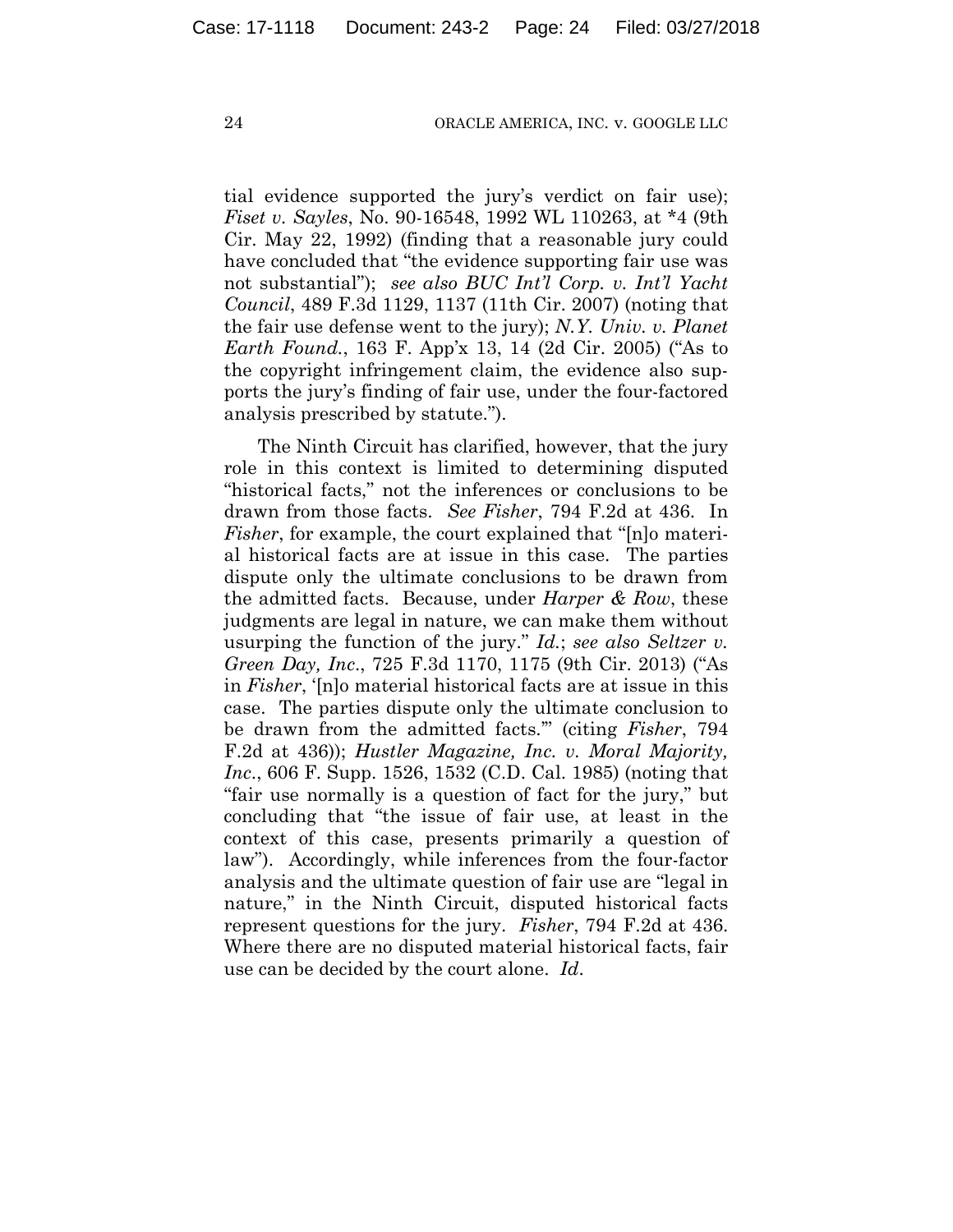1

Despite this case law, all aspects of Google's fair use defense went to the jury with neither party arguing that it should not. Thus, the jury was asked not just what the historical facts were, but what the implications of those facts were for the fair use defense. During the first appeal, Google argued to this court that there were disputed issues of material historical fact relevant to its fair use defense. As discussed below, the parties stipulated—or at least ceased to dispute—some of those facts, and presented the remaining disputed historical facts to the jury on remand. The jury returned a verdict in favor of Google on its fair use defense. Because the verdict form—though captioned as a "special verdict"—did not ask the jury to articulate its fact findings in any detail, we must assume that the jury resolved all factual issues relating to the historical facts in favor of the verdict.<sup>4</sup> Despite the posture of the fair use finding, we must break that finding into its constituent parts. We must then review the subsidiary and controverted findings of historical fact for

<sup>4</sup> As counsel for Oracle noted at oral argument, this is similar to the standard we apply in obviousness cases. Oral Argument at 9:34-10:24. Because obviousness is a mixed question of law and fact, we "first presume that the jury resolved the underlying factual disputes in favor of the verdict [ ] and leave those presumed findings undisturbed if they are supported by substantial evidence. Then we examine the [ultimate] legal conclusion [of obviousness] de novo to see whether it is correct in light of the presumed jury fact findings." *Kinetic Concepts, Inc. v. Smith & Nephew, Inc*., 688 F.3d 1342, 1356-57 (Fed. Cir. 2012) (quoting *Jurgens v. McKasy*, 927 F.2d 1552, 1557 (Fed. Cir. 1991)). Likewise, Google cited our decision in *Kinetic Concepts* for the proposition that we must "presume that the jury made all findings in support of the verdict that are supported by substantial evidence." Cross-Appellant Br. 35.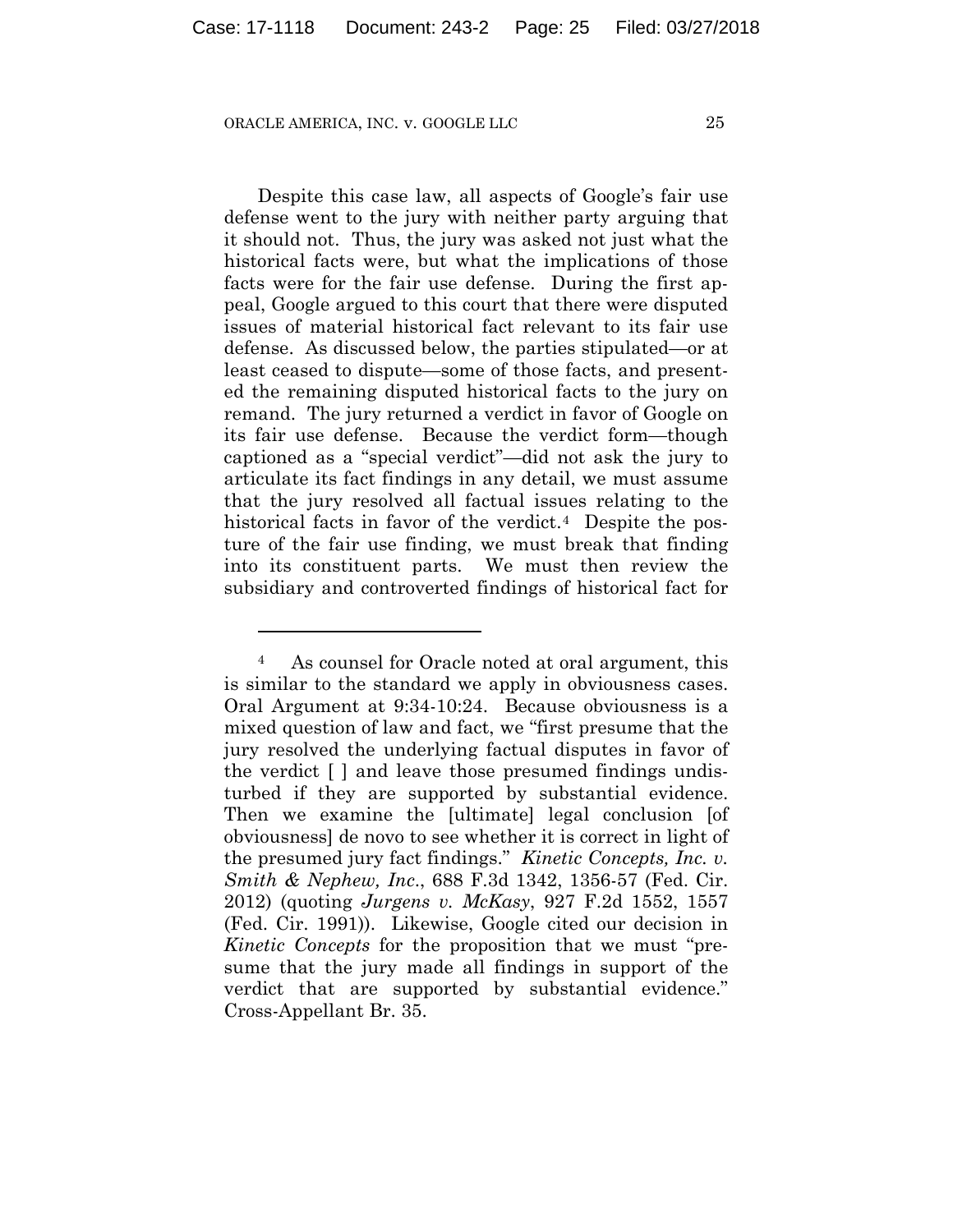substantial evidence. *See Seltzer*, 725 F.3d at 1175; *see also Brewer v. Hustler Magazine, Inc*., 749 F.2d 527, 528 (9th Cir. 1984) ("We may disturb a jury verdict only if the evidence was insufficient as a matter of law.").

All jury findings relating to fair use other than its implied findings of historical fact must, under governing Supreme Court and Ninth Circuit case law, be viewed as advisory only. Accordingly, while we might assess the jury's role in the assessment of fair use differently if not bound by Ninth Circuit law, we proceed on the assumption both that: (1) it was not error to send the question to the jury, because the Ninth Circuit has at least implicitly endorsed doing so; and (2) we must assess all inferences to be drawn from the historical facts found by the jury and the ultimate question of fair use de novo, because the Ninth Circuit has explicitly said we must do so.

The parties have identified the following historical facts relating to Google's use of the copyrighted work:

- the history and origin of the copyrighted work, including what declaring code is;
- how much of the copyrighted work was copied;
- whether there were other ways to write the API packages;
- whether the copied material was used for the same purpose as in the original work;
- whether the use was commercial in nature;
- whether Google acted in bad faith in copying the work;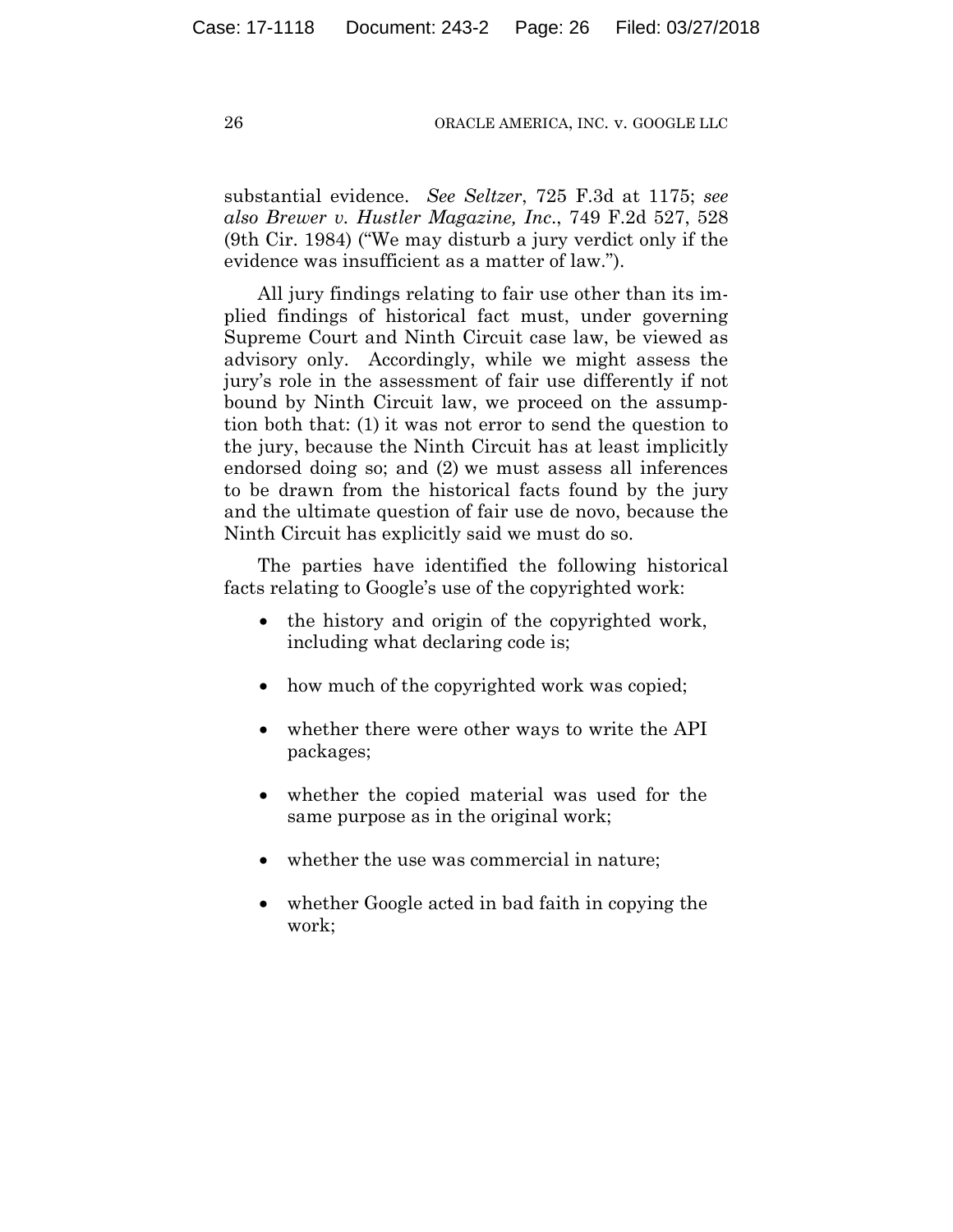- whether there are functional aspects to the copyrighted work that make it less deserving of protection; and
- whether there was harm to the actual or potential markets for the copyrighted work.

The parties now agree on the resolution of the first four factual questions: (1) what the declaring code is and what it does in Java SE and Android, and that the code at issue was a work created by Oracle; (2) how many lines of code were copied; (3) that there were other ways for Google to write API packages; and (4) that Google used the API packages in Android for the same purpose they were created for in Java. The parties dispute, however, the remaining historical facts they identified. We address those disputes in the context of our assessment of the statutory factors to which the respective historical fact is relevant.

## C. Applying the Fair Use Factors

## Factor 1: The Purpose and Character of the Use

The first factor in the fair use inquiry involves "the purpose and character of the use, including whether such use is of a commercial nature or is for nonprofit educational purposes." 17 U.S.C. § 107(1). This factor has two primary components: (1) whether the use is commercial in nature, rather than for educational or public interest purposes; and (2) "whether the new work is transformative or simply supplants the original." *Wall Data*, 447 F.3d at 778 (citing *Campbell*, 510 U.S. at 579). As explained below, the first is a question of fact and the second is a question of law. As Oracle points out, moreover, courts sometimes also consider whether the historical facts support the conclusion that the infringer acted in bad faith. *See Harper & Row*, 471 U.S. at 562. We address each component in turn.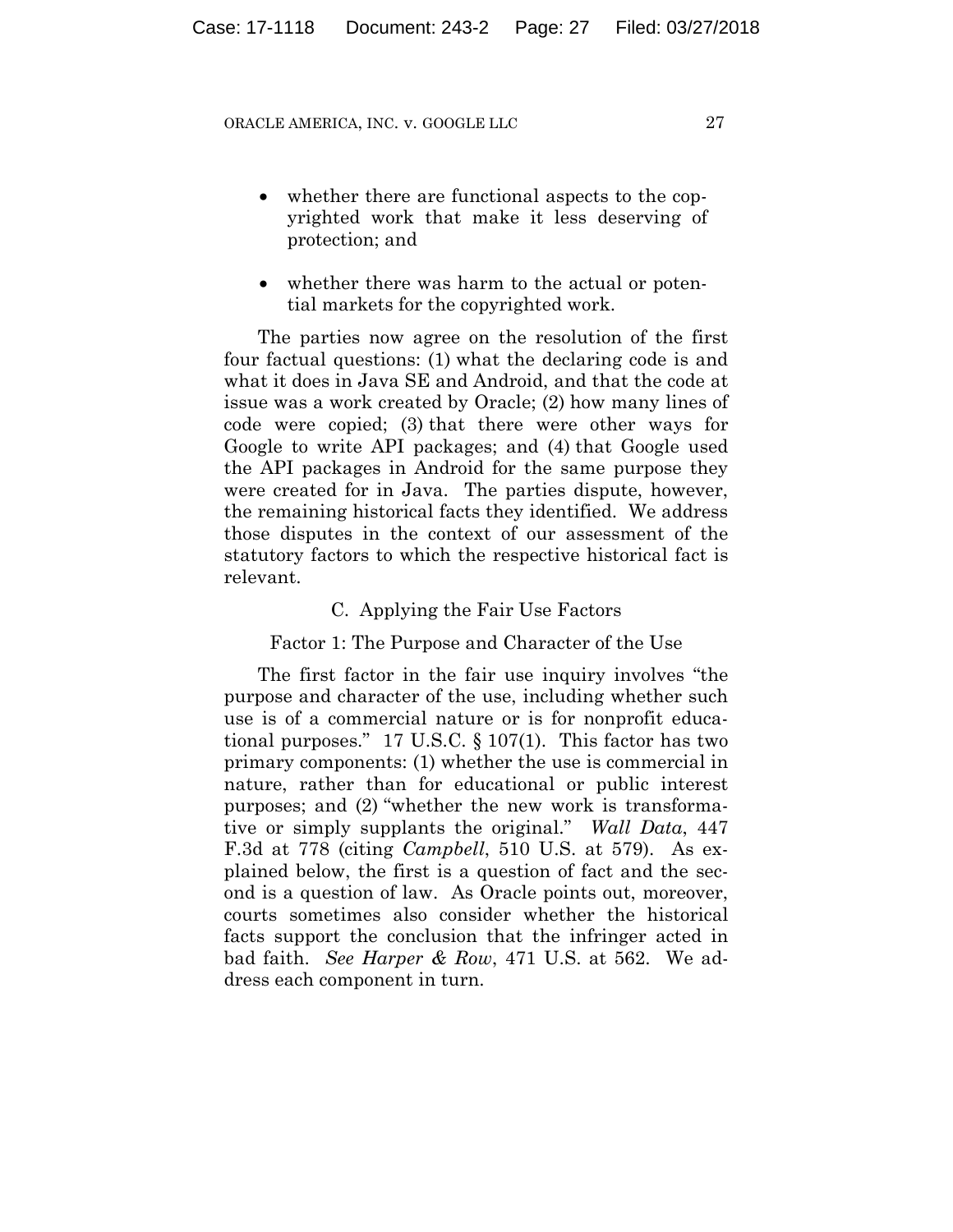## a. Commercial Use

Analysis of the first factor requires inquiry into the commercial nature of the use. Use of the copyrighted work that is commercial "tends to weigh against a finding of fair use." *Harper & Row*, 471 U.S. at 562. Courts have recognized, however, that, "[s]ince many, if not most, secondary users seek at least some measure of commercial gain from their use, unduly emphasizing the commercial motivation of a copier will lead to an overly restrictive view of fair use." *Am. Geophysical Union v. Texaco, Inc*., 60 F.3d 913, 921 (2d Cir. 1994); *see also Infinity Broad. Corp. v. Kirkwood*, 150 F.3d 104, 109 (2d Cir. 1998) ("[N]otwithstanding its mention in the text of the statute, commerciality has only limited usefulness to a fair use inquiry; most secondary uses of copyrighted material, including nearly all of the uses listed in the statutory preamble, are commercial."). Accordingly, although the statute requires us to consider the "commercial nature" of the work, "the degree to which the new user exploits the copyright for commercial gain—as opposed to incidental use as part of a commercial enterprise—affects the weight we afford commercial nature as a factor." *Elvis Presley Enters., Inc. v. Passport Video*, 349 F.3d 622, 627 (9th Cir. 2003).

"[I]t is undisputed that Google's use of the declaring code and SSO from 37 Java API packages served commercial purposes." *Order Denying JMOL*, 2016 WL 3181206, at \*7. Although the jury was instructed that commercial use weighed against fair use, the district court explained that the jury "could reasonably have found that Google's decision to make Android available open source and free for all to use had non-commercial purposes as well (such as the general interest in sharing software innovation)." *Id*.

On appeal, Oracle argues that Android is "hugely profitable" and that "Google reaps billions from exploiting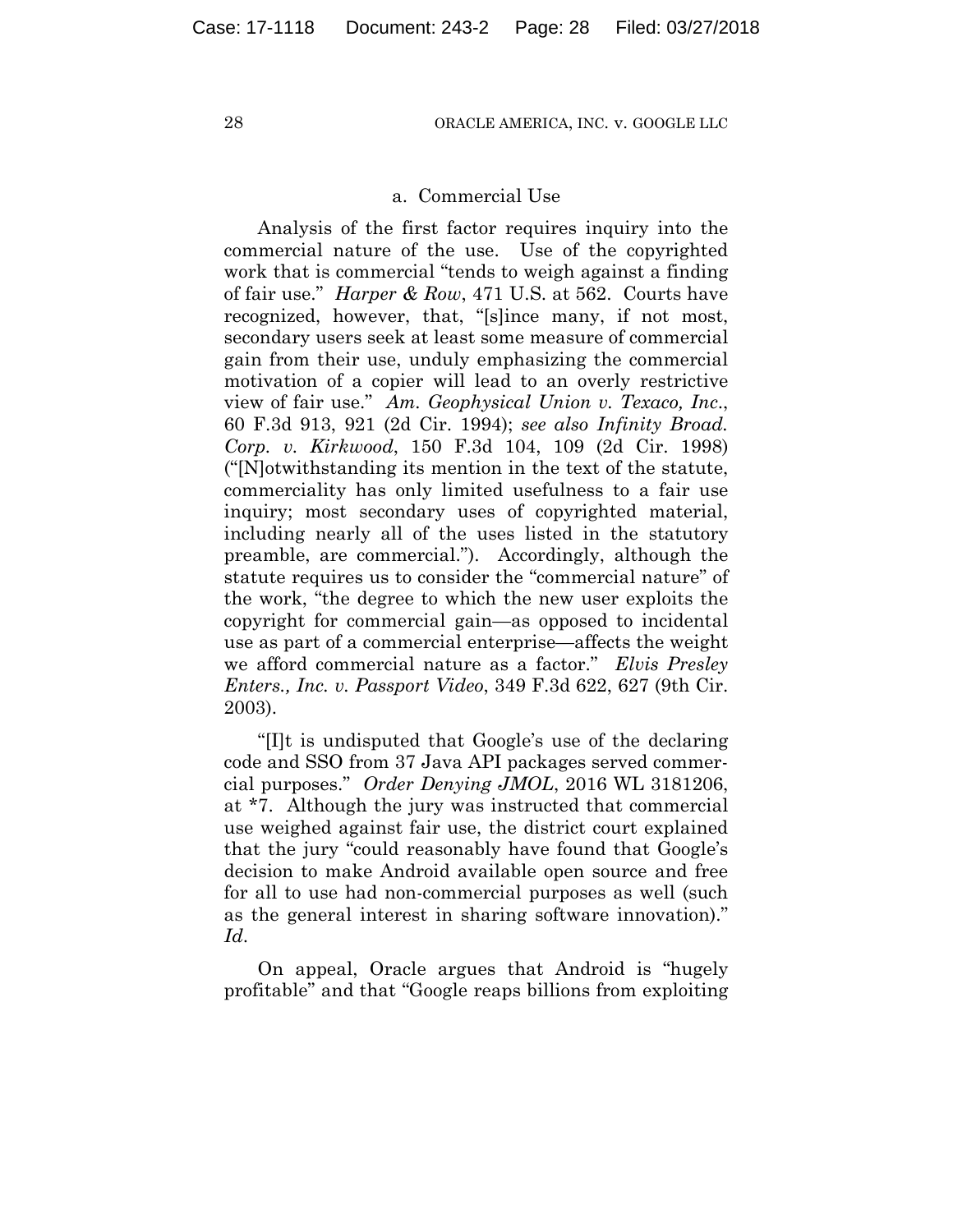<u>.</u>

Java in Android." Appellant Br. 29. As such, Oracle maintains that no reasonable jury could have found Android anything but "overwhelmingly commercial." *Id*.5

Google responds that: (1) because it gives Android away for free under an open source license the jury could have concluded that Android has non-commercial purposes; and (2) the jury could have reasonably found that Google's revenue flows from the advertisements on its search engine which preexisted Android. Neither argument has merit.

First, the fact that Android is free of charge does not make Google's use of the Java API packages noncommercial. Giving customers "for free something they would ordinarily have to buy" can constitute commercial use. *A&M Records, Inc. v. Napster, Inc*., 239 F.3d 1004, 1015 (9th Cir. 2001) (finding that "repeated and exploitative copying of copyrighted works, even if the copies are not offered for sale, may constitute a commercial use"). That Google might also have non-commercial motives is

<sup>5</sup> Oracle also argues that Google conceded that its use was "entirely commercial" during oral argument to this court in the first appeal. *Order Denying JMOL*, 2016 WL 3181206, at \*7 ("Q: But for purpose and character, though, you don't dispute that it was entirely a commercial purpose. A: No."). The district court treated this colloquy as a judicial admission that Google's use was "commercial." *Id*. (noting that the word "entirely" was "part of the give and take" of oral argument). The court therefore instructed the jury that Google's use was commercial, but that it was up to the jury to determine the extent of the commerciality. *Id*. at \*8. Oracle does not challenge the district court's jury instructions on appeal. In any event, as the district court noted, "even a wholly commercial use may still constitute fair use." *Id*. at \*7 (citing *Campbell*, 510 U.S. at 585).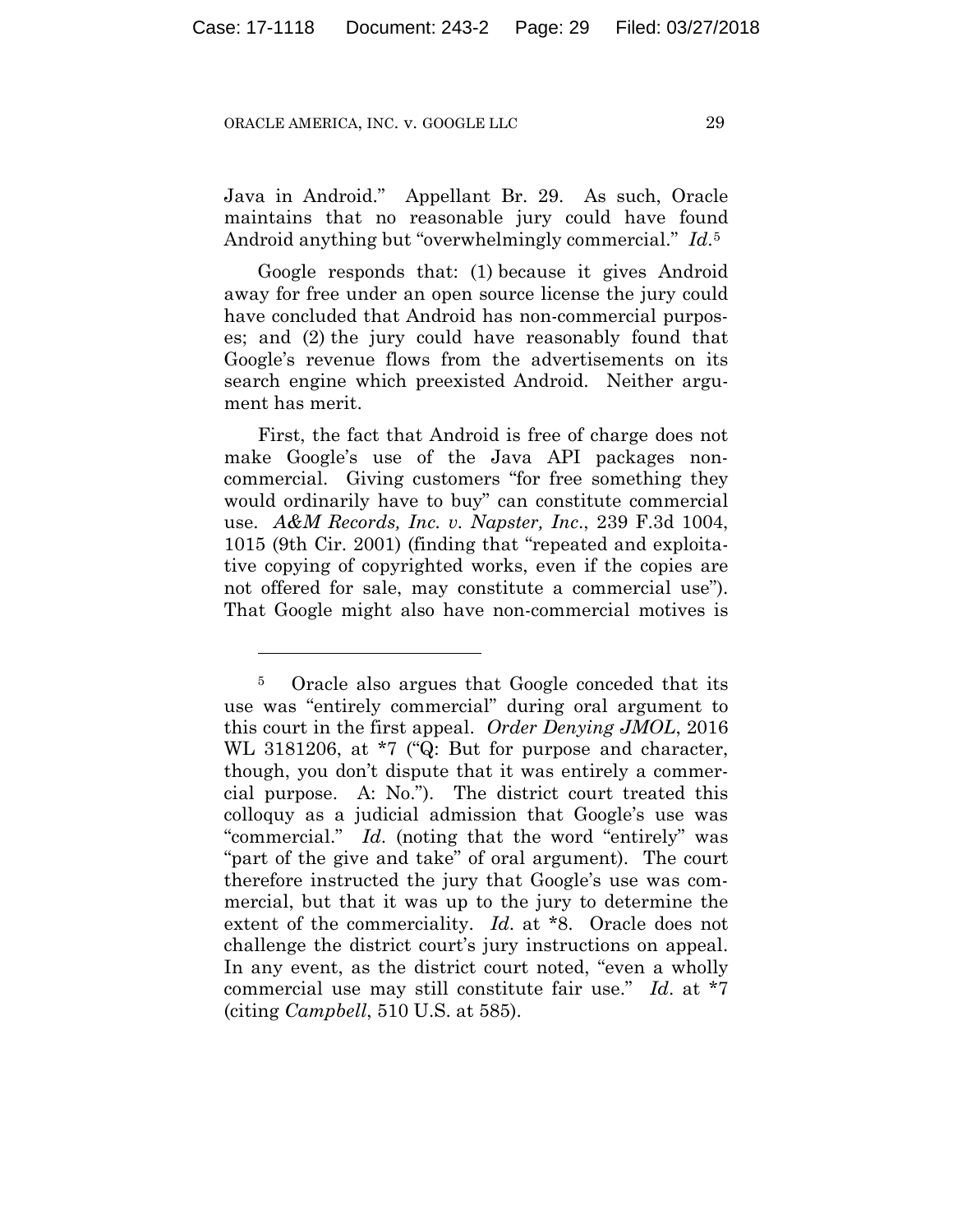irrelevant as a matter of law. As the Supreme Court made clear when *The Nation* magazine published excerpts from Harper & Row's book, partly for the purpose of providing the public newsworthy information, the question "is not whether the sole motive of the use is monetary gain but whether the user stands to profit from exploitation of the copyrighted material without paying the customary price." *Harper & Row*, 471 U.S. at 562. Second, although Google maintains that its revenue flows from advertisements, not from Android, commerciality does not depend on how Google earns its money. Indeed, "[d]irect economic benefit is not required to demonstrate a commercial use." *A&M Records,* 239 F.3d at 1015. We find, therefore, that, to the extent we must assume the jury found Google's use of the API packages to be anything other than overwhelmingly commercial, that conclusion finds no substantial evidentiary support in the record. Accordingly, Google's commercial use of the API packages weighs against a finding of fair use.

## b. Transformative Use

Although the Copyright Act does not use the word "transformative," the Supreme Court has stated that the "central purpose" of the first fair use factor is to determine "whether and to what extent the new work is transformative." *Campbell*, 510 U.S. at 579. Transformative works "lie at the heart of the fair use doctrine's guarantee of breathing space within the confines of copyright, and the more transformative the new work, the less will be the significance of other factors, like commercialism, that may weigh against a finding of fair use." *Id*. (internal citation omitted).

A use is "transformative" if it "adds something new, with a further purpose or different character, altering the first with new expression, meaning or message." *Id*. The critical question is "whether the new work merely supersede[s] the objects of the original creation . . . or instead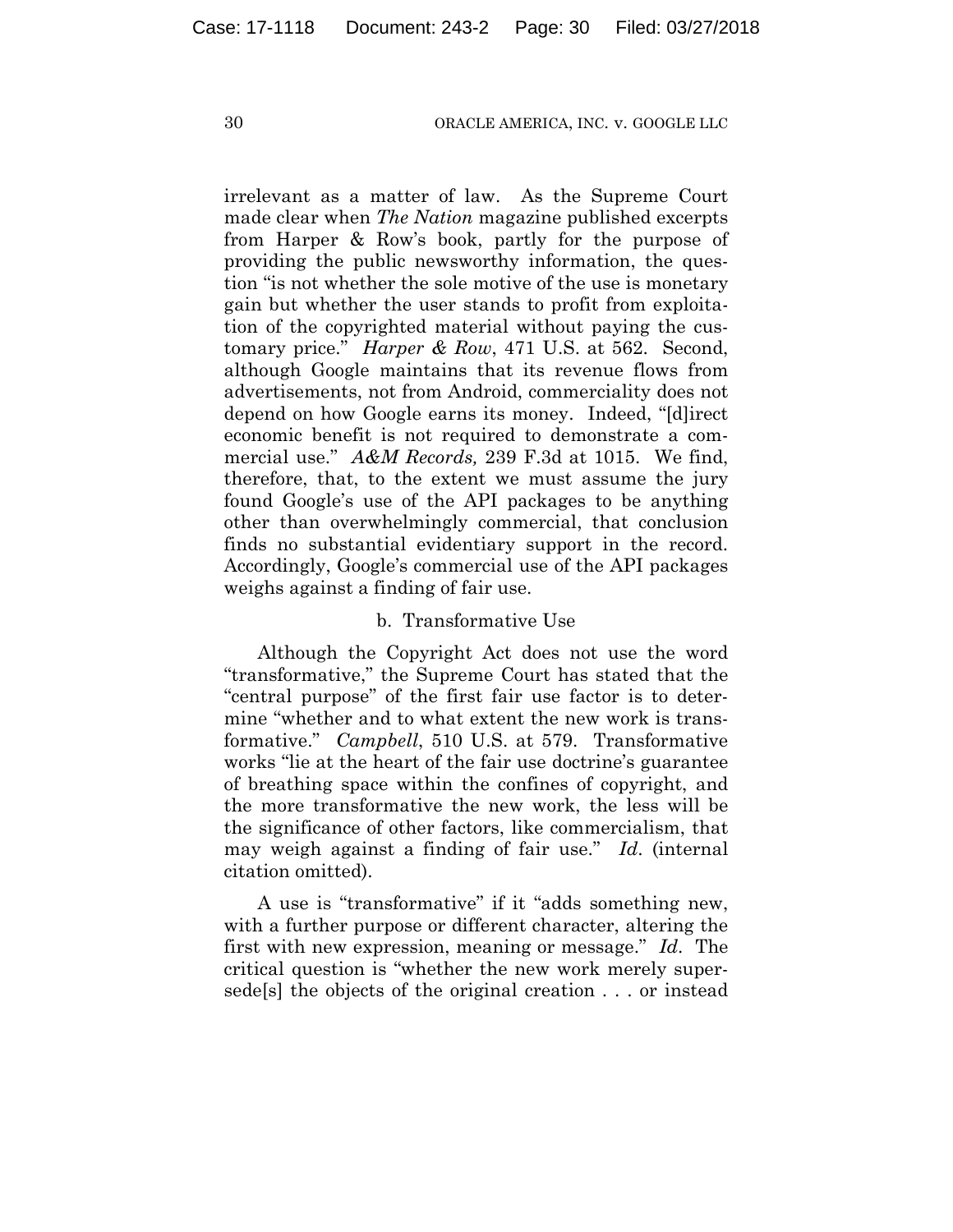adds something new." *Id*. (citations and internal quotation marks omitted). This inquiry "may be guided by the examples given in the preamble to § 107, looking to whether the use is for criticism, or comment, or news reporting, and the like." *Id.* at 578-79. "The Supreme Court has recognized that parodic works, like other works that comment and criticize, are by their nature often sufficiently transformative to fit clearly under the fair use exception." *Mattel Inc. v. Walking Mountain Prods.*, 353 F.3d 792, 800 (9th Cir. 2003) (citing *Campbell*, 510 U.S. at 579).

"Although transformation is a key factor in fair use, whether a work is transformative is a often highly contentious topic." *Seltzer*, 725 F.3d at 1176. Indeed, a "leading treatise on this topic has lamented the frequent misuse of the transformation test, complaining that it has become a conclusory label which is 'all things to all people.'" *Id*. (quoting Melville B. Nimmer & David Nimmer, 4 Nimmer on Copyright § 13.05[A][1][b], 13168-70 (2011)).

To be transformative, a secondary work must either alter the original with new expression, meaning, or message or serve a new purpose distinct from that of the original work. *Campbell,* 510 U.S. at 579; *Elvis Presley Enters.*, 349 F.3d at 629. Where the use "is for the same intrinsic purpose as [the copyright holder's] . . . such use seriously weakens a claimed fair use." *Worldwide Church of God v. Phila. Church of God, Inc*., 227 F.3d 1110, 1117 (9th Cir. 2000) (quoting *Weissmann v. Freeman*, 868 F.2d 1313, 1324 (2d Cir. 1989)).

Although "transformative use is not absolutely necessary for a finding of fair use, the goal of copyright, to promote science and the arts, is generally furthered by the creation of transformative works." *Campbell*, 510 U.S. at 579 (citation and footnote omitted). As such, "the more transformative the new work, the less will be the significance of other factors, like commercialism, that may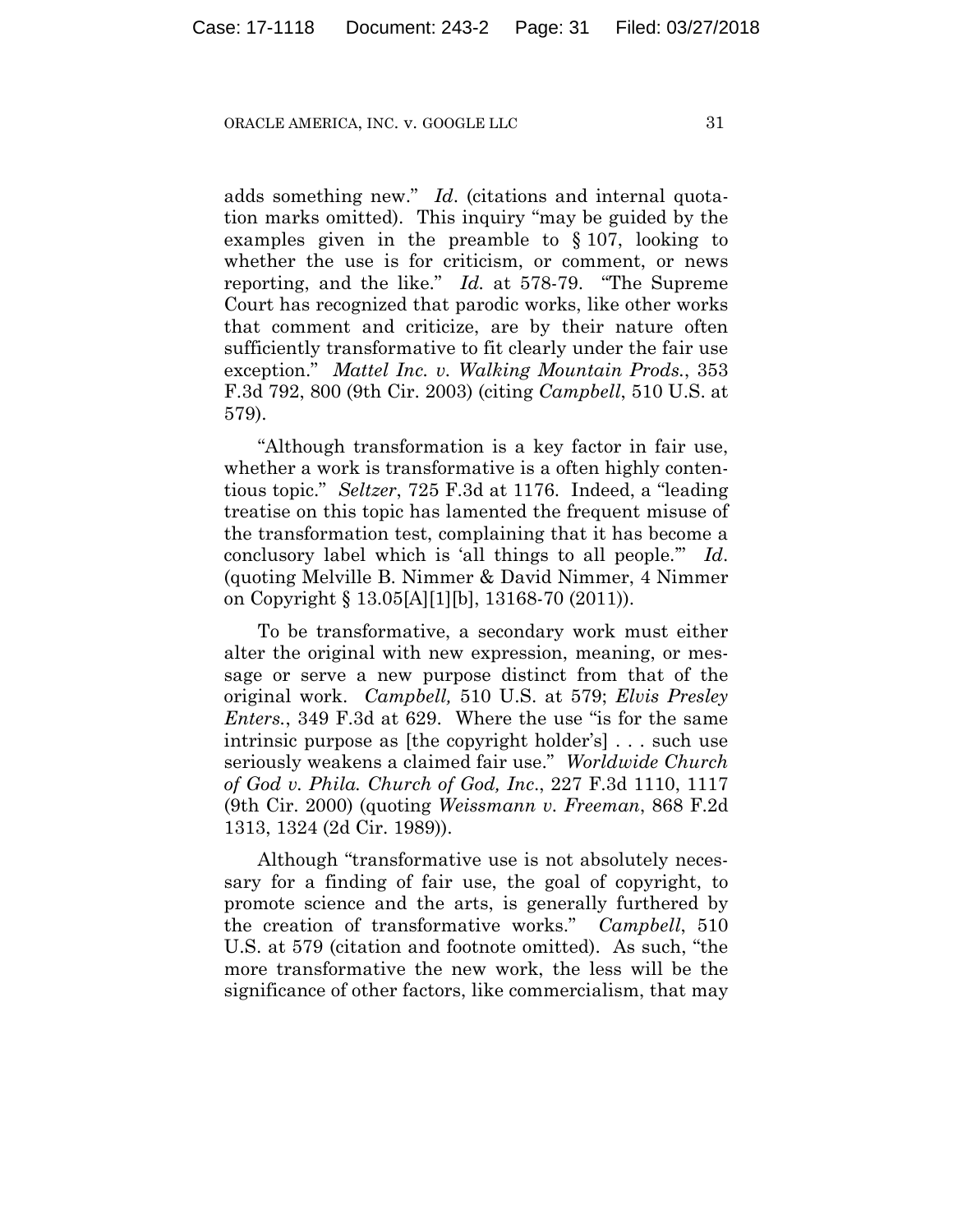weigh against a finding of fair use." *Id*. Importantly, in the Ninth Circuit, whether a work is transformative is a question of law. *See Mattel,* 353 F.3d at 801 (explaining that parody—a well-established species of transformative use—"is a question of law, not a matter of public majority opinion"); *see also Fox News Network, LLC v. TVEyes, Inc*., No. 15-3885, 2018 WL 1057178, at \*3-4 (2d Cir. Feb. 27, 2018) (reassessing whether the use in question was transformative and deciding it was as a matter of law).

In denying JMOL, the district court explained that "of course, the copied declarations serve the same function in both works, for by definition, declaring code in the Java programming language serves the [same] specific definitional purposes." *Order Denying JMOL*, 2016 WL 3181206, at \*8.6 The court concluded, however, that the jury could reasonably have found that Google's selection of some, but not all, of the Java API packages—"with new

1

<sup>6</sup> According to the district court, if this fact were sufficient to defeat fair use, "it would be impossible ever to duplicate declaring code as fair use and presumably the Federal Circuit would have disallowed this factor on the first appeal rather than remanding for a jury trial." *Id*. But in our prior decision, we remanded in part because Google represented to this court that there were disputes of fact regarding how Android was used and whether the APIs Google copied served the same function in Android and Java. *Oracle*, 750 F.3d at 1376. Without the benefit of briefs exploring the record on these issues, and Google's later agreement with respect to these facts, we concluded that we could not say that there were no material facts in dispute. *Id*. As explained previously, however, those facts are no longer in dispute. The only question that remains regarding transformative use is whether, on the now undisputed facts, Google's use of the APIs was, in fact, transformative.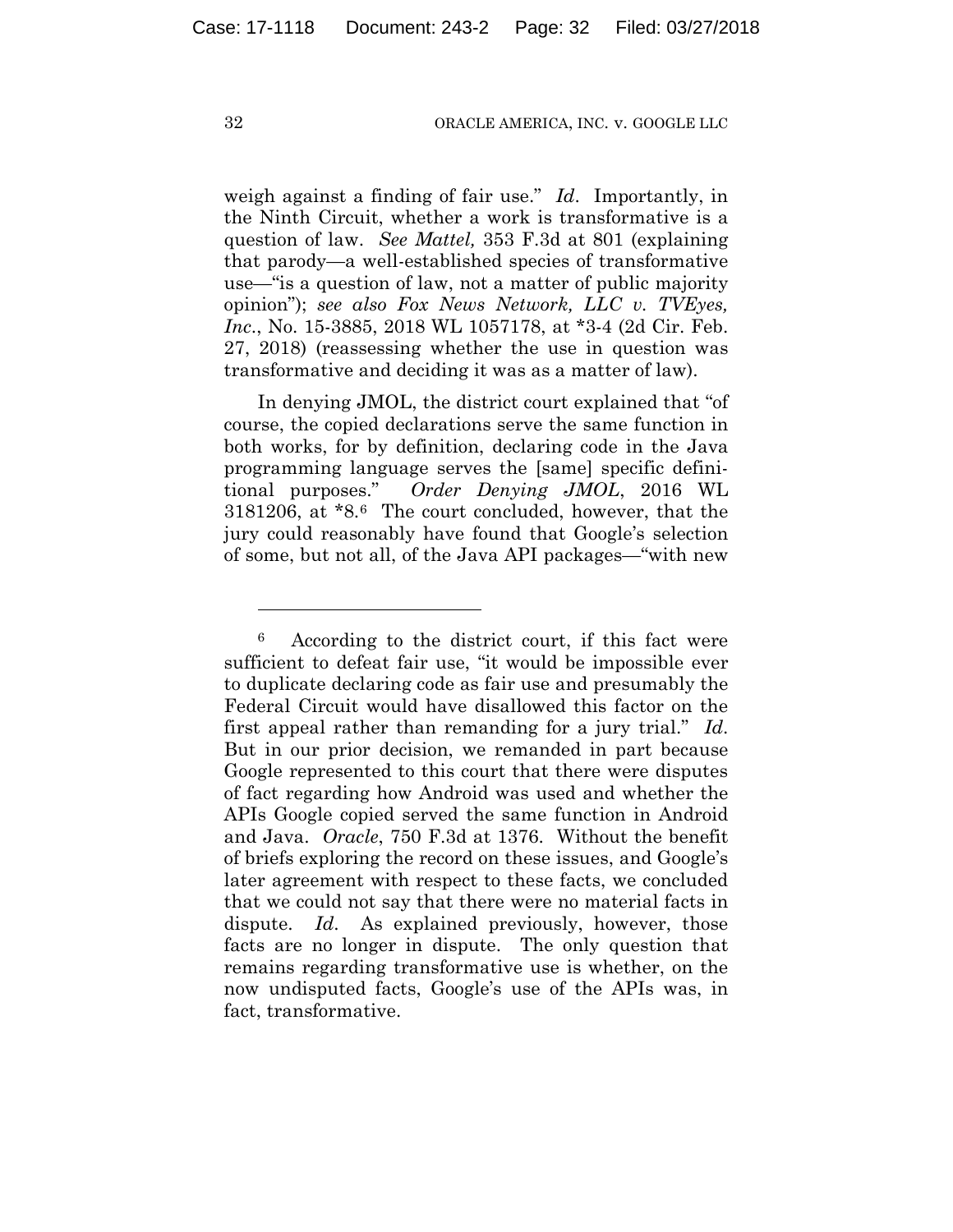implementing code adapted to the constrained operating environment of mobile smartphone devices," together with new "methods, classes, and packages written by Google for the mobile smartphone platform"—constituted "a fresh context giving new expression, meaning, or message to the duplicated code." *Id*. at \*9.

On appeal, Oracle argues that Google's use was not transformative because it did not alter the APIs with "new expression, meaning, or message." Appellant Br. 29 (quoting *Campbell*, 510 U.S. at 579). Because Google concedes that it uses the API packages for the same purpose, Oracle maintains that it was unreasonable for either the jury or the court to find that Google sufficiently transformed the APIs to overcome its highly commercial use.

Google responds that a reasonable jury could have concluded that Google used a small portion of the Java API packages to create a new work in a new context— "Android, a platform for smartphones, not desktops and servers." Cross-Appellant Br. 37. Google argues that, although the declarations and SSO may perform the same functions in Android and Java, the jury could reasonably find that they have different purposes because the "point of Android was to create a groundbreaking platform for smartphones." *Id*. at 39.

Google's arguments are without merit. As explained below, Google's use of the API packages is not transformative as a matter of law because: (1) it does not fit within the uses listed in the preamble to  $\S 107$ ; (2) the purpose of the API packages in Android is the same as the purpose of the packages in the Java platform; (3) Google made no alteration to the expressive content or message of the copyrighted material; and (4) smartphones were not a new context.

First, though not dispositive, we turn to the examples given in the preamble to § 107, "looking to whether the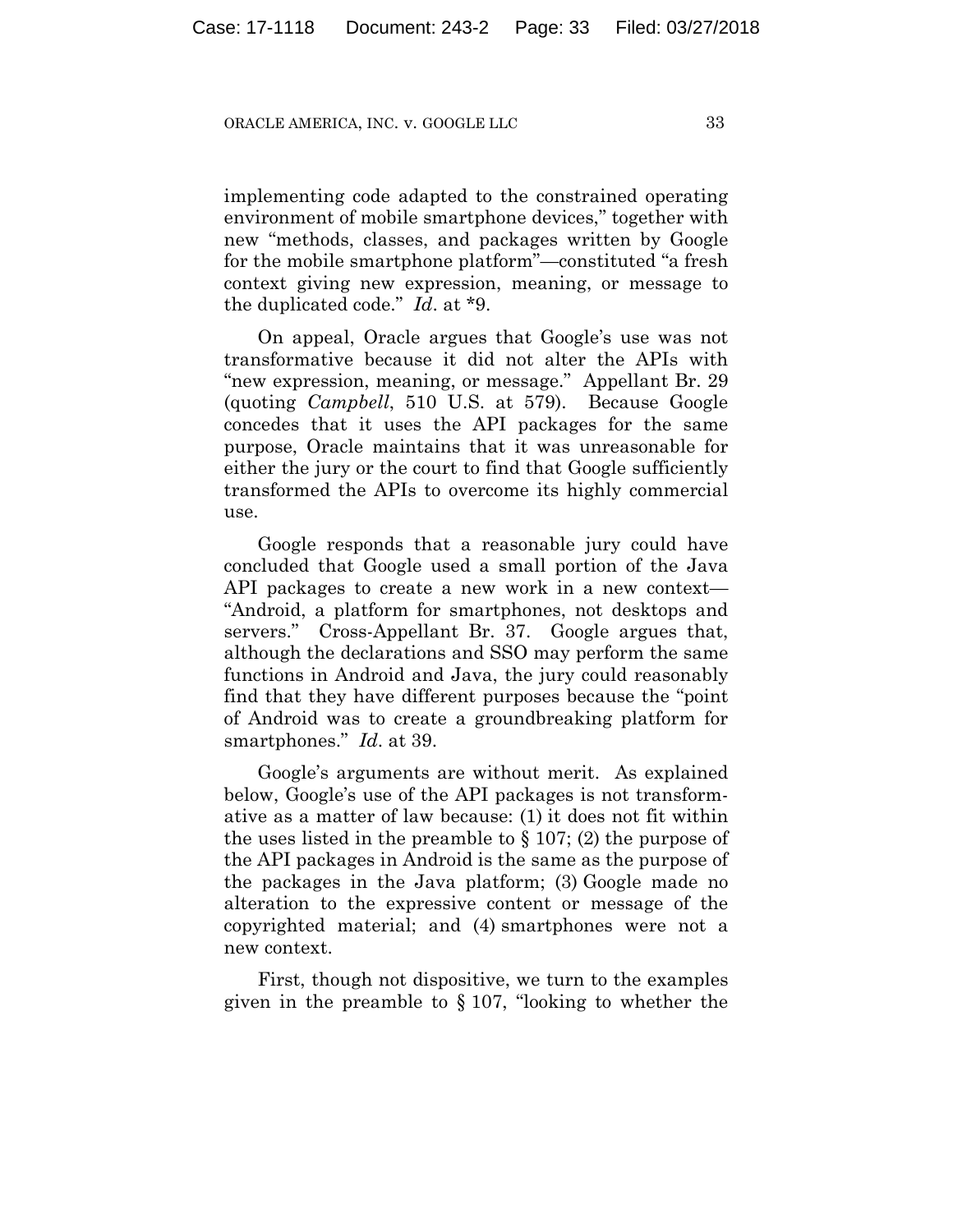use is for criticism, or comment, or news reporting, and the like." *Campbell*, 510 U.S. at 578-79. Google's use of the Java API packages does not fit within the statutory categories, and Google does not suggest otherwise. Instead, Google cites *Sony Computer Entertainment, Inc. v. Connectix Corp*., 203 F.3d 596 (9th Cir. 2000), for the proposition that the "Ninth Circuit has held other types of uses—specifically including uses of computer code—to be fair." Cross-Appellant Br. 41. In *Sony*, the court found that the defendant's reverse engineering and intermediate copying of Sony's copyrighted software system "was a fair use for the purpose of gaining access to the unprotected elements of Sony's software." 203 F.3d at 602. The court explained that Sony's software program contained unprotected functional elements and that the defendant could only access those elements through reverse engineering. *Id*. at 603. The defendant used that information to create a software program that let consumers play games designed for Sony's PlayStation console on their computers. The court found that the defendant's use was only "modestly transformative" where: (1) the defendant created "a wholly new product" with "entirely new . . . code," and (2) the intermediate copying was performed to "produce a product that would be compatible." *Id*. at 606- 07. As Oracle points out, even the "modest" level of transformation at issue in *Sony* is more transformative than what Google did here: copy code verbatim to attract programmers to Google's "new and incompatible platform." Appellant Response Br. 21.

It is undisputed that the API packages "serve the same function in both works." *Order Denying JMOL*, 2016 WL 3181206, at \*8. And, as Oracle explains, the historical facts relevant to transformative use are also undisputed: what declaring code is, what it does in Java and in Android, how the audience of computer developers perceives it, how much Google took and added, what the added code does, and why Google used the declaring code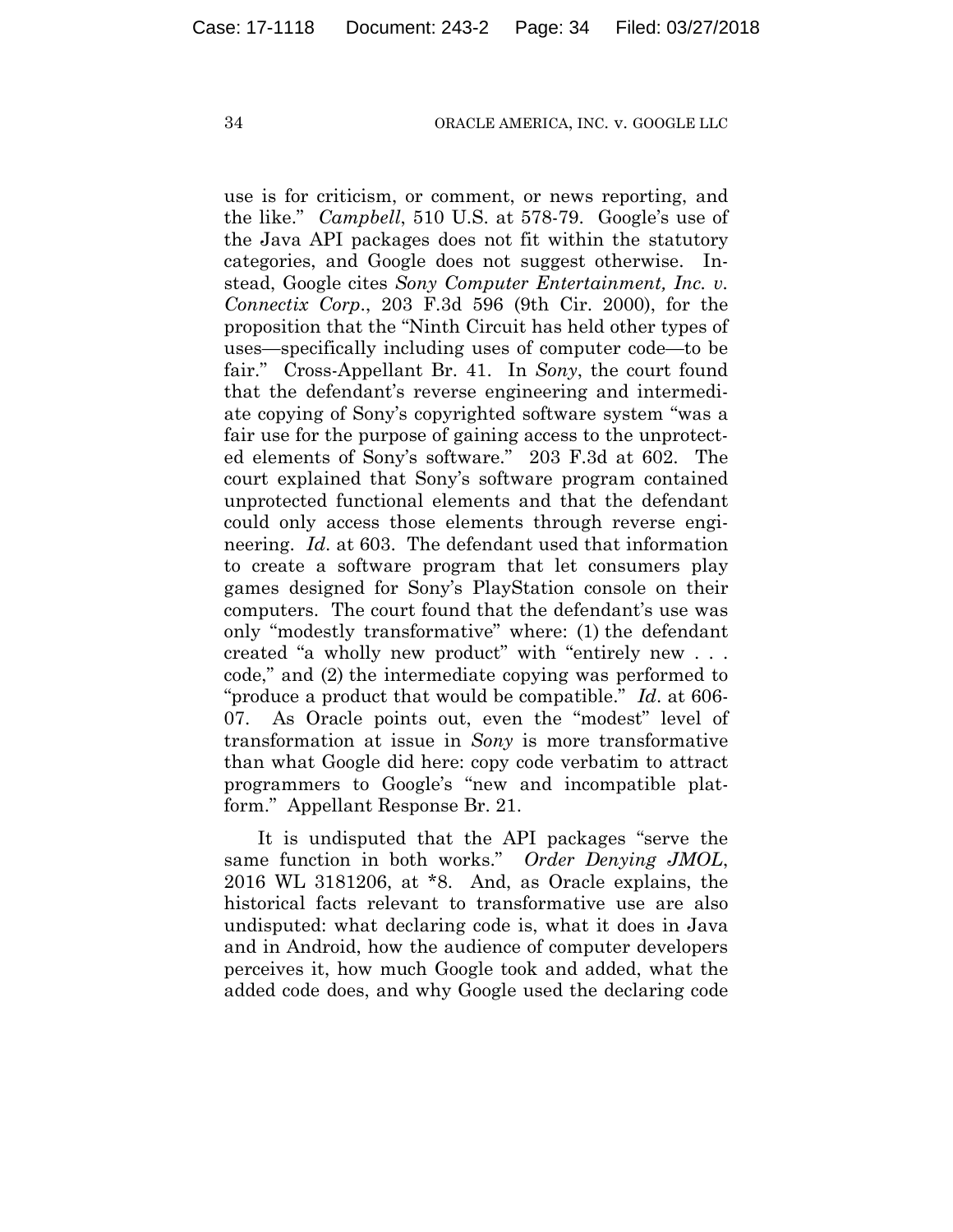and SSO. Indeed, Google conceded that "including the declarations (and their associated SSO) was for the benefit of developers, who—familiar with the Java programming language—had certain expectations regarding the language's APIs." Google's Opp. to Oracle's Rule 50(a) Motion for JMOL at 20, *Oracle Am., Inc. v. Google Inc*., No. 3:10-cv-3561 (N.D. Cal. May 21, 2016), ECF No. 1935. The fact that Google created exact copies of the declaring code and SSO and used those copies for the same purpose as the original material "seriously weakens [the] claimed fair use." *See Wall Data*, 447 F.3d at 778 (finding that, where the "Sheriff's Department created exact copies of RUMBA's software . . . [and] put those copies to the identical purpose as the original software," the use was not transformative); *see also Campbell*, 510 U.S. at 580 (noting that where the alleged infringer merely seeks "to avoid the drudgery in working up something fresh," any "claim to fairness . . . diminishes accordingly").

Google argues that Android is transformative because Google selectively used the declarations and SSO of only 37 of the 166 Java SE API packages and wrote its own implementing code. But taking only select passages of a copyrighted work is, by itself, not transformative. *See L.A. News Serv. v. CBS Broad., Inc*., 305 F.3d 924, 938-39 (9th Cir. 2002) ("Merely plucking the most visually arresting excerpt from LANS's nine minutes of footage cannot be said to have added anything new."). While, as discussed below, the volume of work copied is relevant to the fair use inquiry generally, thought must be given to the quality and importance of the copied material, not just to its relative quantity vis-à-vis the overall work. *See Campbell*, 510 U.S. at 586-87. To hold otherwise would mean that verbatim copying could qualify as fair use as long as the plagiarist stops short of taking the entire work. That approach is inconsistent with settled law and is particularly troubling where, as here, the portion copied is qualitatively significant. *See Harper & Row*, 471 U.S.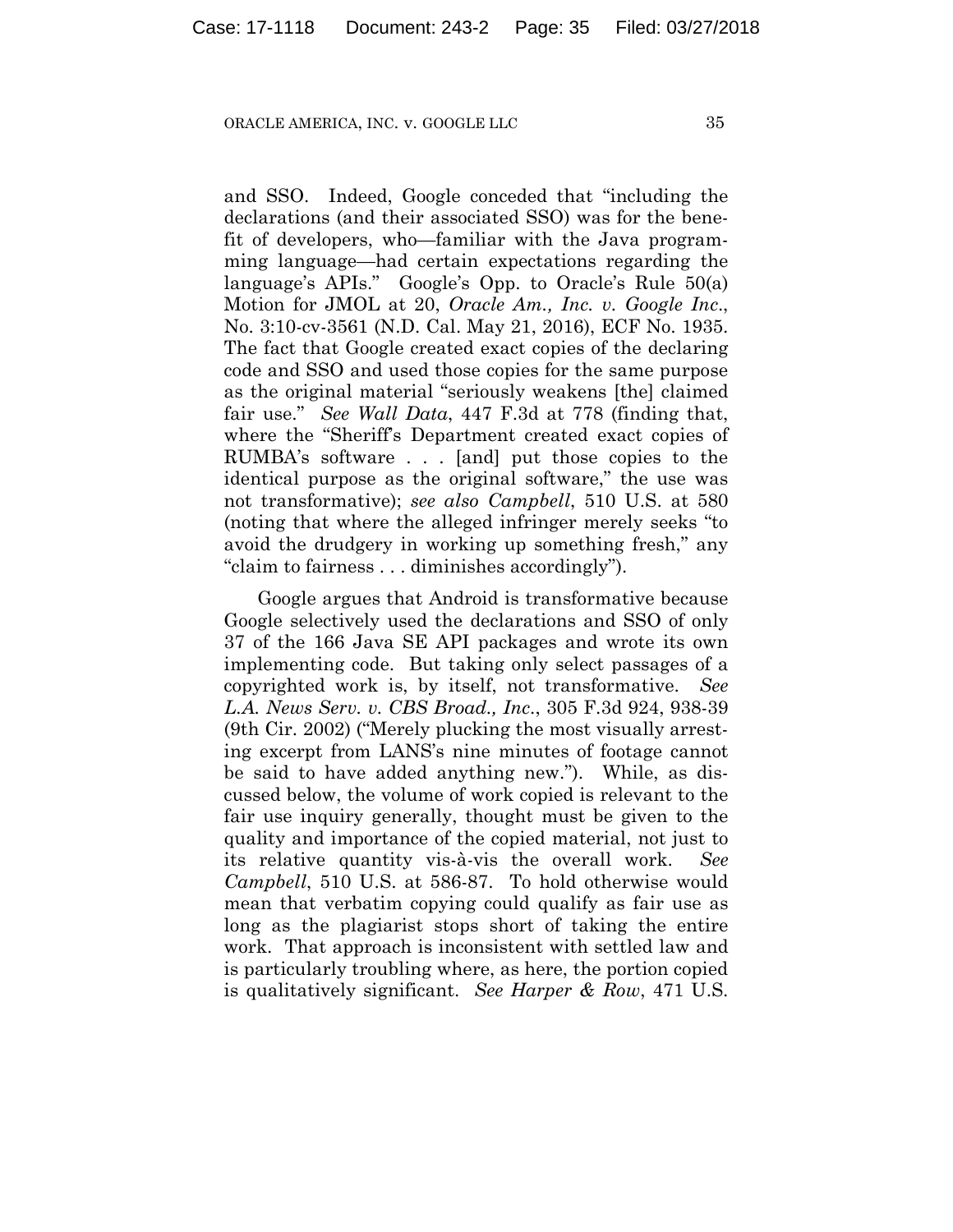at 569 (finding that verbatim copying of 300 words from a manuscript of more than 200,000 words was not a fair use); *see also Folsom v. Marsh*, 9 F. Cas. 342, 345 (C.C.D. Mass 1841) (Story, J.) ("There must be real, substantial condensation of the materials, and intellectual labor and judgment bestowed thereon; and not merely the facile use of the scissors; or extracts of the essential parts, constituting the chief value of the original work.").

That Google wrote its own implementing code is irrelevant to the question of whether use of the APIs was transformative. As we noted in the prior appeal, "no plagiarist can excuse the wrong by showing how much of his work he did not pirate." *Oracle*, 750 F.3d at 1375 (quoting *Harper & Row*, 471 U.S. at 565). The relevant question is whether Google altered "the *expressive content or message* of the original work" that it copied—not whether it rewrote the portions it did not copy. *See Seltzer*, 725 F.3d at 1177 (explaining that a work is not transformative where the user "makes no alteration to the *expressive content or message* of the original work"). That said, even where the allegedly infringing work "makes few physical changes to the original or fails to comment on the original," it will "typically [be] viewed as transformative as long as new expressive content or message is apparent." *Id*. Here, however, there is no suggestion that the new implementing code somehow changed the expression or message of the declaring code. While Google's use could have been transformative if it had copied the APIs for some other purpose—such as teaching how to design an API—merely copying the material and moving it from one platform to another without alteration is not transformative.

Google's primary argument on appeal is that Android is transformative because Google incorporated the declarations and SSO of the 37 API packages into a new *context*—smartphones. But the record showed that Java SE APIs were in smartphones before Android entered the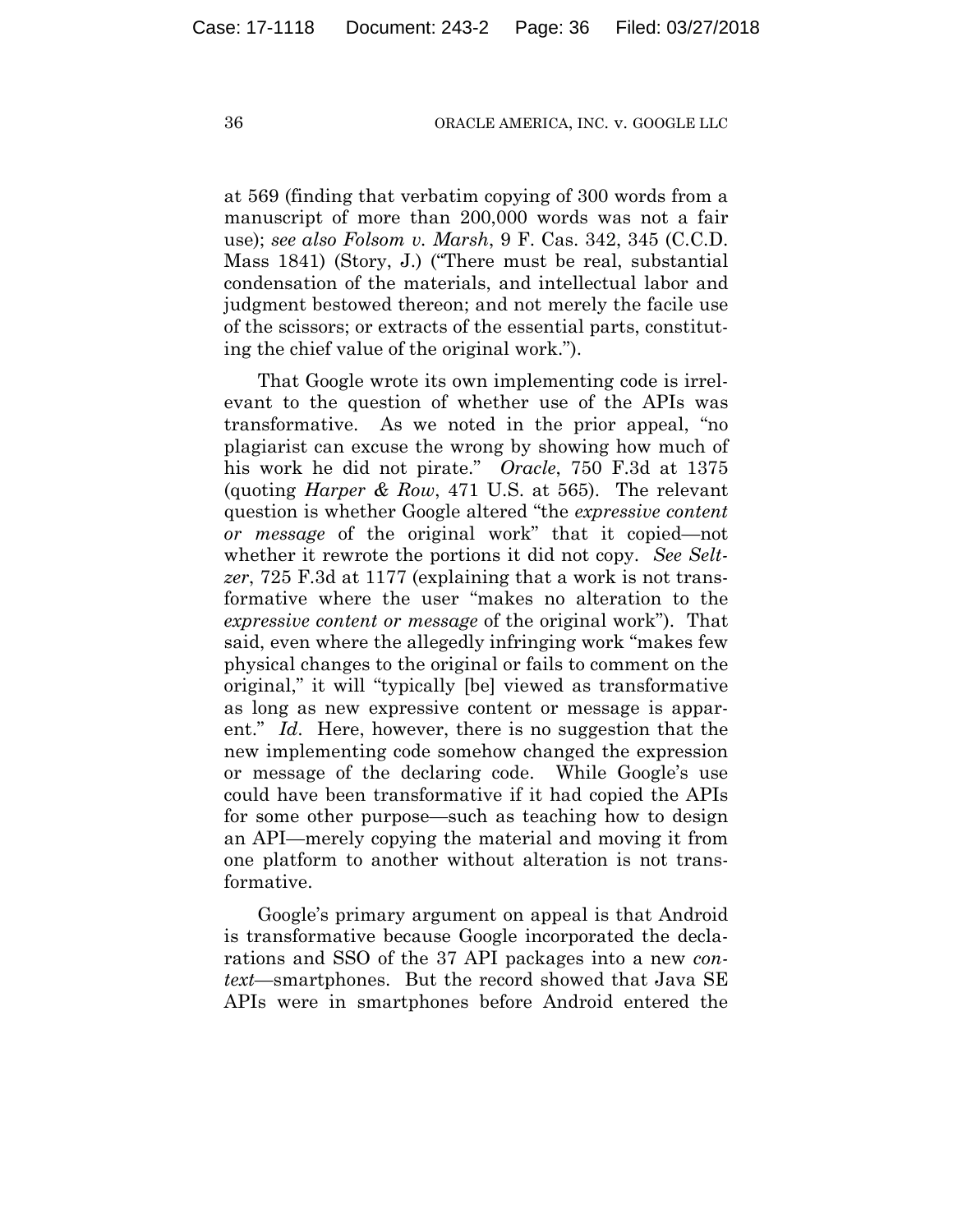market. Specifically, Oracle presented evidence that Java SE was in SavaJe mobile phones and that Oracle licensed Java SE to other smartphone manufacturers, including Danger and Nokia. Because the Java SE was already being used in smartphones, Google did not "transform" the copyrighted material into a new context and no reasonable jury could conclude otherwise.7

In any event, moving material to a new context is not transformative in and of itself—even if it is a "sharply different context." *TCA Television Corp. v. McCollum*, 839 F.3d 168, 181-83 (2d Cir. 2016) (finding that use "at some length, almost verbatim," of the copyrighted comedy routine "Who's on First?" in a dramatic play was not transformative where the play neither "imbued the Routine with any new expression, meaning, or message," nor added "any new dramatic purpose"). As previously explained, a use becomes transformative only if it serves a different purpose or alters the "expression, meaning, or message" of the original work. *Kelly*, 336 F.3d at 818. As such, "[c]ourts have been reluctant to find fair use when an original work is merely retransmitted in a different medium." *A&M Records,* 239 F.3d at 1015. Accordingly, although a change of format may be "useful," it "is not technically a transformation." *Infinity Broad.*, 150 F.3d at 108 n.2 (finding that retransmitting copyrighted radio transmissions over telephone lines was not transformative because there was no new expression, meaning, or message).

<u>.</u>

Because we conclude that smartphones were not a new context, we need not address the argument, made by Oracle and certain amici, that the district court's order excluding evidence of Google's use of Android in multiple other circumstances—including laptops—tainted the jury's and the court's ability to fairly assess the character of the use.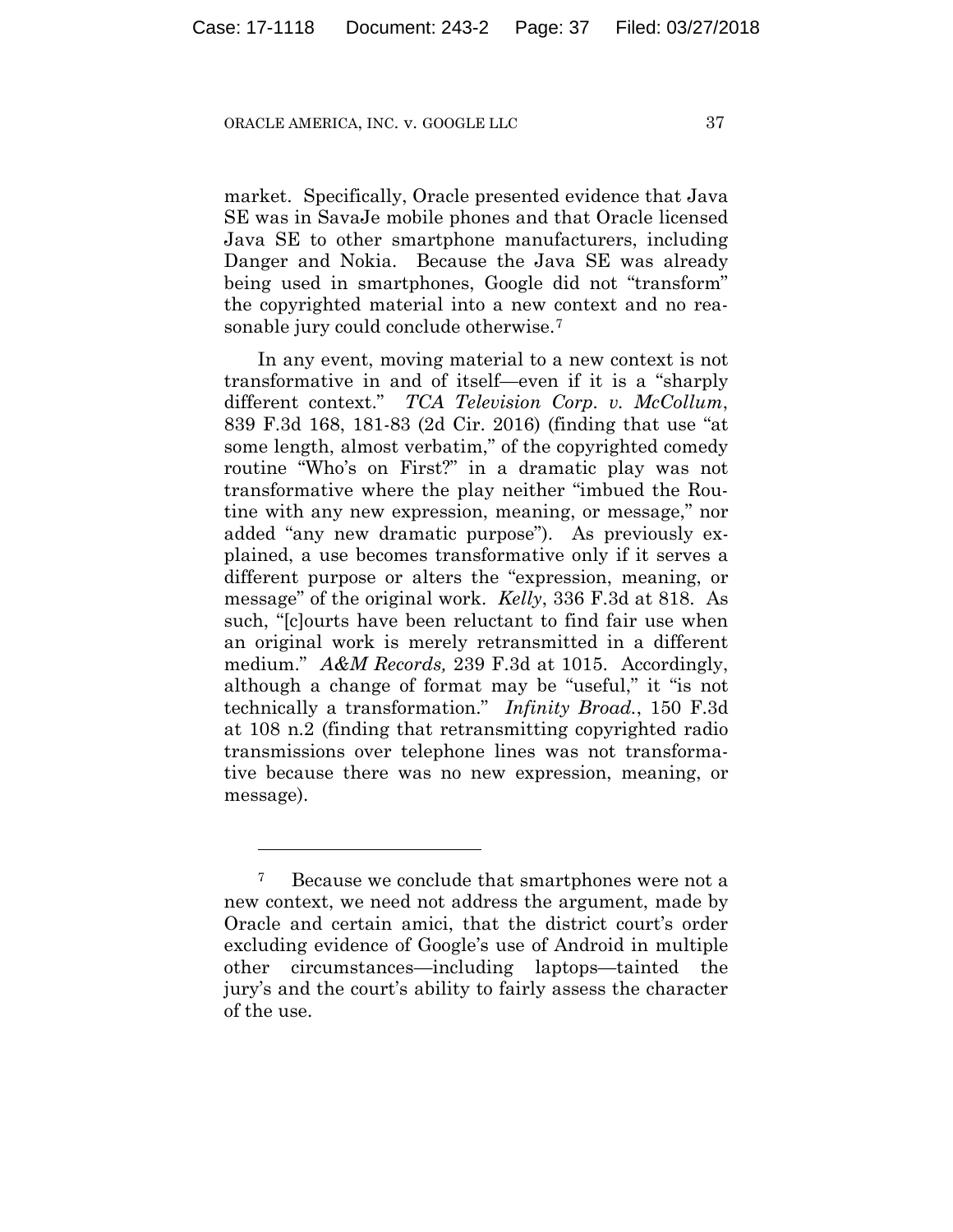The Ninth Circuit has stated that "[a] use is considered transformative only where a defendant changes a plaintiff's copyrighted work or uses the plaintiff's copyrighted work in a different context such that the plaintiff's work is transformed into a new creation." *Perfect 10, Inc. v. Amazon.com, Inc*., 508 F.3d 1146, 1165 (9th Cir. 2007) (quoting *Wall Data*, 447 F.3d at 778). In *Perfect 10*, for example, the court found Google's use of thumbnail versions of copyrighted images "highly transformative" because, "[a]lthough an image may have been created originally to serve an entertainment, aesthetic, or informative function, a search engine transforms the image into a pointer directing a user to a source of information." *Id*. Although the court discussed the change in context (moving the copyrighted images into the electronic reference tool), it emphasized that Google used the images "in a new context to serve a different purpose." *Id*. In reaching this conclusion, the court reiterated that "even making an exact copy of a work may be transformative so long as the copy serves a different function than the original work." *Id*. (citing *Kelly*, 336 F.3d at 818-19). It is clear, therefore, that the change in context alone was not dispositive in *Perfect 10*; rather, the change in context facilitated the change in purpose, which made the use transformative.

To some extent, any use of copyrighted work takes place in a slightly different context than the original. And of course, there is no bright line identifying when a use becomes transformative. But where, as here, the copying is verbatim, for an identical function and purpose, and there are no changes to the expressive content or message, a mere change in format (e.g., from desktop and laptop computers to smartphones and tablets) is insuffi-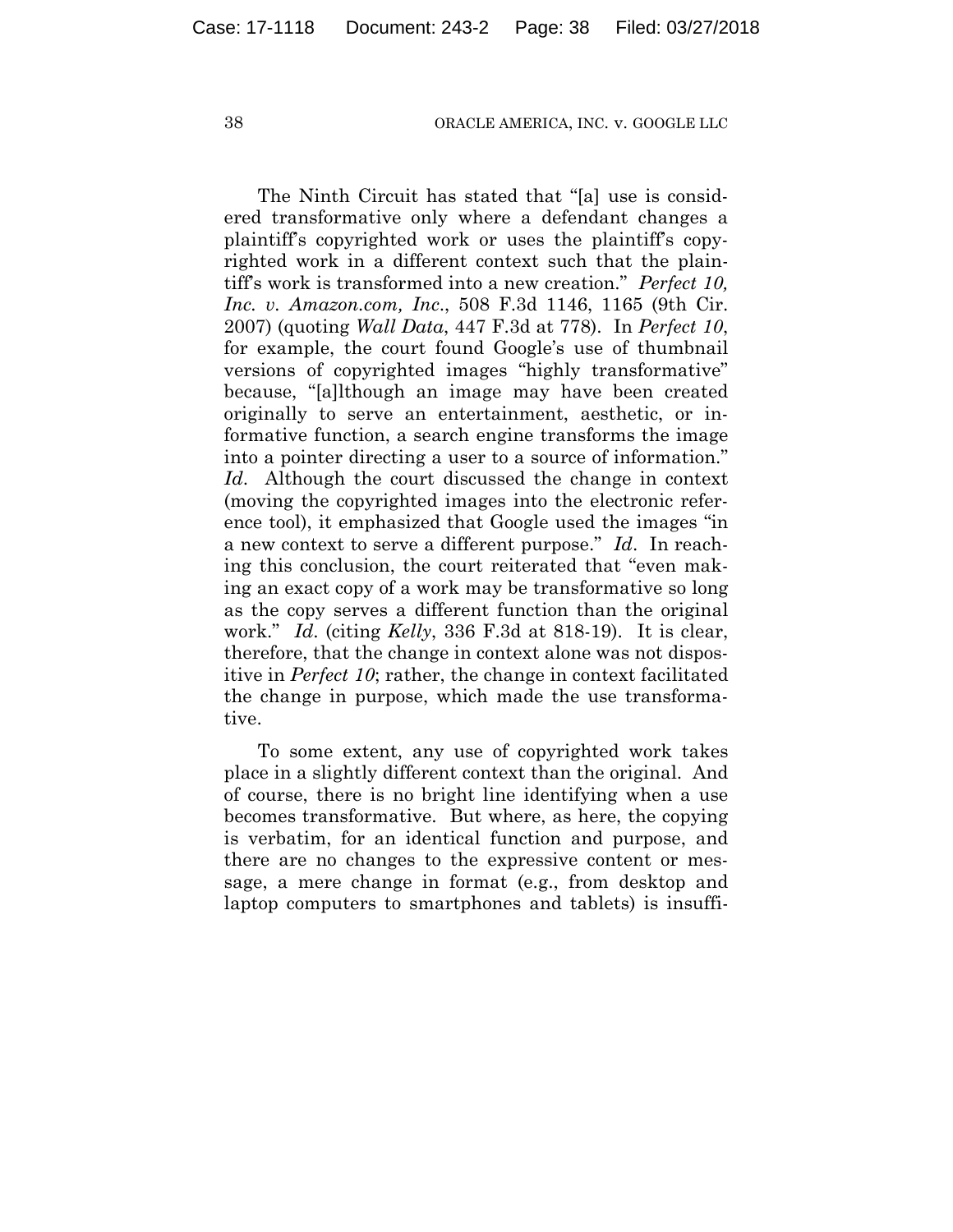<u>.</u>

cient as a matter of law to qualify as a transformative  $use.<sup>8</sup>$ 

## c. Bad faith

In evaluating the "purpose and character" factor, the Ninth Circuit applies "the general rule that a party claiming fair use must act in a manner generally compatible with principles of good faith and fair dealing." *Perfect 10,* 508 F.3d at 1164 n.8 (citing *Harper & Row*, 471 U.S. at 562-63). In part, this is based on the fact that, in *Harper & Row,* the Supreme Court expressly stated that "[f]air use presupposes 'good faith' and 'fair dealing.'" 471 U.S. at 562 (citation omitted). It is also in part true because, as the Ninth Circuit has said, one who acts in bad faith should be barred from invoking the equitable defense of fair use. *Fisher*, 794 F.2d at 436 (calling the principle of considering the alleged infringer's "bad conduct" as a "bar [to] his use of the equitable defense of fair use" a sound one).9

<sup>8</sup> As some amici note, to hold otherwise could encroach upon the copyright holder's right to "prepare derivative works based upon the copyrighted work." 17 U.S.C. § 106(2); *see* Br. of Amicus Curiae N.Y. Intell. Prop. L. Ass'n at 17-20.

<sup>9</sup> As the district court recognized, there is some debate about whether good or bad faith should remain relevant to the factor one inquiry. *Order Denying JMOL*, 2016 WL 3181206, at \*2 ("[T]here is a respectable view that good or bad faith should no longer be a consideration after the Supreme Court's decision in *Campbell*."); *see also* Hon. Pierre N. Leval, *Toward a Fair Use Standard*, 103 Harv. L. Rev. 1105, 1128 (1990) ("Whether the secondary use is within the protection of the [fair use] doctrine depends on factors pertinent to the objectives of the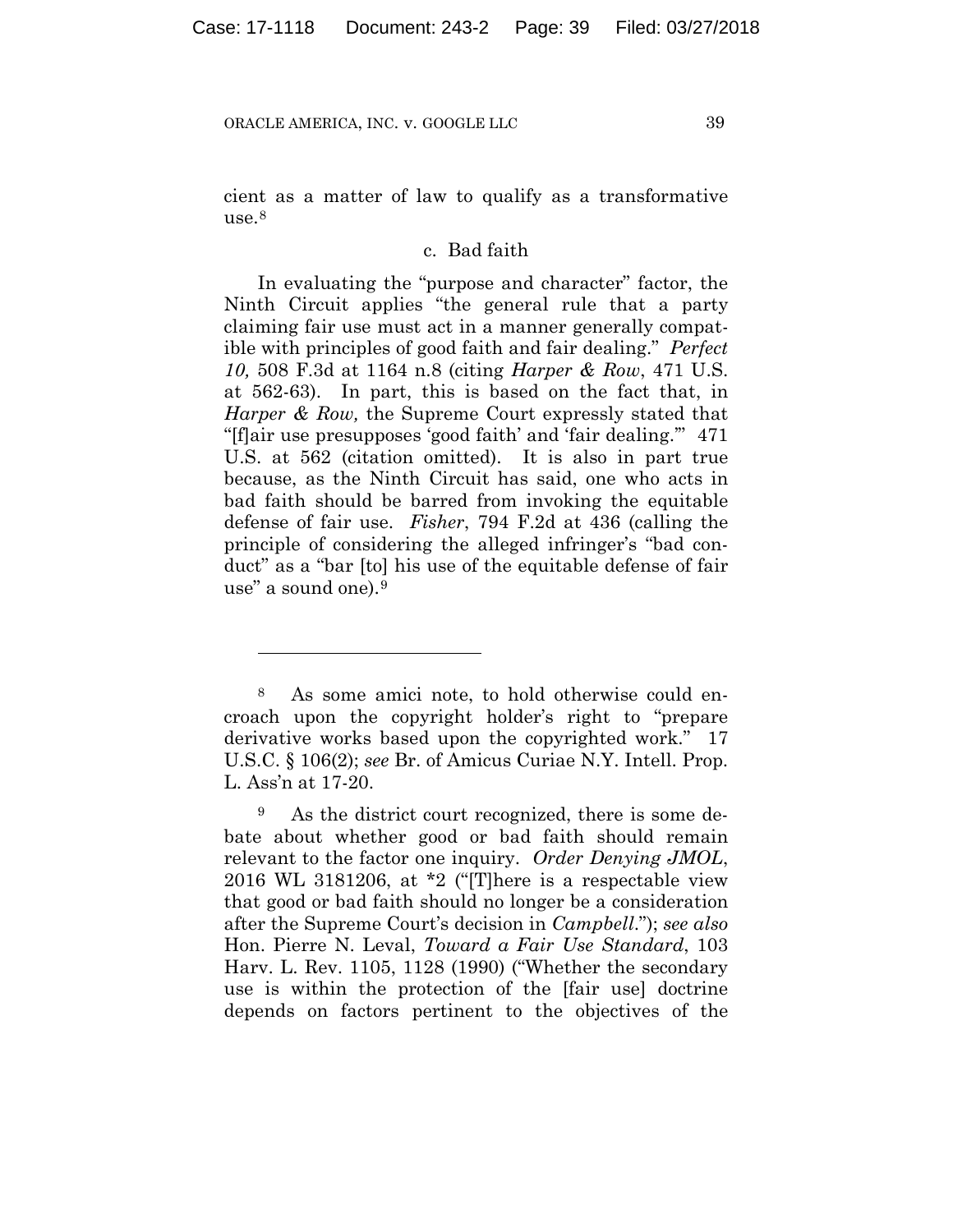Consistent with this authority, and at Oracle's request, the district court instructed the jury that it could consider whether Google acted in bad faith (or not) as part of its assessment of the first fair use factor. *Order Denying JMOL*, 2016 WL 3181206, at \*6. And, because Oracle was permitted to introduce evidence that Google acted in bad faith, the court permitted Google to try to prove its good faith. *Id*.

At trial, Oracle introduced evidence suggesting that "Google felt it needed to copy the Java API as an accelerant to bring Android to the market quicker" and knew that it needed a license to use Java. *Id*. For its part, Google presented evidence that it believed that the declaring code and SSO were "free to use and re-implement, both as a matter of developer practice and because the availability of independent implementations of the Java API enhanced the popularity of the Java programming language, which Sun promoted as free for all to use." *Id*. at \*7. Given this conflicting evidence, the district court

l

copyright law and not on the morality or motives of either the secondary user or the copyright-owning plaintiff."). In *Campbell*, the Supreme Court expressed skepticism about "the weight one might place on the alleged infringer's state of mind." *Campbell*, 510 U.S. at 585 n.18. But the Ninth Circuit has not repudiated its view that "'the propriety of the defendant's conduct' is relevant to the character of the use at least to the extent that it may knowingly have exploited a purloined work for free that could have been obtained for a fee." *L.A. News Serv*. *v. KCAL-TV Channel 9*, 108 F.3d 1119, 1122 (9th Cir. 1997) (quoting *Harper & Row*, 471 U.S. at 562). For that reason, and because we conclude in any event that the jury must have found that Google did not act in bad faith, we address that question and the parties' arguments relating thereto.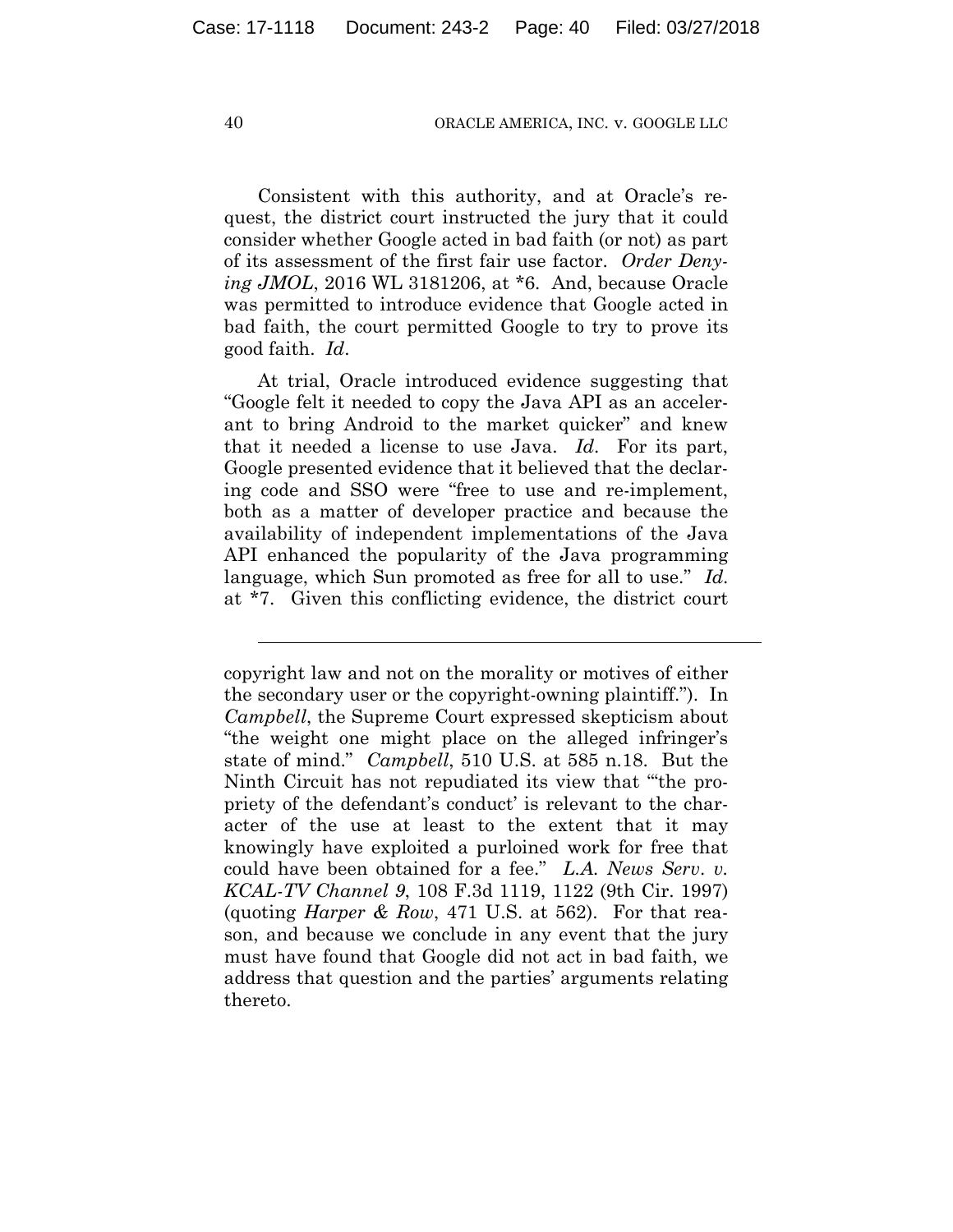found that the jury could reasonably have concluded that "Google's use of parts of the Java API as an accelerant was undertaken based on a good faith belief that at least the declaring code and SSO were free to use (which it did use), while a license was necessary for the implementing code (which it did not use)." *Id*.

On appeal, Oracle argues that there was ample evidence that Google intentionally copied Oracle's copyrighted work and knew that it needed a license to use Java. Google responds that the jury heard sufficient evidence of Google's good faith based on industry custom and was entitled to credit that evidence.

But, while bad faith may weigh against fair use, a copyist's good faith cannot weigh in favor of fair use. Indeed, the Ninth Circuit has expressly recognized that "the innocent intent of the defendant constitutes no defense to liability." *Monge*, 688 F.3d at 1170 (quoting 4 Melville B. Nimmer & David Nimmer, *Nimmer on Copyright* § 13.08[B][1] (Matthew Bender rev. ed. 2011)). If it were clear, accordingly, that the jury found fair use solely or even largely because it *approved* of Google's motives even if they were in bad faith, we would find such a conclusion improper. Because evidence of Google's good faith was relevant to rebut evidence of its bad faith, however, and there is no objection to the instructions to the jury on this or any other point, we must assume that the jury simply did not find the evidence of Google's bad faith persuasive.<sup>10</sup> We note, moreover, that merely "being"

1

<sup>10</sup> The jury was instructed that, "[i]n evaluating the extent to which Google acted in good faith or not, you may take into account, together with all other circumstances, the extent to which Google relied upon or contravened any recognized practices in the industry concerning reimplementation of API libraries." *Order Denying JMOL*,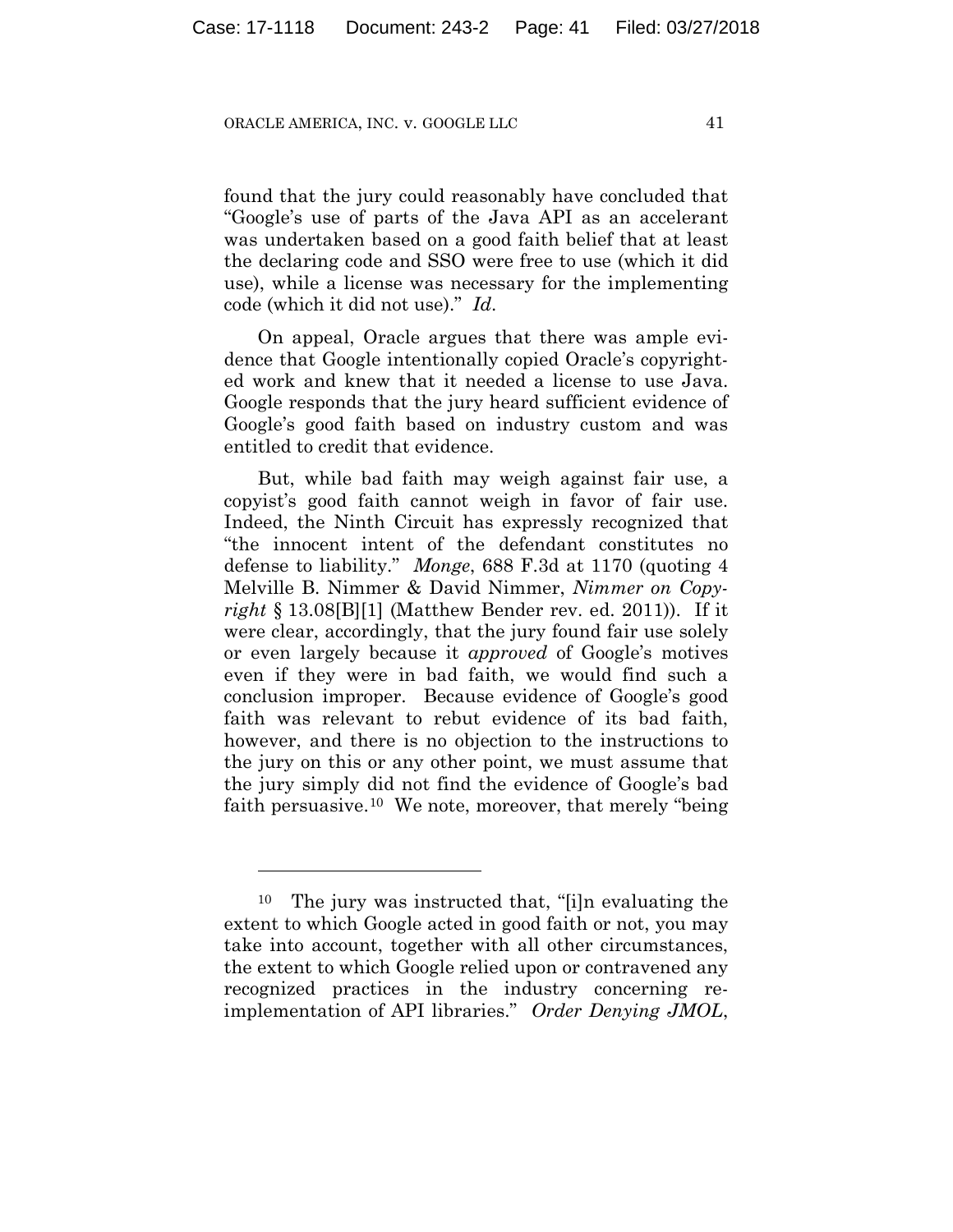denied permission to use a work does not weigh against a finding of fair use." *Campbell*, 510 U.S. at 585 n.18 ("If the use is otherwise fair, then no permission need be sought or granted.").

Ultimately, we find that, even assuming the jury was unpersuaded that Google acted in bad faith, the highly commercial and non-transformative nature of the use strongly support the conclusion that the first factor weighs against a finding of fair use.

## Factor 2: Nature of the Copyrighted Work

The second factor—the nature of the copyrighted work—"calls for recognition that some works are closer to the core of intended copyright protection than others, with the consequence that fair use is more difficult to establish when the former works are copied." *Campbell*, 510 U.S. at 586. This factor "turns on whether the work is informational or creative." *Worldwide Church of God*, 227 F.3d at 1118; *see also Harper & Row*, 471 U.S. at 563 ("The law generally recognizes a greater need to disseminate factual works than works of fiction or fantasy."). Creative expression "falls within the core of the copyright's protective purposes." *Campbell*, 510 U.S. at 586. Although "software products are not purely creative works," it is well established that copyright law protects computer software. *Wall Data*, 447 F.3d at 780 (citing *Sega Enters. Ltd. v. Accolade, Inc*., 977 F.2d 1510, 1519 (9th Cir. 1992) ("[T]he 1980 amendments to the Copyright Act unambiguously extended copyright protection to computer programs.")).

Here, the district court found that the jury could have concluded that the process of designing APIs was "highly creative" and "thus at the core of copyright's protection" or

l

<sup>2016</sup> WL 3181206, at \*3 n.2. Oracle has not challenged this instruction on appeal.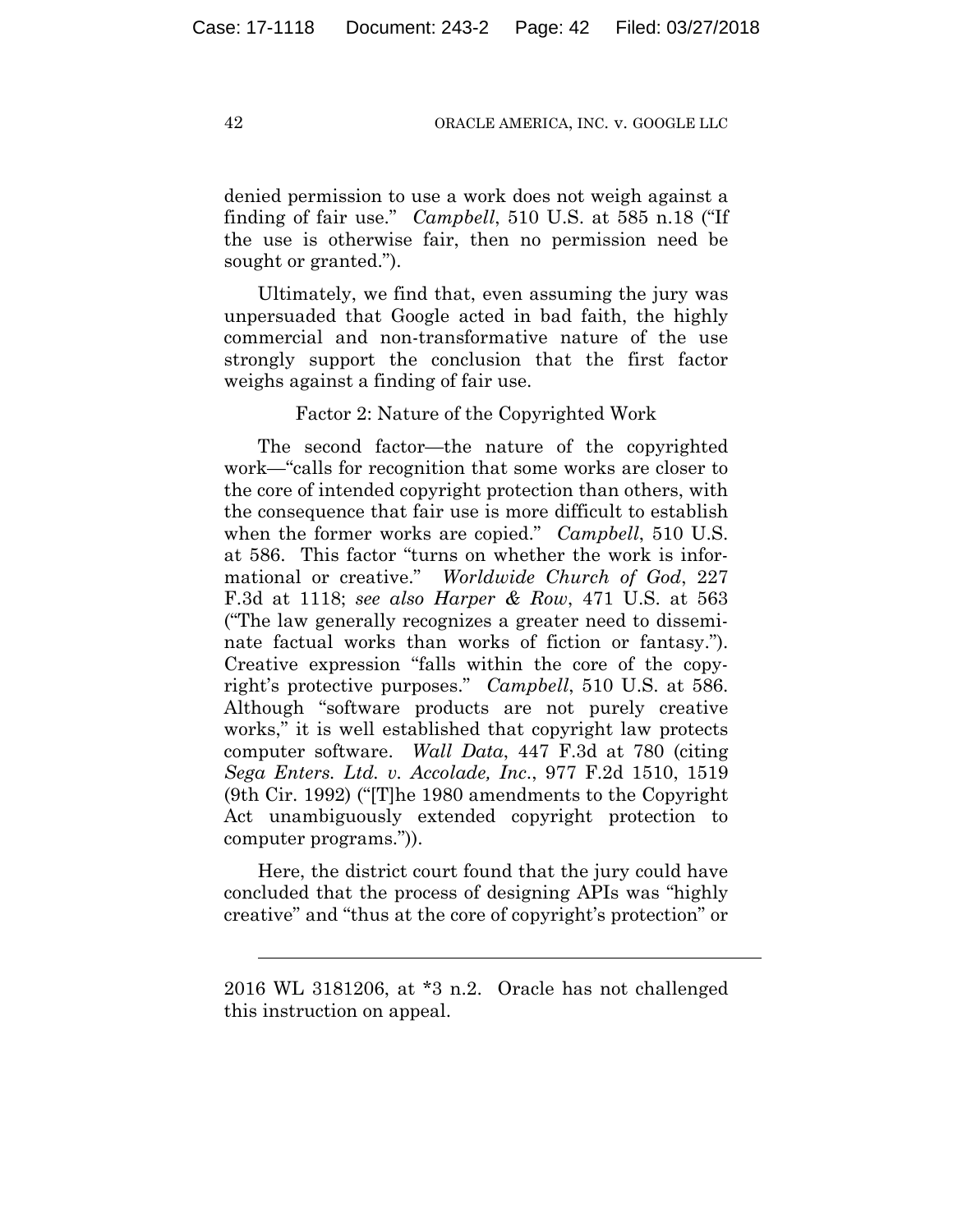it could "reasonably have gone the other way and concluded that the declaring code was not highly creative." *Order Denying JMOL*, 2016 WL 3181206, at \*10. While the jury heard testimony from Google's own expert that API design is "an art, not a science," other witnesses emphasized the functional role of the declaring code and the SSO and minimized the creative aspects. *Id*. Accordingly, the district court concluded that the "jury could reasonably have found that, while the declaring code and SSO were creative enough to qualify for copyright protection, functional considerations predominated in their design." *Id*.

On appeal, Oracle emphasizes that designing the APIs was a highly creative process and that the organization of the packages was not mandated by function. Indeed, this court has already held that the declaring code and the SSO of the 37 API packages at issue were sufficiently creative and original to qualify for copyright protection. *Oracle*, 750 F.3d at 1356. According to Oracle, the district court erred in assuming that, because the APIs have a "functional role," they cannot be creative.

As Google points out, however, all we found in the first appeal was that the declarations and SSO were sufficiently creative to provide the "minimal degree of creativity," *Feist Publ'ns, Inc. v. Rural Tel. Serv. Co*., 499 U.S. 340, 345 (1991), that is required for copyrightability. We also recognized that a reasonable jury could find that "the functional aspects of the packages" are "relevant to Google's fair use defense." *Oracle*, 750 F.3d at 1369, 1376- 77. On remand, Oracle stipulated that some of the declarations were necessary to use the Java language and presented no evidence explaining how the jury could distinguish the functionality and creativity of those declarations from the others. Google maintains that it presented evidence that the declarations and SSO were functional and the jury was entitled to credit that evidence.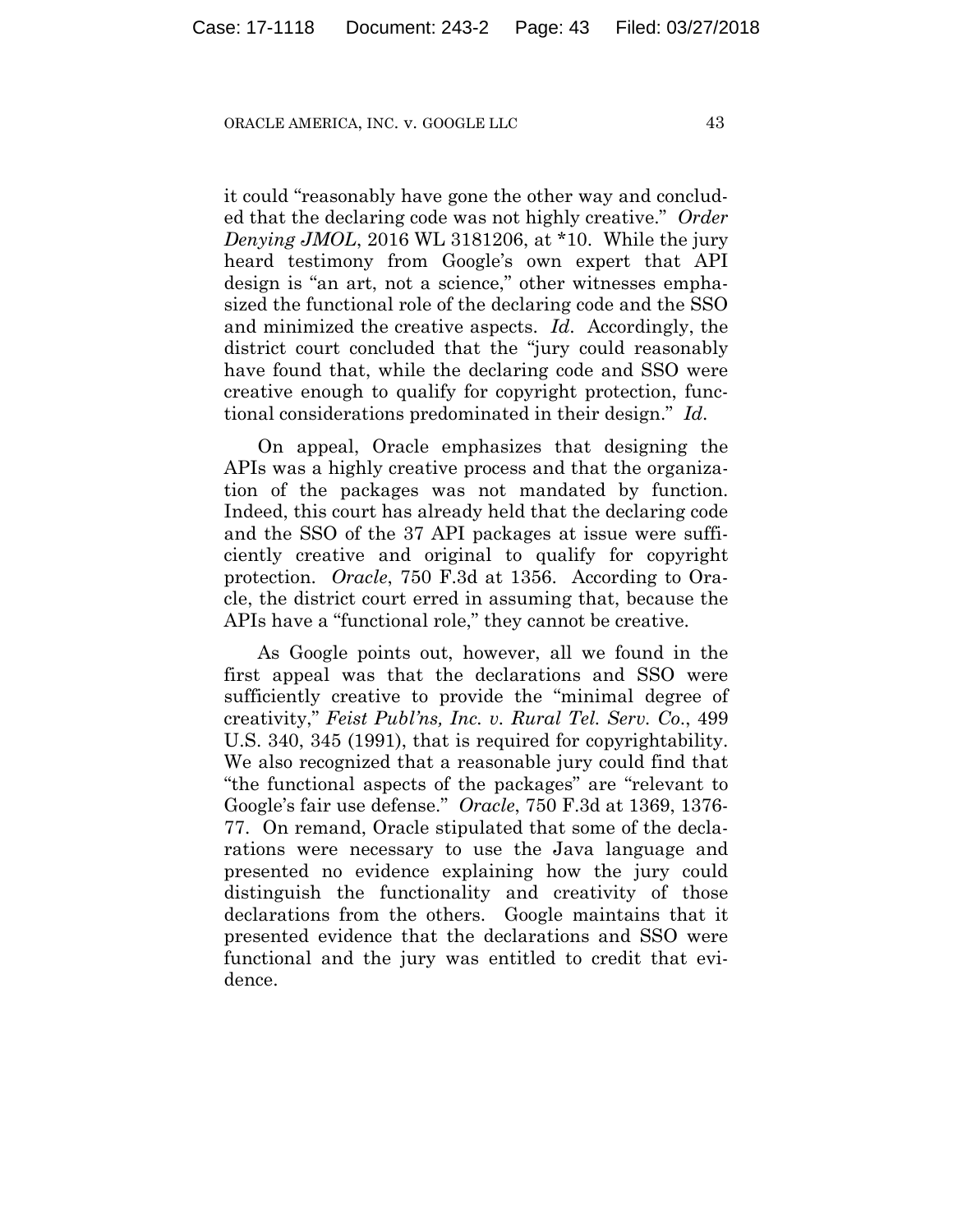Although it is clear that the 37 API packages at issue involved some level of creativity—and no reasonable juror could disagree with that conclusion—reasonable jurors could have concluded that functional considerations were both substantial and important. Based on that assumed factual finding, we conclude that factor two favors a finding of fair use.

The Ninth Circuit has recognized, however, that this second factor "typically has not been terribly significant in the overall fair use balancing." *Dr. Seuss Enters., L.P. v. Penguin Books USA, Inc*., 109 F.3d 1394, 1402 (9th Cir. 1997) (finding that the "creativity, imagination and originality embodied in The Cat in the Hat and its central character tilts the scale against fair use"); *Mattel*, 353 F.3d at 803 (similar). Other circuits agree. *Fox News Network*, 2018 WL 1057178, at \*5 ("This factor 'has rarely played a significant role in the determination of a fair use dispute,' and it plays no significant role here." (quoting *Authors Guild v. Google, Inc*., 804 F.3d 202, 220 (2d Cir. 2015))). We note, moreover, that allowing this one factor to dictate a conclusion of fair use in all cases involving copying of software could effectively negate Congress's express declaration—continuing unchanged for some forty years—that software is copyrightable. Accordingly, though the jury's assumed view of the nature of the copyrighted work weighs in favor of finding fair use, it has less significance to the overall analysis.

Factor 3: Amount and Substantiality of the Portion Used

The third factor focuses on the "amount and substantiality of the portion used in . . . the context of the copyrighted work, not the infringing work." *Oracle*, 750 F.3d at 1375. Indeed, the statutory language makes clear that "a taking may not be excused merely because it is insubstantial with respect to the *infringing* work." *Harper & Row*, 471 U.S. at 565. "[T]he fact that a substantial portion of the infringing work was copied verbatim [from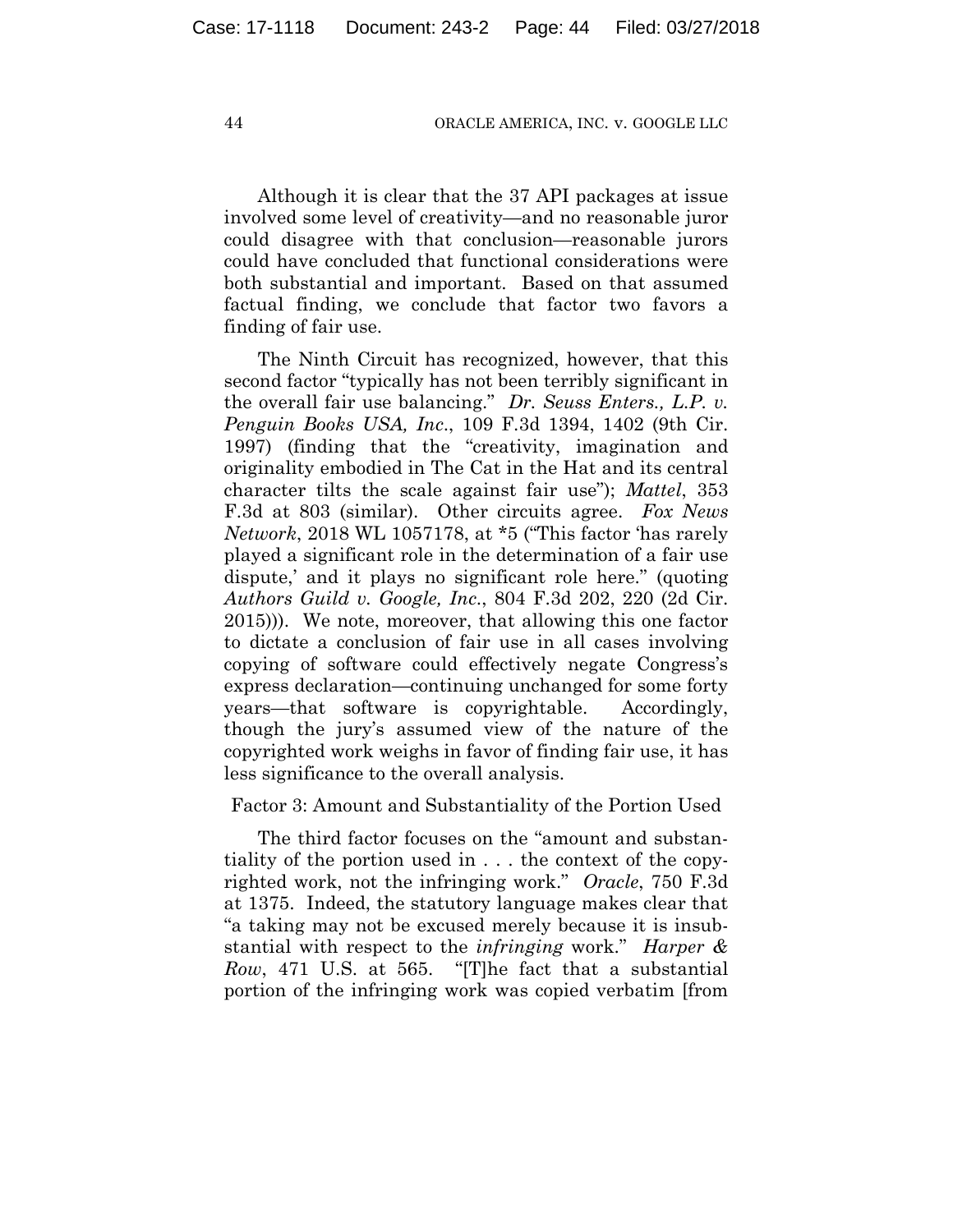the original work] is evidence of the qualitative value of the copied material, both to the originator and to the plagiarist who seeks to profit from marketing someone else's copyrighted expression." *Id*. Thus, while "wholesale copying does not preclude fair use per se, copying an entire work militates against a finding of fair use." *Worldwide Church of God*, 227 F.3d at 1118 (citation and quotation marks omitted). But, there is no relevance to the opposite—i.e., adding substantial content to the copyrighted work is not evidence that what was copied was insubstantial or unimportant.

The inquiry under this third factor "is a flexible one, rather than a simple determination of the percentage of the copyrighted work used." *Monge*, 688 F.3d at 1179. The Ninth Circuit has explained that this third factor looks to the quantitative amount and qualitative value of the original work used in relation to the justification for its use. *Seltzer*, 725 F.3d at 1178. The percentage of work copied is not dispositive where the portion copied was qualitatively significant. *Harper & Row*, 471 U.S. at 566 ("In view of the expressive value of the excerpts and their key role in the infringing work, we cannot agree with the Second Circuit that the 'magazine took a meager, indeed an infinitesimal amount of Ford's original language.'" (citation omitted)). Google is correct that the Ninth Circuit has said that, "this factor will not weigh against an alleged infringer, even when he copies the whole work, if he takes no more than is necessary for his intended use." *Id.* (citing *Kelly v. Arriba Soft Corp*., 336 F.3d 811, 820-21 (9th Cir. 2003)). But the Ninth Circuit has only said that is true where the intended use was a transformative one, because the "extent of permissible copying varies with the purpose and character of the use." *Id*. (quoting *Campbell*, 510 U.S. at 586-87). Here, we have found that Google's use was not transformative and Google has conceded both that it could have written its own APIs and that the purpose of its copying was to make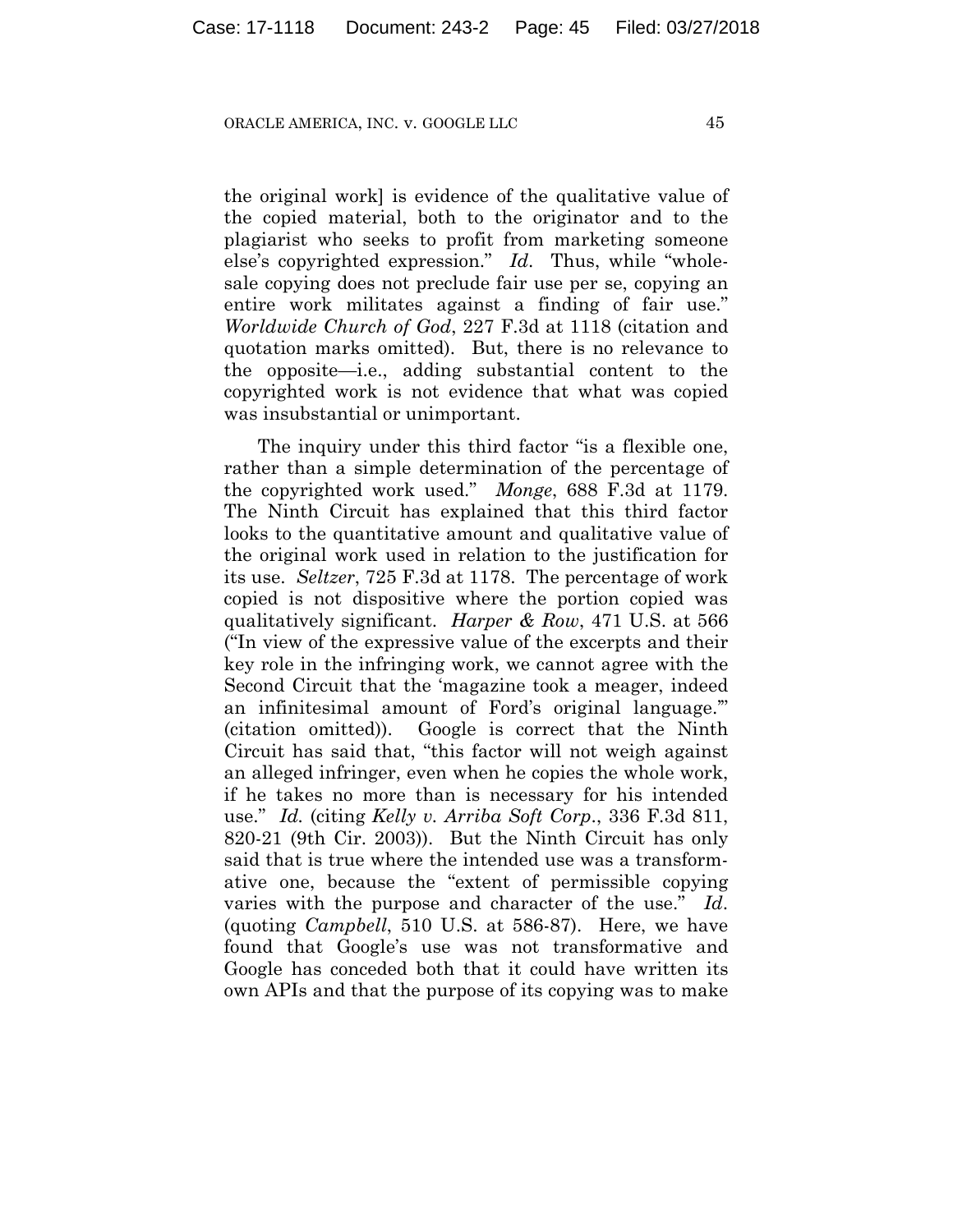Android attractive to programmers. "Necessary" in the context of the cases upon which Google relies does not simply mean easier.

In assessing factor three, the district court explained that the "jury could reasonably have found that Google duplicated the bare minimum of the 37 API packages, just enough to preserve inter-system consistency in usage, namely the declarations and their SSO only, and did not copy any of the implementing code," such that Google "copied only so much as was reasonably necessary." *Order Denying JMOL*, 2016 WL 3181206, at \*10. In reaching this conclusion, the court noted that the jury could have found that the number of lines of code Google duplicated was a "tiny fraction of one percent of the copyrighted works (and even less of Android, for that matter)." *Id*. We disagree that such a conclusion would have been reasonable or sufficient on this record.

On remand, the parties stipulated that only 170 lines of code were necessary to write in the Java language. It is undisputed, however, that Google copied 11,500 lines of code—11,330 more lines than necessary to write in Java. That Google copied more than necessary weighs against fair use. *See Monge*, 688 F.3d at 1179 (finding that, where the copyist "used far more than was necessary" of the original work, "this factor weighs against fair use"). And, although Google emphasizes that it used a small percentage of Java (11,500 lines of declarations out of roughly 2.86 million lines of code in the Java SE libraries), it copied the SSO for the 37 API packages in its entirety.

The district court emphasized Google's desire to "preserve inter-system consistency" to "avoid confusion among Java programmers as between the Java system and the Android system." *Order Denying JMOL*, 2016 WL 3181206, at \*10-11. As we noted in the prior appeal, however, Google did not seek to foster any "inter-system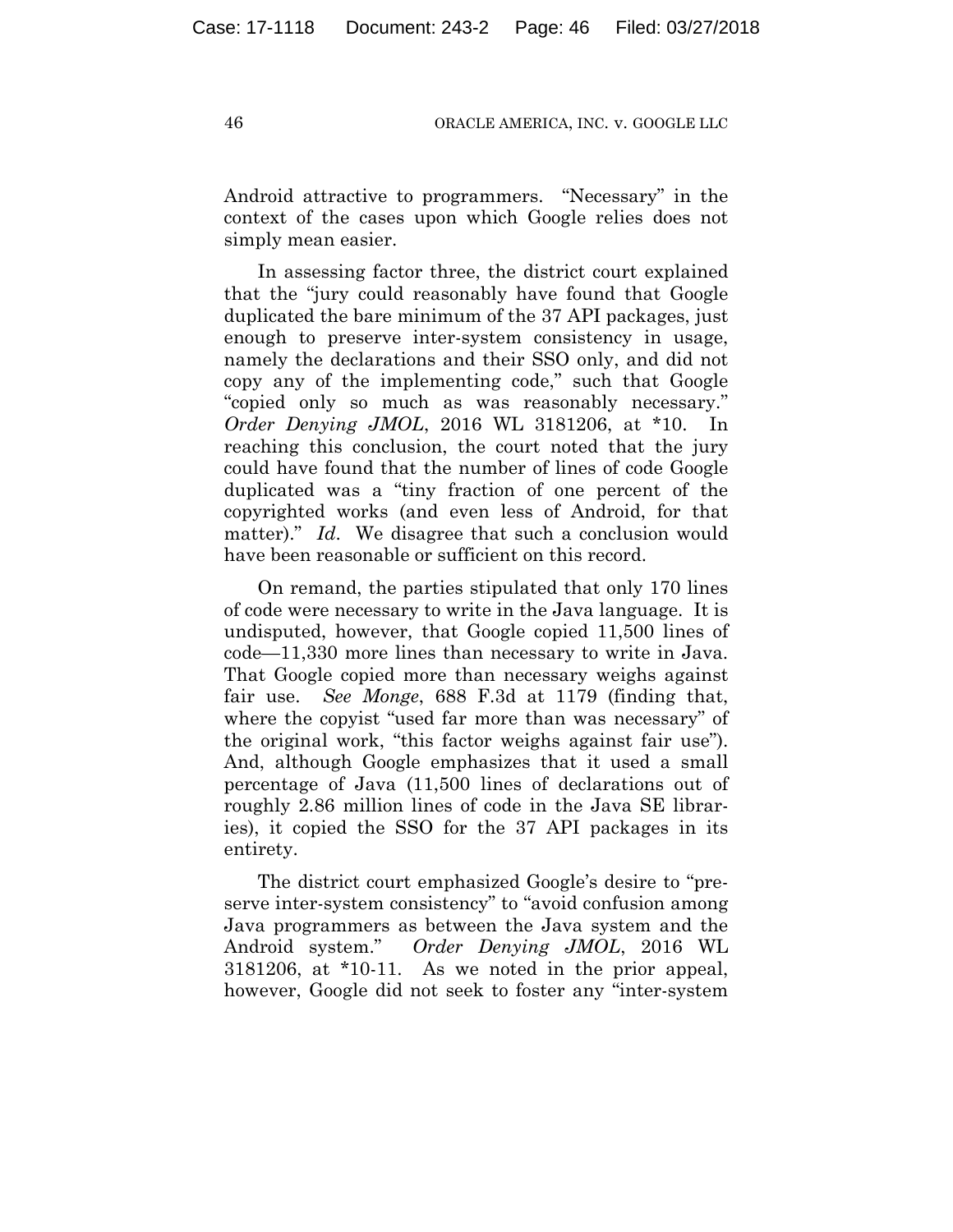1

consistency" between its platform and Oracle's Java platform. *Oracle*, 750 F.3d at 1371. And Google does not rely on any interoperability arguments in this appeal.<sup>11</sup> Google sought "to capitalize on the fact that software developers were already trained and experienced in using the Java API packages at issue." *Id*. But there is no inherent right to copy in order to capitalize on the popularity of the copyrighted work or to meet the expectations of intended customers. Taking those aspects of the copyrighted material that were familiar to software developers to create a similar work designed to be popular with those same developers is not fair use. *See Dr. Seuss Enters.,* 109 F.3d at 1401 (copying the most famous and well recognized aspects of a work "to get attention" or "to avoid the drudgery in working up something fresh" is not a fair use (quoting *Campbell*, 510 U.S. at 580)).

Even assuming the jury accepted Google's argument that it copied only a small portion of Java, no reasonable jury could conclude that what was copied was qualitatively insignificant, particularly when the material copied was important to the creation of the Android platform. Google conceded as much when it explained to the jury the importance of the APIs to the developers it wished to attract. *See* Tr. of Proceedings held on 5/16/16 at 106:8-

<sup>11</sup> In the prior appeal, we noted that "Google's competitive desire to achieve commercial 'interoperability' . . . may be relevant to a fair use analysis." *Oracle*, 750 F.3d at 1376-77. But, although several amici in this appeal discuss interoperability concerns, Google has abandoned the arguments it once made about interoperability. This change in course is not surprising given the unrebutted evidence that Google specifically designed Android to be *incompatible* with the Java platform and not allow for interoperability with Java programs. *Id*. at 1371.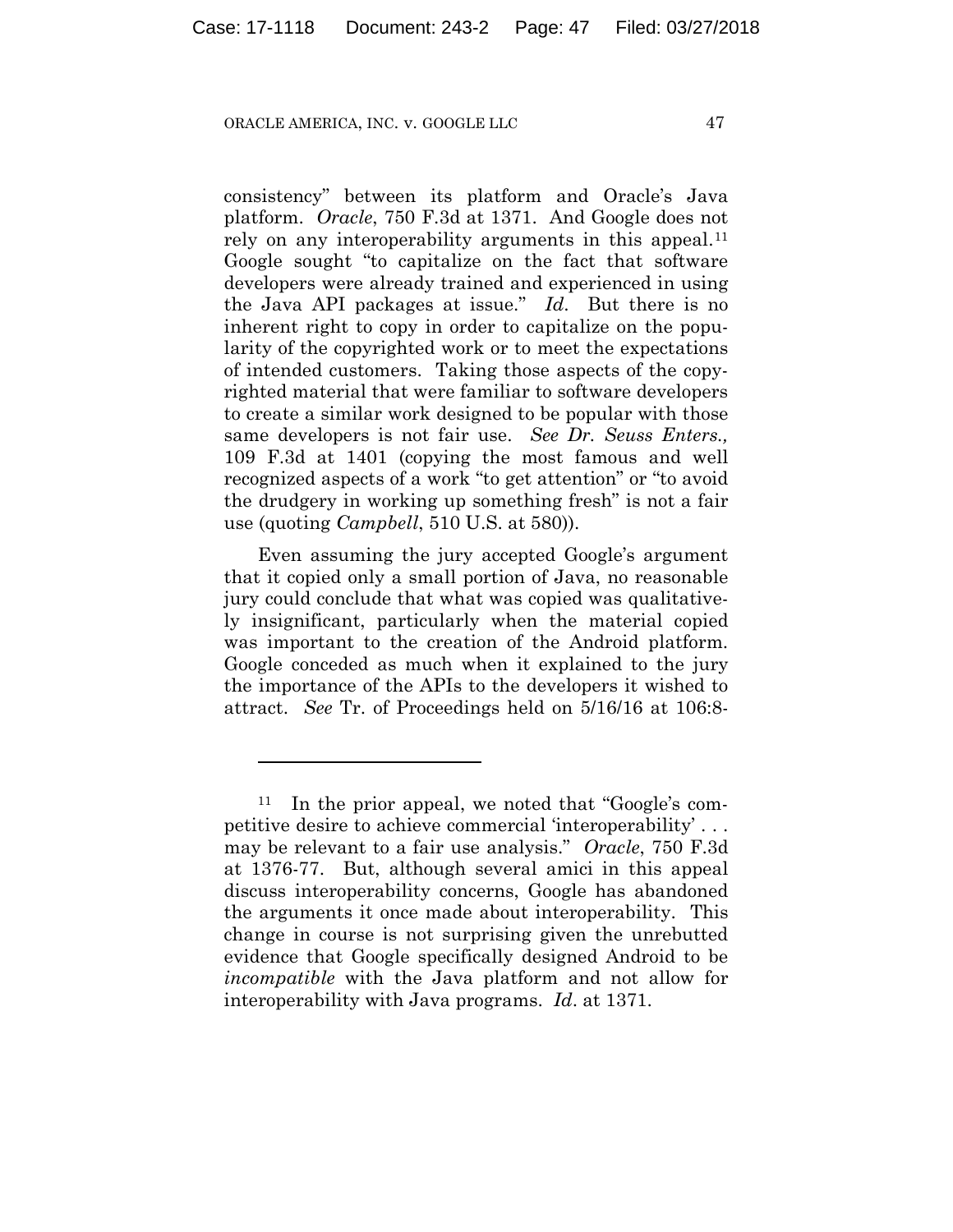14, *Oracle Am., Inc. Google Inc*., No. 3:10-cv-3561 (N.D. Cal. May 20, 2016), ECF No. 1930; *Id*. at 134:6-11. Indeed, Google's own expert conceded that "it was a sound business practice for Google to leverage the existing community of developers, minimizing the amount of new material and maximizing existing knowledge," even though Google also conceded that it could have written the APIs differently to achieve the same functions. *Id*. at 144:5-10. For these reasons, we find that the third factor is, at best, neutral in the fair use inquiry, and arguably weighs against such a finding.

Factor 4: Effect Upon the Potential Market

The fourth and final factor focuses on "the effect of the use upon the potential market for or value of the copyrighted work." 17 U.S.C. § 107(4). This factor reflects the idea that fair use "is limited to copying by others which does not materially impair the marketability of the work which is copied." *Harper & Row*, 471 U.S. at 566-67. It requires that courts "consider not only the extent of market harm caused by the particular actions of the alleged infringer, but also whether unrestricted and widespread conduct of the sort engaged in by the defendant . . . would result in a substantially adverse impact on the potential market for the original." *Campbell*, 510 U.S. at 590 (citation and quotation marks omitted).

The Supreme Court once said that factor four is "undoubtedly the single most important element of fair use." *Harper & Row*, 471 U.S. at 566. In its subsequent opinion in *Campbell*, however, the Court emphasized that none of the four factors can be viewed in isolation and that "[a]ll are to be explored, and the results weighed together, in light of the purposes of copyright." 510 U.S. at 578; *see also Infinity Broad*., 150 F.3d at 110 ("Historically, the fourth factor has been seen as central to fair use analysis, although the Supreme Court appears to have backed away from this position." (internal citation omitted)). The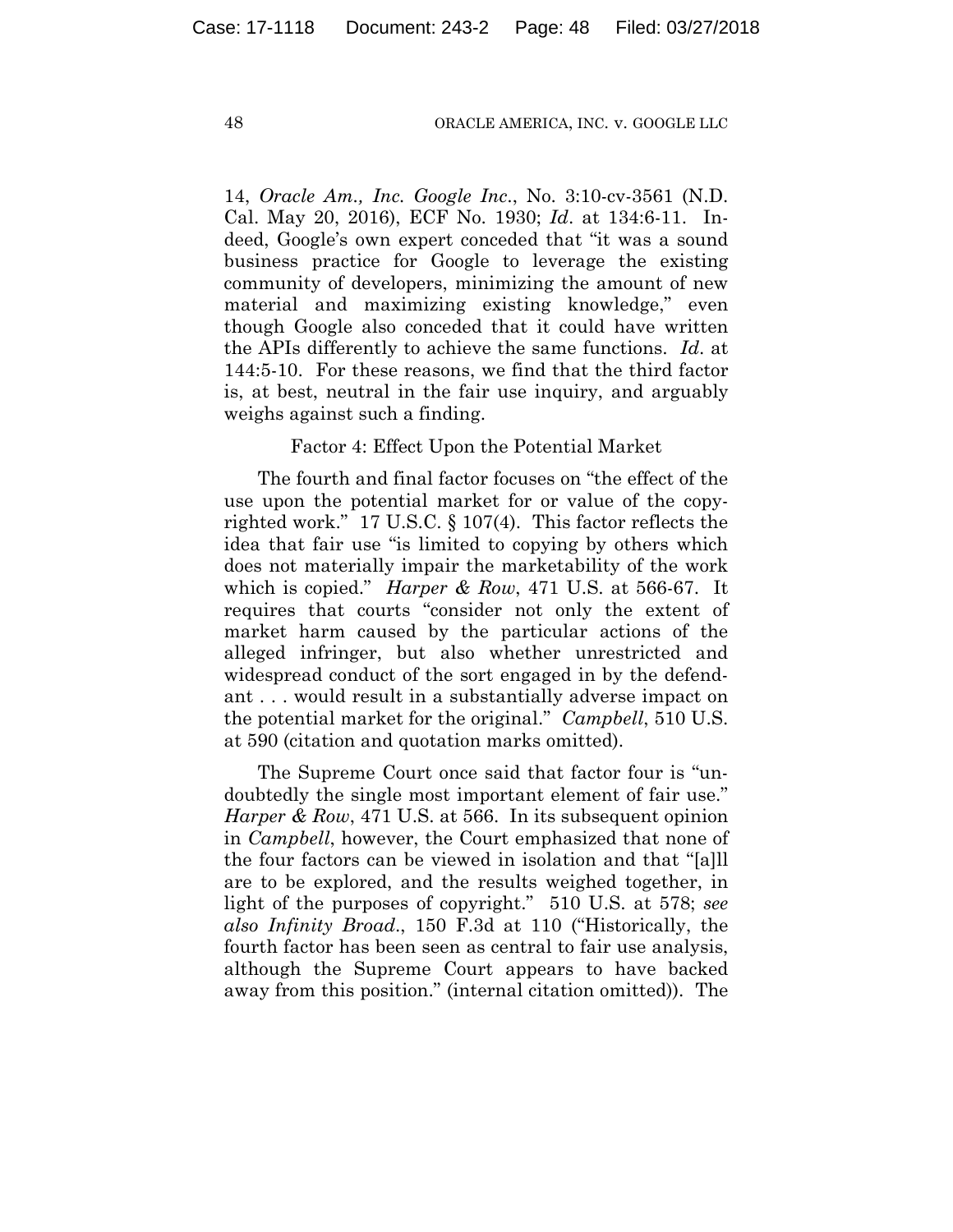Court has also explained that "[m]arket harm is a matter of degree, and the importance of this factor will vary, not only with the amount of harm, but also with the relative strength of the showing on the other factors." *Campbell*, 510 U.S. at 590 n.21.

The Ninth Circuit recently indicated that likely market harm can be presumed where a use is "commercial and not transformative." *Disney Enters., Inc. v. VidAngel, Inc*., 869 F.3d 848, 861 (9th Cir. 2017) (citing *Leadsinger*, 512 F.3d at 531, for the proposition that, where a use "was commercial and not transformative, it was not error to presume likely market harm"). That presumption allegedly traces back to *Sony Corp. of America v. University City Studios, Inc*., 464 U.S. 417, 451 (1984), where the Supreme Court stated that, "[i]f the intended use is for commercial gain, that likelihood [of future harm] may be presumed. But if it is for a noncommercial purpose, the likelihood must be demonstrated." The Supreme Court has since clarified that market impact, "no less than the other three [factors], may be addressed only through a 'sensitive balancing of interests'" and that earlier interpretations of *Sony* to the contrary were incorrect. *Campbell*, 510 U.S. at 590 n.21 (quoting *Sony*, 464 U.S. at 455 n.40);12 *see also Monge*, 688 F.3d at 1181 (cautioning against overemphasis on a presumption of market harm after *Campbell*). On this point, we must apply clear Supreme Court precedent rather than the more recent Ninth Circuit's statements to the contrary.

<u>.</u>

<sup>12</sup> The Court noted, however, that "what *Sony* said simply makes common sense: when a commercial use amounts to mere duplication of the entirety of an original, it clearly 'supersede[s] the objects,' of the original and serves as a market replacement for it, making it likely that cognizable market harm to the original will occur." *Id*. at 591.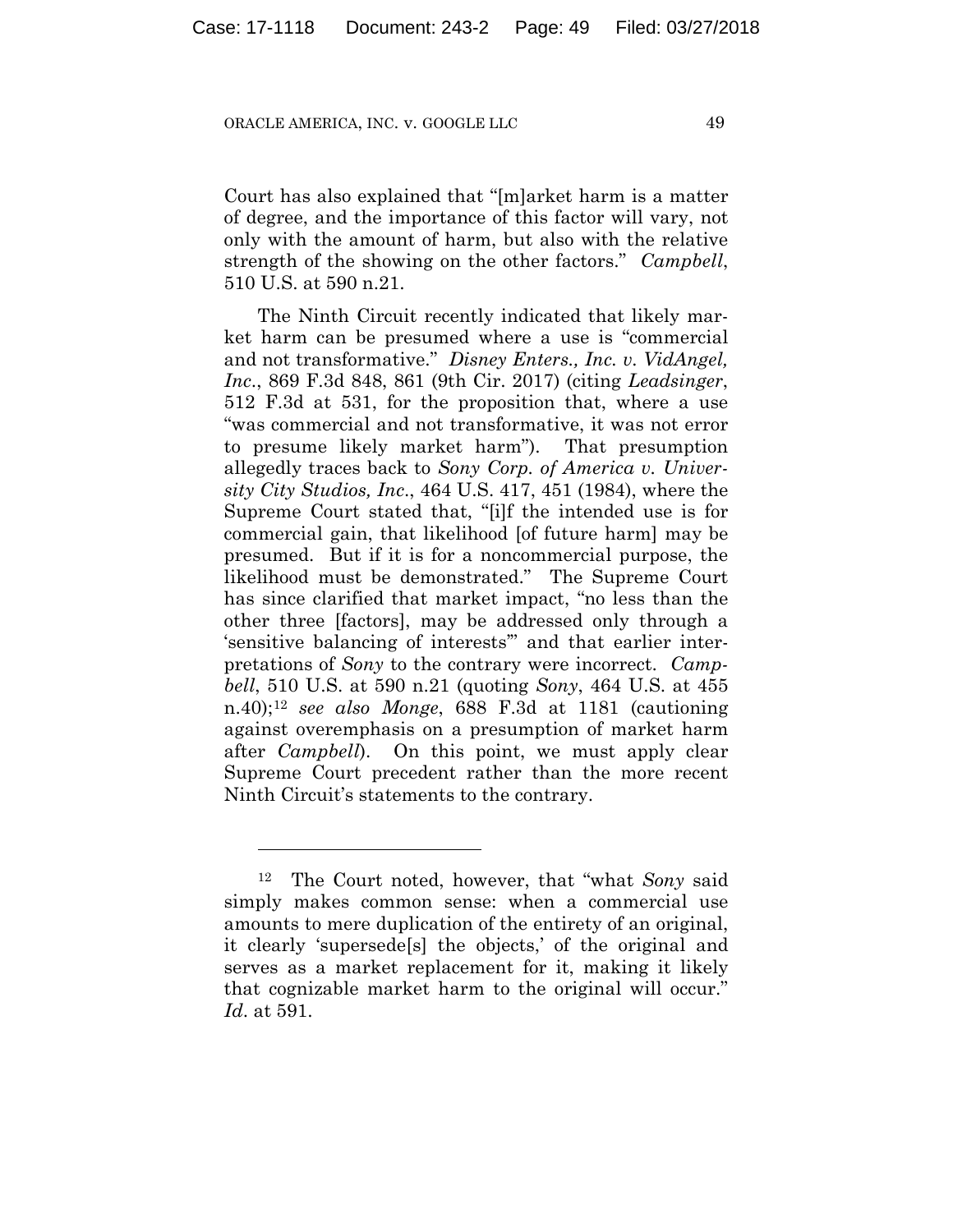In evaluating the fourth factor, courts consider not only harm to the actual or potential market for the copyrighted work, but also harm to the "market for potential derivative uses," including "those that creators of original works would in general develop or license others to develop." *Campbell*, 510 U.S. at 592; *see also A&M Records*, 239 F.3d at 1017 ("[L]ack of harm to an established market cannot deprive the copyright holder of the right to develop alternative markets for the works."). A court can therefore consider the challenged use's "impact on potential licensing revenues for traditional, reasonable, or likely to be developed markets." *Swatch Grp. Mgmt. Servs. Ltd. v. Bloomberg L.P*., 756 F.3d 73, 91 (2d Cir. 2014) (citation omitted); *see also Seltzer*, 725 F.3d at 1179 ("This factor also considers any impact on 'traditional, reasonable, or likely to be developed markets.'" (citation omitted)).

Also relevant to the inquiry is the fact that a copyright holder has the exclusive right to determine "when, 'whether and in what form to release'" the copyrighted work into new markets, whether on its own or via a licensing agreement. *Monge*, 688 F.3d at 1182 (quoting *Harper & Row*, 471 U.S. at 553). Indeed, the Ninth Circuit has recognized that "[e]ven an author who had disavowed any intention to publish his work during his lifetime" was entitled to copyright protection because: (1) "the relevant consideration was the 'potential market'" and (2) "he has the right to change his mind." *Worldwide Church*, 227 F.3d at 1119 (citing *Salinger v. Random House, Inc*., 811 F.2d 90, 99 (2d Cir. 1987)); *see also Micro Star v. Formgen Inc*., 154 F.3d 1107, 1113 (9th Cir. 1998) (noting that only the copyright holder "has the right to enter that market; whether it chooses to do so is entirely its business").

Here, the district court concluded that the jury "could reasonably have found that use of the declaring lines of code (including their SSO) in Android caused no harm to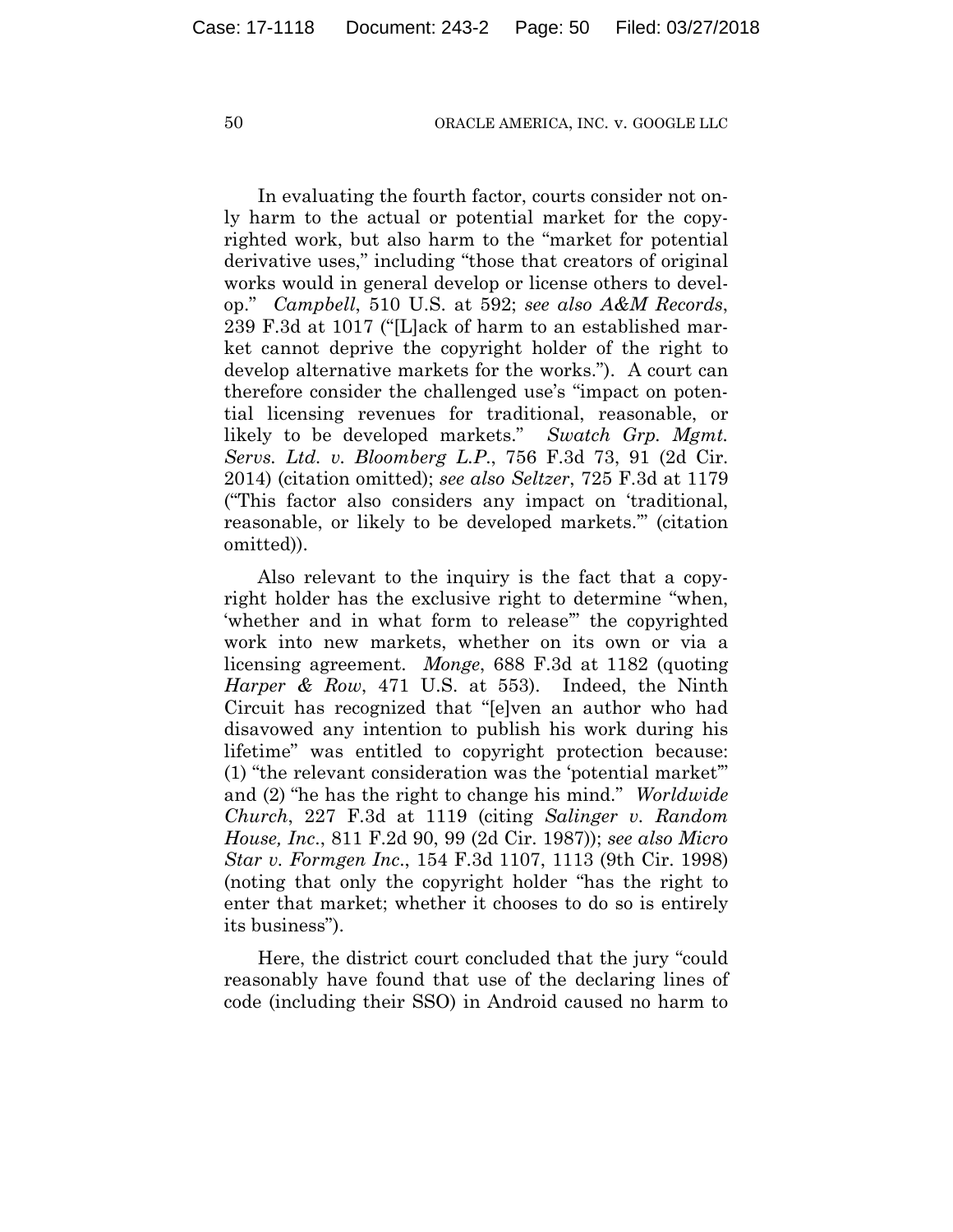the market for the copyrighted works, which were for desktop and laptop computers." *Order Denying JMOL*, 2016 WL 3181206, at \*10. In reaching this conclusion, the district court noted that, before Android was released, Sun made all of the Java API packages available for free and open source under the name OpenJDK, subject only to the terms of a general public license. *Id.* According to the district court, the jury could have concluded that "Android's impact on the market for the copyrighted works paralleled what Sun already expected via its Open-JDK." *Id*.

On appeal, Oracle argues that the evidence of actual and potential harm stemming from Google's copying was "overwhelming," and that the district court erred as a matter of law in concluding otherwise. Appellant Br. 52. We agree.

First, with respect to actual market harm, the evidence showed that Java SE had been used for years in mobile devices, including early smartphones, prior to Android's release. Specifically, the jury heard testimony that Java SE was already in smartphones, including Blackberry, SavaJe, Danger, and Nokia. That Android competed directly with Java SE in the market for mobile devices is sufficient to undercut Google's market harm arguments. With respect to tablets, the evidence showed that Oracle licensed Java SE for the Amazon Kindle. After Android's release, however, Amazon was faced with two competing options—Java SE and Android—and selected Android.13 The jury also heard evidence that

<u>.</u>

<sup>13</sup> Google submits that the jury could have discounted this evidence because the Java SE APIs were available for free through OpenJDK. But Amazon moved from Java to Android—not to OpenJDK. And the evidence of record makes clear that device manufacturers did not view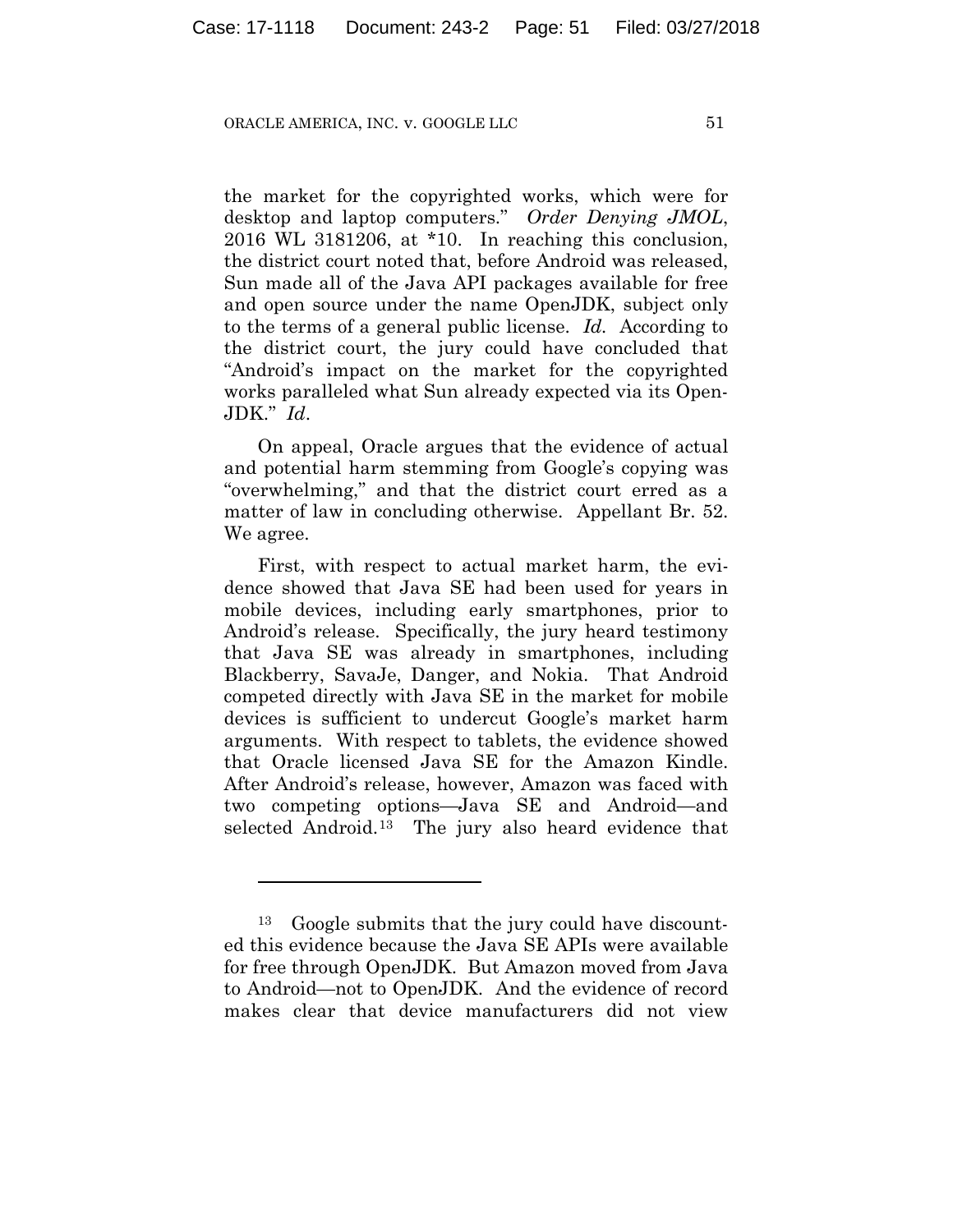Amazon later used the fact that Android was free to negotiate a steep discount to use Java SE in its newer ereader. In other words, the record contained substantial evidence that Android was used as a substitute for Java SE and had a direct market impact.Given this evidence of actual market harm, no reasonable jury could have concluded that there was no market harm to Oracle from Google's copying.

Even if there were a dispute about whether Oracle was licensing Java SE in smartphones at the time Android launched, moreover, "fair use focuses on *potential*, not just actual, market harm." *Monge*, 688 F.3d at 1181. Accordingly, although the district court focused exclusively on the market it found that Oracle had already entered—desktops and laptops—it should have considered how Google's copying affected potential markets Oracle might enter or derivative works it might create or license others to create. *See Campbell*, 510 U.S. at 590. Licensing Java SE for smartphones with increased processing capabilities was one such potential new market. And the fact that Oracle and Google engaged in lengthy licensing negotiations demonstrates that Oracle was attempting to license its work for mobile devices, including smartphones.<sup>14</sup> Smartphones were, therefore, a "tradi-

OpenJDK as a commercially viable alternative to using Java SE because any improvement to the packages in OpenJDK had to be given away for free to the Java community.

14 Of course, the fact that those negotiations were not successful does not factor into the analysis. *Campbell*, 510 U.S. at 585 n.18 ("If the use is otherwise fair, then no permission need be sought or granted. Thus, being denied permission to use a work does not weigh against a finding of fair use."). Such evidence was only relevant to show Oracle's interest in the potential market for smartphones.

 $\overline{a}$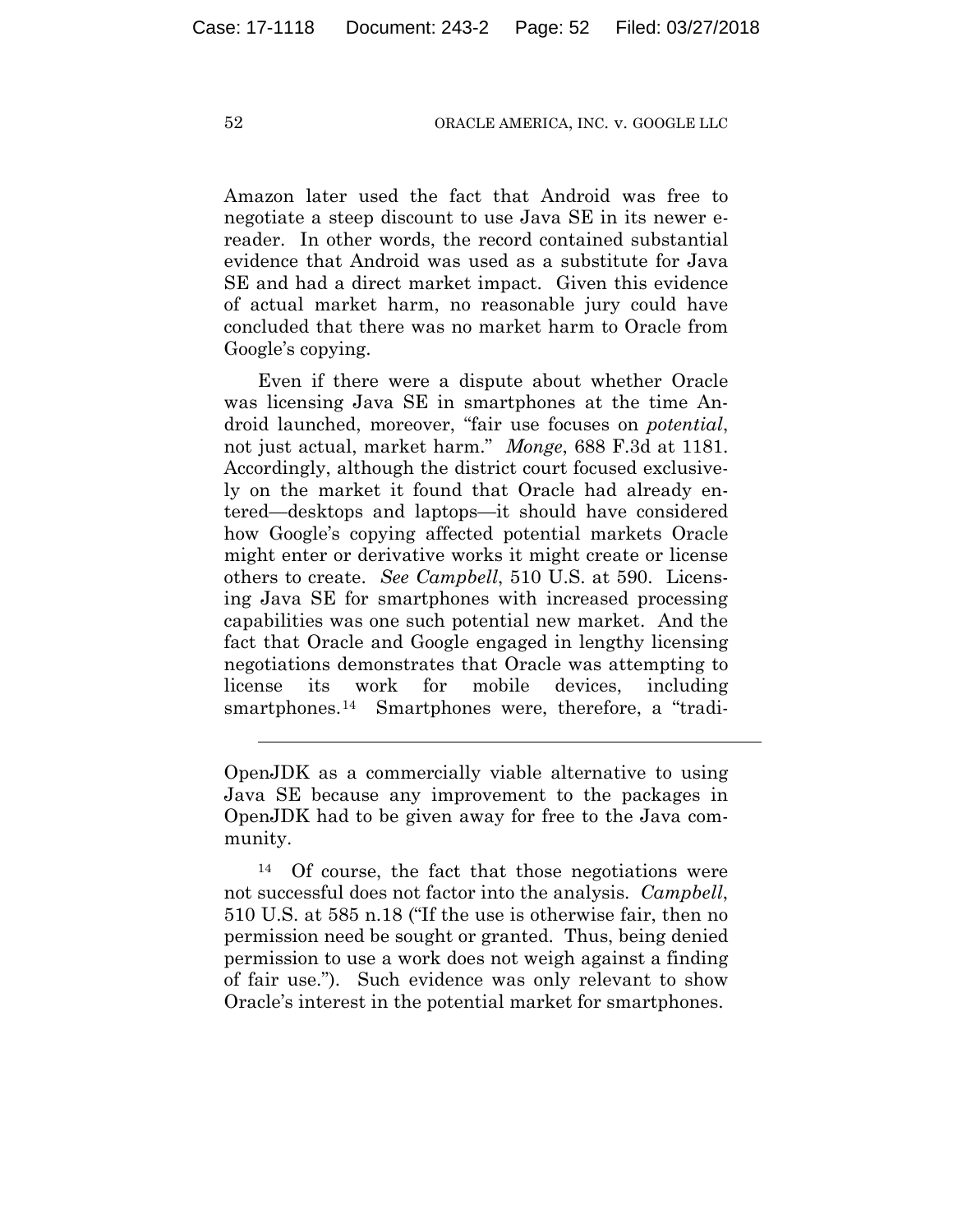tional, reasonable, or likely to be developed market." *See Swatch Grp.*, 756 F.3d at 91; *see also Seltzer*, 725 F.3d at 1179.

Google argues that a reasonable jury could have concluded that Java SE and Android did not compete in the same market because Oracle: (1) was not a device maker; and (2) had not yet built its own smartphone platform. Neither argument has merit. That Oracle never built a smartphone device is irrelevant because potential markets include licensing others to develop derivative works. *See Campbell*, 510 U.S. at 592. The fact that Oracle had not yet developed a smartphone platform is likewise irrelevant as a matter of law because, as Oracle submits, a market is a potential market even where the copyright owner has no immediate plans to enter it or is unsuccessful in doing so. *See Worldwide Church*, 227 F.3d at 1119; *Micro Star*, 154 F.3d at 1113. Even assuming a reasonable jury could have found no *current* market harm, the undisputed evidence showed, at a minimum, that Oracle intended to license Java SE in smartphones; there was no evidence in the record to support any contrary conclusion. Because the law recognizes and protects a copyright owner's right to enter a "potential market," this fact alone is sufficient to establish market impact.

Given the record evidence of actual and potential harm, we conclude that "unrestricted and widespread conduct of the sort engaged in by" Google would result in "a substantially adverse impact on the potential market for the original" and its derivatives. *See Campbell*, 510 U.S. at 590 (citation and quotation marks omitted). Accordingly, the fourth factor weighs heavily in favor of Oracle.

## Balancing the Four Factors

Having undertaken a case-specific analysis of all four factors, we must weigh the factors together "in light of the purposes of copyright." *Campbell*, 510 U.S. at 578. We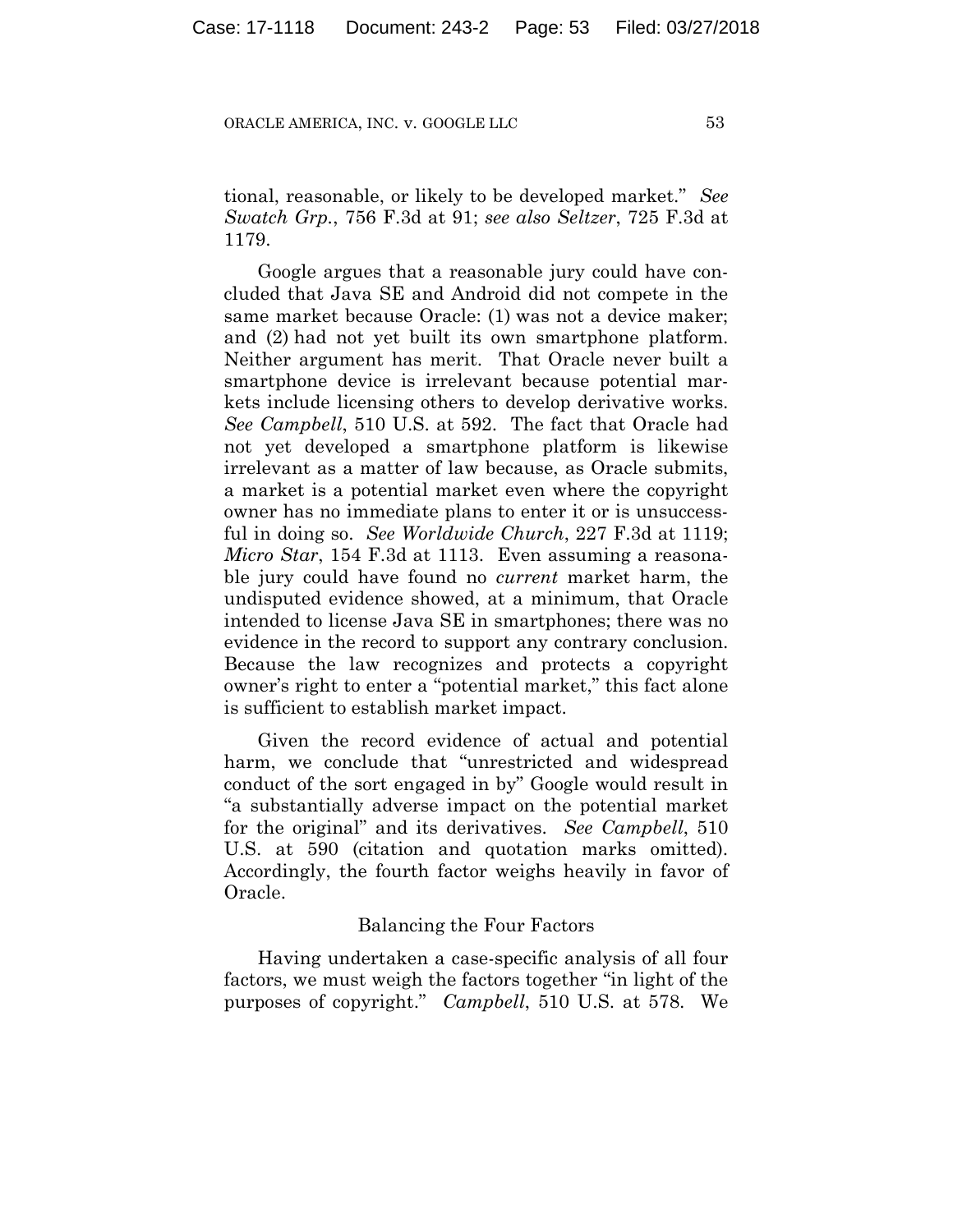conclude that allowing Google to commercially exploit Oracle's work will not advance the purposes of copyright in this case. Although Google could have furthered copyright's goals of promoting creative expression and innovation by developing its own APIs, or by licensing Oracle's APIs for use in developing a new platform, it chose to copy Oracle's creative efforts instead. There is nothing fair about taking a copyrighted work verbatim and using it for the same purpose and function as the original in a competing platform.

Even if we ignore the record evidence and assume that Oracle was not already licensing Java SE in the smartphone context, smartphones were undoubtedly a potential market. Android's release effectively replaced Java SE as the supplier of Oracle's copyrighted works and prevented Oracle from participating in developing markets. This superseding use is inherently unfair.

On this record, factors one and four weigh heavily against a finding of fair use, while factor two weighs in favor of such a finding and factor three is, at best, neutral. Weighing these factors together, we conclude that Google's use of the declaring code and SSO of the 37 API packages was not fair as a matter of law.

We do not conclude that a fair use defense could never be sustained in an action involving the copying of computer code. Indeed, the Ninth Circuit has made it clear that some such uses can be fair. *See Sony*, 203 F.3d at 608; *Sega*, 977 F.2d at 1527-28. We hold that, given the facts relating to the copying at issue here—which differ materially from those at issue in *Sony* and *Sega*—Google's copying and use of this particular code was not fair as a matter of law.

## III. GOOGLE'S CROSS-APPEAL

Google cross-appeals from the district court's final judgment solely to "preserv[e] its claim that the declara-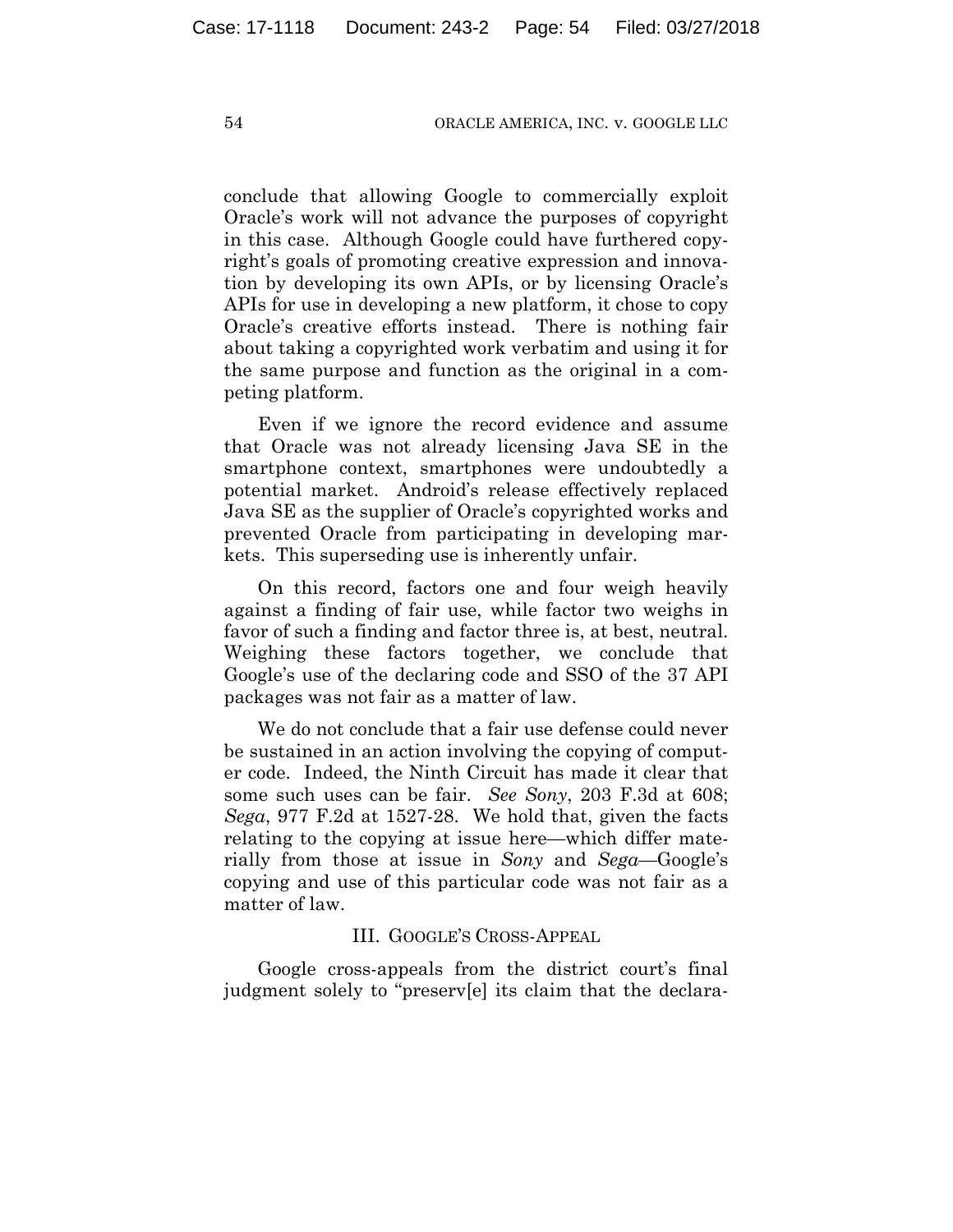tions/SSO are not protected by copyright law." Cross-Appellant Br. 83. Specifically, Google maintains that the declaring code and SSO are: (1) an unprotected "method of operation" under 17 U.S.C. § 102(b), because they allow programmers to operate the pre-written programs of the Java language; and (2) subject to the merger doctrine. We resolved these issues against Google in the first appeal, finding that the declaring code and the SSO of the 37 API packages at issue are entitled to copyright protection. *Oracle*, 750 F.3d at 1354.

Google did not petition this court for rehearing and instead filed a petition for a writ of certiorari asking the Supreme Court to determine whether our copyrightability determination was in error. Oracle responded to the petition, and the Supreme Court invited the Solicitor General to express the views of the United States. The government agreed that Oracle's computer code is copyrightable, and the Supreme Court denied Google's petition in June 2015. *Google, Inc. v. Oracle Am., Inc*., 135 S. Ct. 2887 (2015).

Google neither asks the panel for relief on the copyrightability issue nor offers any arguments on that issue. We remain convinced that our earlier copyrightability decision was consistent with Congress's repeated directives on the subject. Accordingly, we provide no relief to Google on its cross-appeal, finding a ruling on it unnecessary.

## IV. CONCLUSION

For the foregoing reasons, we conclude that Google's use of the 37 Java API packages was not fair as a matter of law. We therefore reverse the district court's decisions denying Oracle's motions for JMOL and remand for a trial on damages. The district court may determine the appropriate vehicle for consideration of infringement allegations regarding additional uses of Android. We dismiss Google's cross-appeal.